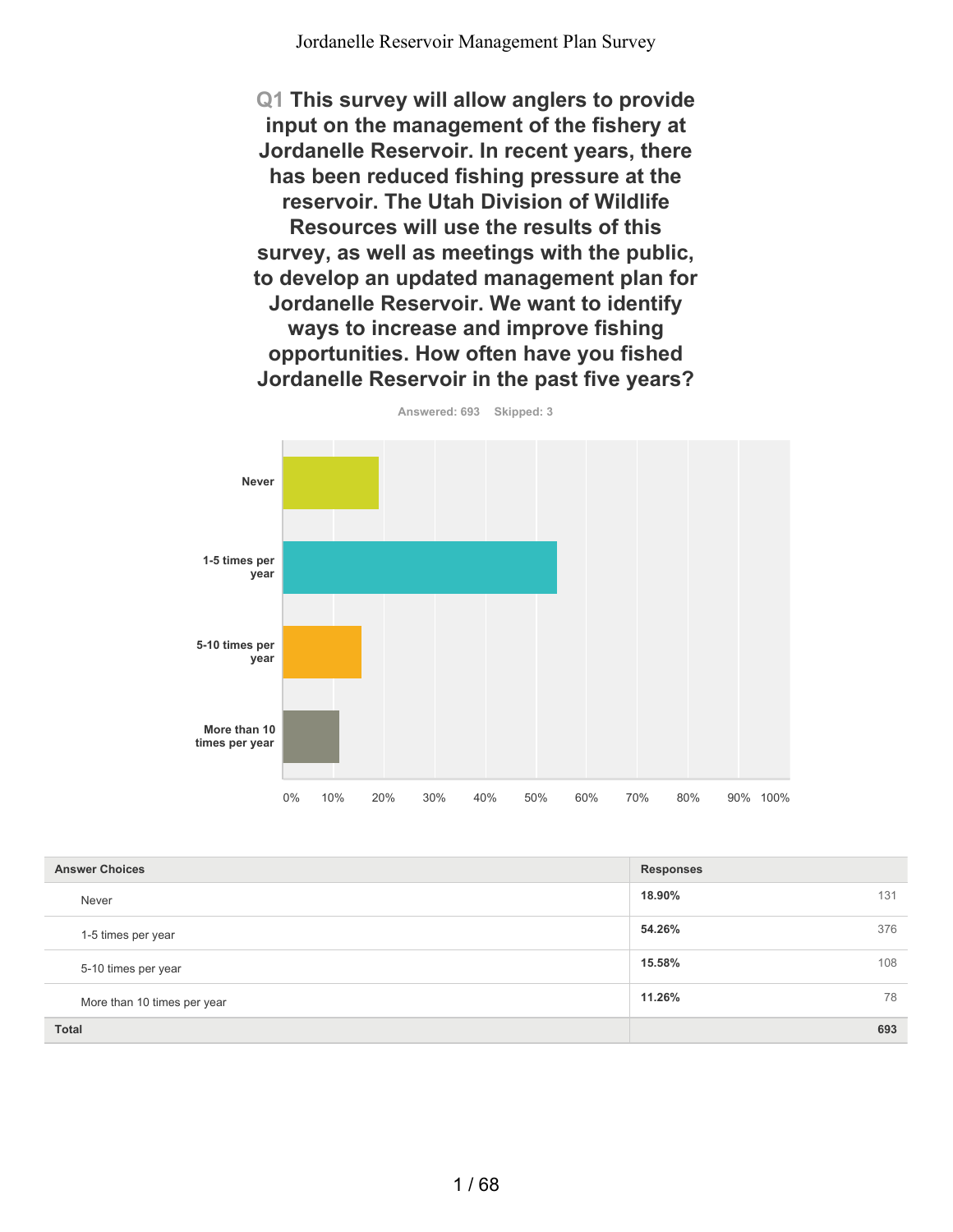### **Q2 Do you fish Jordanelle Reservoir more or less now than you did 5-10 years ago?**



**About the same**

| <b>Answer Choices</b> | <b>Responses</b> |     |
|-----------------------|------------------|-----|
| More                  | 11.84%           | 58  |
| Less                  | 61.84%           | 303 |
| About the same        | 26.33%           | 129 |
| <b>Total</b>          |                  | 490 |

0% 10% 20% 30% 40% 50% 60% 70% 80% 90% 100%

| #  | If more or less, please let us know why.                                                                                                                                                                                                 | Date               |
|----|------------------------------------------------------------------------------------------------------------------------------------------------------------------------------------------------------------------------------------------|--------------------|
| 1  | most times i get skunked.                                                                                                                                                                                                                | 3/26/2015 4:45 PM  |
| 2  | I live closer now                                                                                                                                                                                                                        | 3/26/2015 12:25 AM |
| 3  | decreasing water levels, mercury poisoning                                                                                                                                                                                               | 3/25/2015 3:49 PM  |
| 4  | to many ski boats and personal water craft                                                                                                                                                                                               | 3/25/2015 11:32 AM |
| 5  | I had access to a boat                                                                                                                                                                                                                   | 3/25/2015 10:25 AM |
| 6  | younger and didn't have the equipment                                                                                                                                                                                                    | 3/25/2015 9:07 AM  |
| 7  | Chub population, too scary at times to navigate all boats flying around                                                                                                                                                                  | 3/24/2015 10:58 PM |
| 8  | busy with kids and school                                                                                                                                                                                                                | 3/24/2015 10:04 PM |
| 9  | curiosity                                                                                                                                                                                                                                | 3/24/2015 9:57 PM  |
| 10 | Conflicts with recreational use and reduced fish quality                                                                                                                                                                                 | 3/24/2015 9:37 PM  |
| 11 | I used to catch more smallies                                                                                                                                                                                                            | 3/24/2015 9:12 PM  |
| 12 | Water to low, to many boaters.                                                                                                                                                                                                           | 3/24/2015 9:02 PM  |
| 13 | just doesn't seem to produce quality fish                                                                                                                                                                                                | 3/24/2015 8:35 PM  |
| 14 | i fish there less because of inconsiderate people that are there enjoying water sports and don't seem to care or<br>know about the wake rules, also there are lots of chubs in the water, more than i have ever caught anywhere<br>else. | 3/24/2015 8:25 PM  |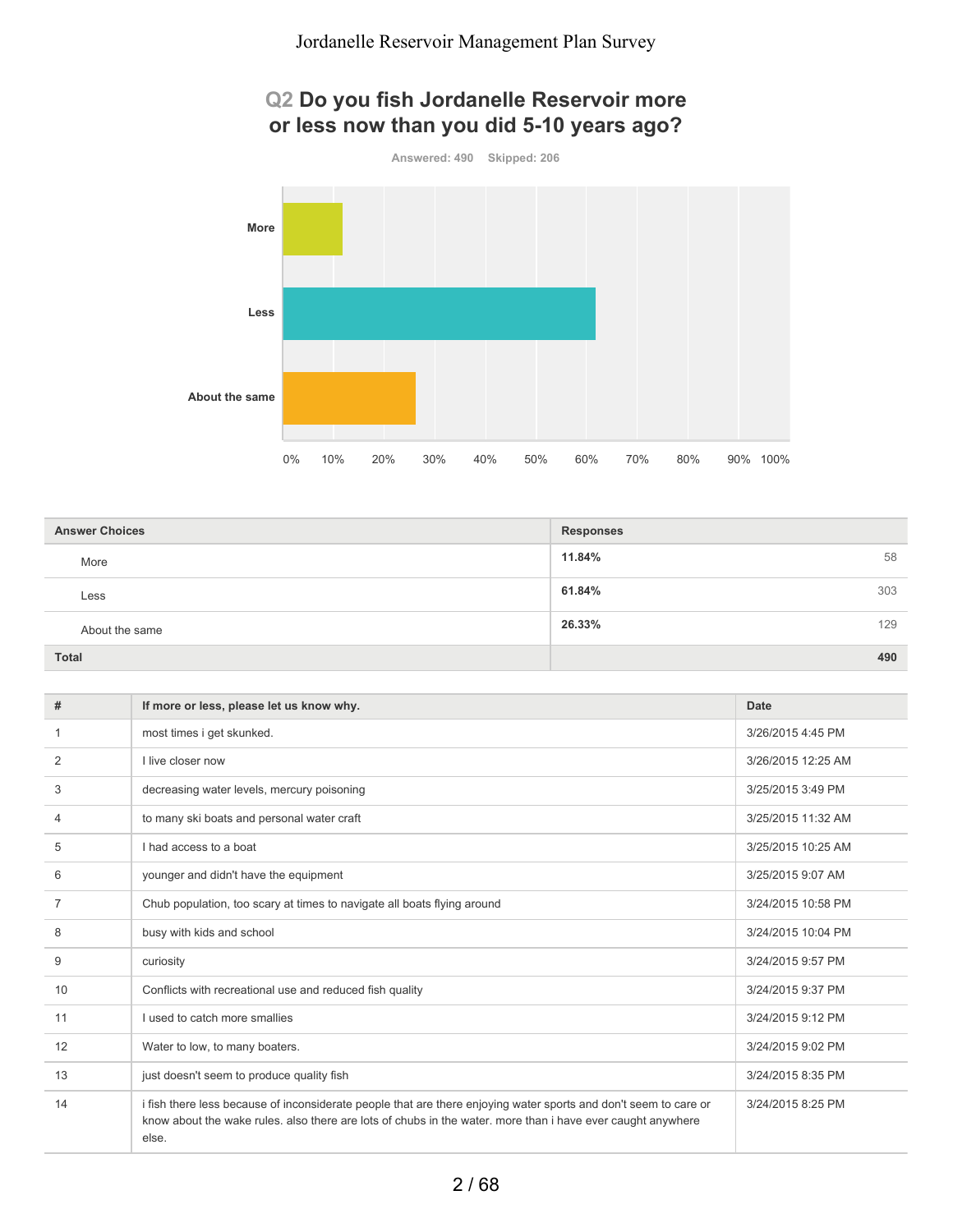### 15 Poor fishing. Smaller bass 3/24/2015 7:32 PM 16 less quality fish 3/24/2015 7:31 PM 17 too many water skiers/boatets 3/24/2015 7:22 PM 18 Searching for trophy Browns 3/24/2015 7:20 AM 19 Got my own boat George Communication of the Communication of the Communication of the Communication of the Communication of the Communication of the Communication of the Communication of the Communication of the Communi 20 Smallmouth and perch seem to have declined 3/21/2015 6:01 PM 21 Less free time 3/21/2015 3:36 PM **22** larger bass have disappeared. **3/20/2015 4:45 PM** and  $\overline{3}$  3/20/2015 4:45 PM 23 Bass quality tanked after u quit planting fingerlings 3/19/2015 11:01 PM 24 use to go down there for the superior bass fishing. but that has fallen apart and I rather go to different lake now 3/19/2015 8:54 PM 25 To many fees! Or taxes however you want to put it 3/19/2015 8:31 PM 26 large smallmouth numbers down 3/19/2015 7:58 PM 27 Quality of fishery 3/19/2015 7:19 PM 28 Smallmouth fishing declined 3/19/2015 7:02 PM 29 Less because the amount of little fish are to high. It's been harder to catch big fish 3/19/2015 6:02 PM 30 fishing has not been good for years except late fall. 3/19/2015 4:57 PM 31 Bass populations and quality have gone way down. 3/19/2015 11:19 AM 32 to many people 3/19/2015 10:50 AM 33 Smallmouth fishery has declined 3/19/2015 10:01 AM Smallmouth fishery has declined 30 and 30 and 30 and 30 and 30 and 30 and 30 and 30 and 30 and 30 and 30 and 30 and 30 and 30 and 30 and 30 and 30 and 30 and 30 and 30 34 To many jet skiers and boat going way to fast 3/18/2015 8:45 PM 35 Poor Fishery 3/18/2015 8:03 PM 36 The power boats are everywhere... tearing up the place. 3/18/2015 4:56 PM 37 worse fishing and too many people 3/18/2015 4:47 PM 38 Too many large fast boats. Use inflatable craft 3/18/2015 3:57 PM 39 I fished it 3x a week about 10 years ago when the Smallmouth population was strong. 30 and 3/18/2015 3:01 PM 40 poor catch rate 3/18/2015 12:07 PM 41 Better fisheries nearby **3/18/2015 11:49 AM** 42 Fish are stunted 3/18/2015 2:06 AM 43 Chubs 3/17/2015 7:29 PM 44 power boat, jet ski, 3/17/2015 5:22 PM 45 NO MORE BIG BASS 3/17/2015 4:34 PM 1 fish more generally than 5 years ago. 3/17/2015 3:59 PM 47 Fishing quality and quantity has dropped substantially 3/16/2015 11:37 AM 48 poor fishing poor fishing and the set of the set of the set of the set of the set of the set of the set of the set of the set of the set of the set of the set of the set of the set of the set of the set of the set of th 49 fishing is not as good and smaller fish. 3/15/2015 5:36 PM 50 To much fast boat activity 3/13/2015 4:56 PM 51 Less time 3/13/2015 11:43 AM 52 Too many boats, less fish 3/12/2015 9:31 PM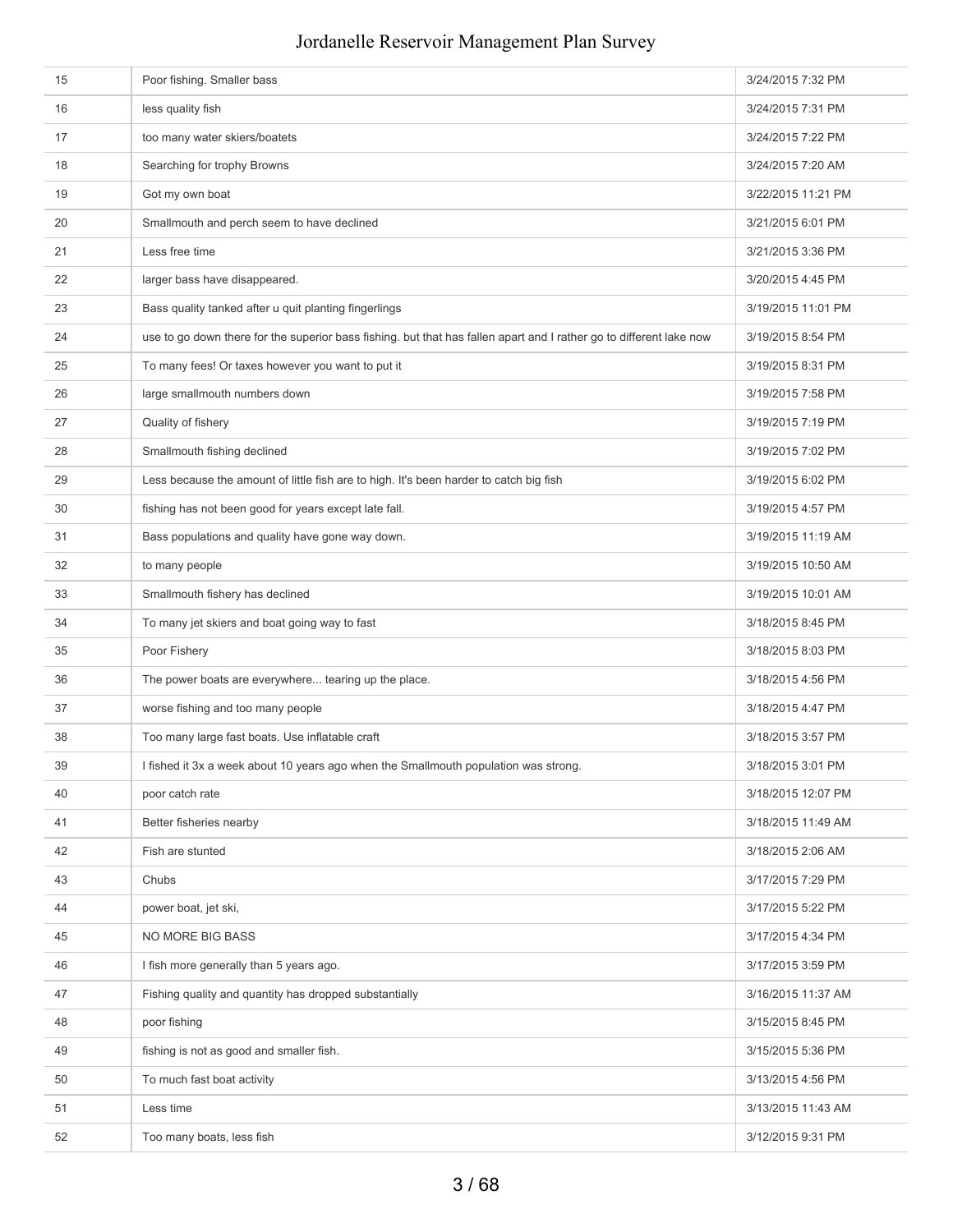| 53 | lots of fishing, but very little catching                                                                                                           | 3/12/2015 10:48 AM |
|----|-----------------------------------------------------------------------------------------------------------------------------------------------------|--------------------|
| 54 | tough fishing, spear Fisher men allowed!!                                                                                                           | 3/11/2015 10:04 PM |
| 55 | Smallmouth Bass                                                                                                                                     | 3/11/2015 9:40 PM  |
| 56 | perch populations down. smallmouth limit to small. 2 over is better.                                                                                | 3/11/2015 11:52 AM |
| 57 | The decline of quality Smallmouth Bass.                                                                                                             | 3/11/2015 11:47 AM |
| 58 | Smallmouth Bass fisher crashed                                                                                                                      | 3/11/2015 10:01 AM |
| 59 | not as good fishing as other places I go                                                                                                            | 3/11/2015 9:20 AM  |
| 60 | decline of the smallmouth and perch populations                                                                                                     | 3/11/2015 9:02 AM  |
| 61 | I didn't live here then.                                                                                                                            | 3/11/2015 8:26 AM  |
| 62 | Bass fishing isn't what it used to be. User conflicts with water skiiers.                                                                           | 3/11/2015 7:59 AM  |
| 63 | fish down                                                                                                                                           | 3/10/2015 11:51 PM |
| 64 | poor trout fishing                                                                                                                                  | 3/10/2015 9:25 PM  |
| 65 | fishing started to go down hill fast                                                                                                                | 3/10/2015 9:08 PM  |
| 66 | , no water.                                                                                                                                         | 3/10/2015 8:31 PM  |
| 67 | Fees, Too many crazy skiers.                                                                                                                        | 3/10/2015 7:23 AM  |
| 68 | Fishery has declined.                                                                                                                               | 3/9/2015 7:01 PM   |
| 69 | haven't caught much other than 12" planter rainbows                                                                                                 | 3/8/2015 10:04 PM  |
| 70 | Small mouth fishing has declined                                                                                                                    | 3/8/2015 1:14 PM   |
| 71 | Closer places to fish.                                                                                                                              | 3/7/2015 10:04 AM  |
| 72 | Reckless recreational boaters, and poorer fishing.                                                                                                  | 3/7/2015 9:57 AM   |
| 73 | closer                                                                                                                                              | 3/6/2015 9:18 PM   |
| 74 | bass fishing is not like they used to be                                                                                                            | 3/6/2015 6:14 PM   |
| 75 | Smaller fish and power squadron                                                                                                                     | 3/6/2015 3:36 PM   |
| 76 | its close to SLC                                                                                                                                    | 3/6/2015 1:00 PM   |
| 77 | Rock Cliff side boat ramp is a muddy mess Ive got stuck out there or People fish directly from the boat ramp                                        | 3/6/2015 12:47 PM  |
| 78 | I target Bass and Perch. When they declined so did i                                                                                                | 3/6/2015 12:35 PM  |
| 79 | Not as many trophy smallmouth                                                                                                                       | 3/6/2015 11:29 AM  |
| 80 | Caught too many chubs and the ice has been terrible.                                                                                                | 3/6/2015 11:17 AM  |
| 81 | Fishing for trout seemed to have substantially declined. Also, too many ski boats.                                                                  | 3/6/2015 11:06 AM  |
| 82 | Without a state park pass, it's not worth going. Nowhere to park for without a day use fee (for OUR state park)<br>and incredibly high day use fee. | 3/6/2015 7:33 AM   |
| 83 | The smallmouth bass population seems to have decreased and also size of all species of fish                                                         | 3/5/2015 9:54 PM   |
| 84 | Declining fishery                                                                                                                                   | 3/5/2015 9:37 PM   |
| 85 | Too many recreational boats                                                                                                                         | 3/5/2015 8:17 PM   |
| 86 | wasn't fishing anything frequently- no boat or gear                                                                                                 | 3/5/2015 6:55 PM   |
| 87 | Ice conditions have not been good during the winter. To many wake/ski boats during the summer months                                                | 3/5/2015 5:27 PM   |
| 88 | Deer Creek is closer to home                                                                                                                        | 3/5/2015 5:13 PM   |
| 89 | Too many wakeboaters                                                                                                                                | 3/5/2015 4:45 PM   |
|    |                                                                                                                                                     |                    |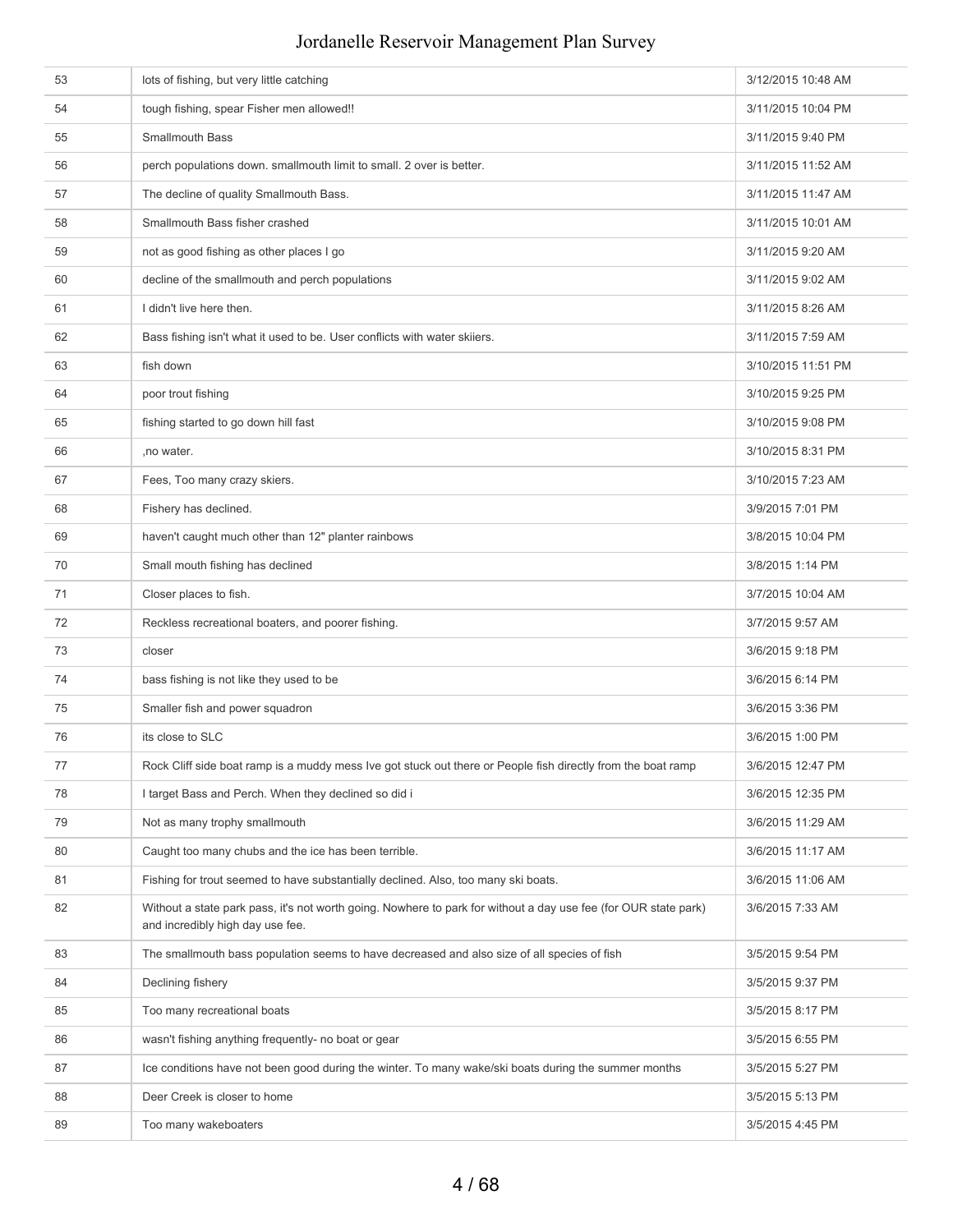| 90  | Smallmouth fishing is not what it was                                                                                                      | 3/5/2015 4:24 PM  |
|-----|--------------------------------------------------------------------------------------------------------------------------------------------|-------------------|
| 91  | Perch on the downslide, dam closed to access it was great for smallies.                                                                    | 3/5/2015 4:12 PM  |
| 92  | I live to far away now.                                                                                                                    | 3/5/2015 4:04 PM  |
| 93  | Spearfishing was discontinued.                                                                                                             | 3/5/2015 3:07 PM  |
| 94  | Quality of small mouth declined drastically                                                                                                | 3/5/2015 1:47 PM  |
| 95  | I've learned to how to fish for the brown trout more effectively.                                                                          | 3/5/2015 12:49 PM |
| 96  | Too developed                                                                                                                              | 3/5/2015 12:36 PM |
| 97  | access on the east side is hard                                                                                                            | 3/5/2015 11:54 AM |
| 98  | Fewer and smaller fish                                                                                                                     | 3/5/2015 11:21 AM |
| 99  | Quality of fishing                                                                                                                         | 3/5/2015 10:46 AM |
| 100 | Caught fewer and fewer fish. Lots of ski boats making waves                                                                                | 3/5/2015 10:23 AM |
| 101 | live farther, no longer worth the drive                                                                                                    | 3/5/2015 10:09 AM |
| 102 | Access to fishing spots and quality of the fishing.                                                                                        | 3/5/2015 9:57 AM  |
| 103 | Been catching less perch, and smaller ones                                                                                                 | 3/5/2015 9:43 AM  |
| 104 | over crowded and low water.                                                                                                                | 3/5/2015 9:31 AM  |
| 105 | Quality of bass fishing is declining.                                                                                                      | 3/5/2015 9:11 AM  |
| 106 | Water level and personal reasons                                                                                                           | 3/5/2015 8:59 AM  |
| 107 | Smallmouth are small                                                                                                                       | 3/5/2015 8:58 AM  |
| 108 | less access, crowded conditions, power boats                                                                                               | 3/5/2015 8:32 AM  |
| 109 | Perch fishing is no good, and bass are small                                                                                               | 3/5/2015 7:51 AM  |
| 110 | low lake levels around rock cliff                                                                                                          | 3/5/2015 6:36 AM  |
| 111 | The perch are getting decent sized now                                                                                                     | 3/5/2015 6:30 AM  |
| 112 | less, small bass and fee areas everywhere. I would go there more but paying 10 dollars to fish offshore by the<br>boatramp is kinda crazy. | 3/5/2015 6:04 AM  |
| 113 | expensive entrance fee                                                                                                                     | 3/5/2015 4:30 AM  |
| 114 | work                                                                                                                                       | 3/4/2015 11:59 PM |
| 115 | Not as many big browns                                                                                                                     | 3/4/2015 11:30 PM |
| 116 | Small Fish and wake boats                                                                                                                  | 3/4/2015 11:19 PM |
| 117 | less due to time and the bass fishing was amazing bout 5 years ago                                                                         | 3/4/2015 11:03 PM |
| 118 | bad fishing                                                                                                                                | 3/4/2015 10:34 PM |
| 119 | Too many boats                                                                                                                             | 3/4/2015 10:32 PM |
| 120 | Too much fishing pressure and the quality of fish has decreased.                                                                           | 3/4/2015 10:30 PM |
| 121 | Bass fishing hasn't been like its glory days                                                                                               | 3/4/2015 9:38 PM  |
| 122 | The fishing wasn't good                                                                                                                    | 3/4/2015 9:33 PM  |
| 123 | fishing has slowed down                                                                                                                    | 3/4/2015 9:28 PM  |
| 124 | i no longer live in kamas and i have better fishing at rockport when i come up too fish.                                                   | 3/4/2015 9:23 PM  |
| 125 | It became overfished. During the summer the lake is overrun with ski boats                                                                 | 3/4/2015 9:14 PM  |
| 126 | personal rerasons                                                                                                                          | 3/4/2015 9:13 PM  |
|     |                                                                                                                                            |                   |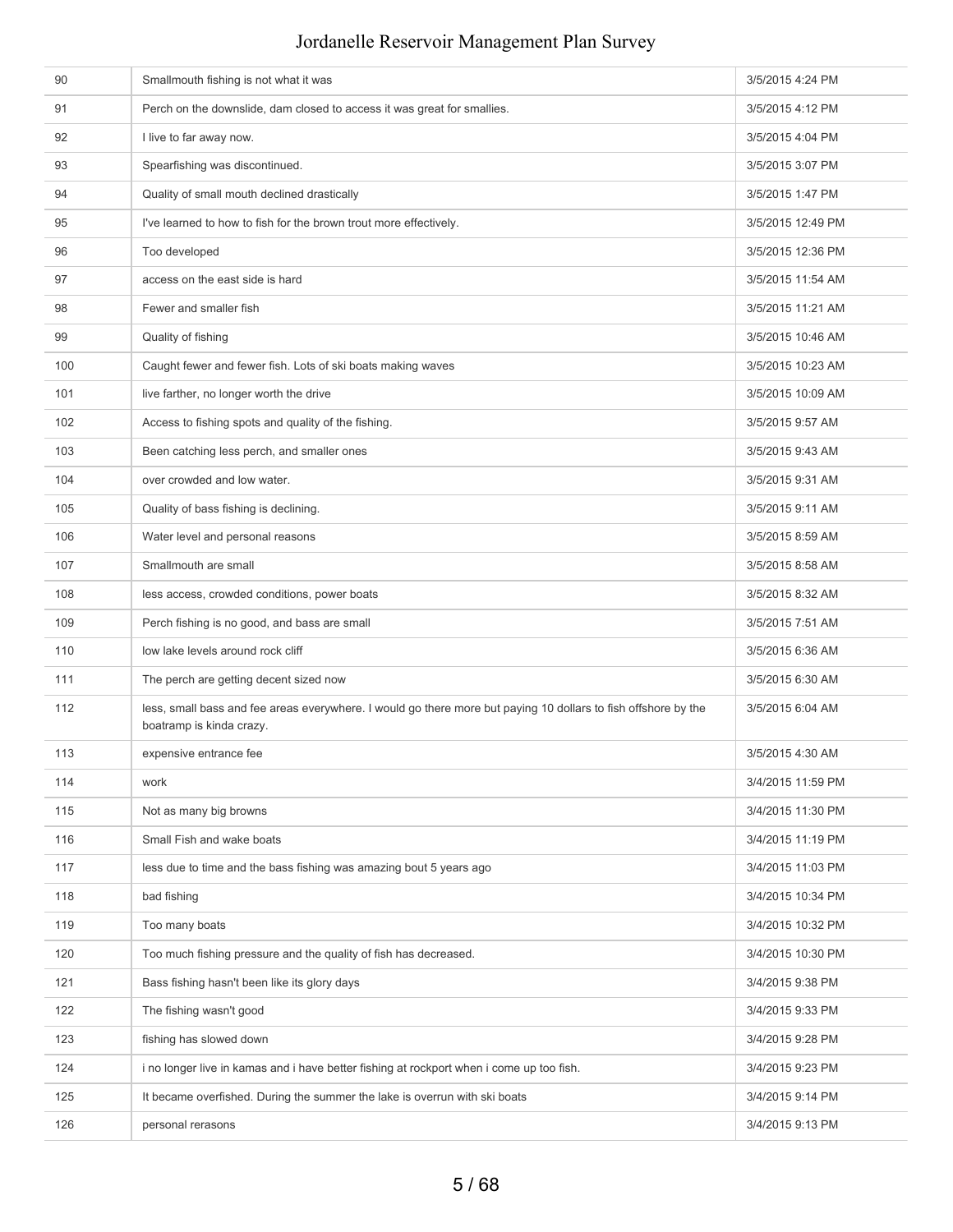| 127 | The fishing has gotten worse                                                                                             | 3/4/2015 9:12 PM |
|-----|--------------------------------------------------------------------------------------------------------------------------|------------------|
| 128 | Cost to get in park                                                                                                      | 3/4/2015 9:10 PM |
| 129 | The bass fishing is the best.                                                                                            | 3/4/2015 9:08 PM |
| 130 | We love spearfishing                                                                                                     | 3/4/2015 9:02 PM |
| 131 | to many rec. boaters                                                                                                     | 3/4/2015 9:02 PM |
| 132 | trout fishing is poor                                                                                                    | 3/4/2015 9:01 PM |
| 133 | no big bass                                                                                                              | 3/4/2015 9:00 PM |
| 134 | Quality not as good as other waters                                                                                      | 3/4/2015 8:55 PM |
| 135 | The fishing has Been Terrible the last 4-5 years, and the fish that have been caught haven't been more than 13<br>inches | 3/4/2015 8:54 PM |
| 136 | too many small fish                                                                                                      | 3/4/2015 8:47 PM |
| 137 | Crowds,                                                                                                                  | 3/4/2015 8:34 PM |
| 138 | it appears it more for rec boaters                                                                                       | 3/4/2015 8:32 PM |
| 139 | Size restrictions on smallmouth you can keep                                                                             | 3/4/2015 8:29 PM |
| 140 | the quality of perch and bass fishing has dropped significantly                                                          | 3/4/2015 8:28 PM |
| 141 | the smallmouth fishing declined                                                                                          | 3/4/2015 8:24 PM |
| 142 | I live in summit county now                                                                                              | 3/4/2015 8:23 PM |
| 143 | <b>Bass</b>                                                                                                              | 3/4/2015 8:17 PM |
| 144 | Poor fishing                                                                                                             | 3/4/2015 8:16 PM |
| 145 | Poor fishing results                                                                                                     | 3/4/2015 8:09 PM |
| 146 | WAY too many watersports craft on the lake during the warm months, definitely annoying                                   | 3/4/2015 8:07 PM |
| 147 | park managemnt                                                                                                           | 3/4/2015 8:07 PM |
| 148 | fishing has gone down while prices rise and without a boat its hard to find space                                        | 3/4/2015 8:07 PM |
| 149 | Recently began fishing at the Jordanelle                                                                                 | 3/4/2015 8:02 PM |
| 150 | Not any fish in there I can't catch somewhere else now                                                                   | 3/4/2015 8:00 PM |
| 151 | never had a great experience                                                                                             | 3/4/2015 7:59 PM |
| 152 | The catch rate declined                                                                                                  | 3/4/2015 7:59 PM |
| 153 | road access for shore fishermen                                                                                          | 3/4/2015 7:56 PM |
| 154 | Don't live as close to it.                                                                                               | 3/4/2015 7:56 PM |
| 155 | It's all about the Bass.                                                                                                 | 3/4/2015 7:55 PM |
| 156 | I've gotten more involved in fishing                                                                                     | 3/4/2015 7:55 PM |
| 157 | Too many people water skiing.                                                                                            | 3/4/2015 7:53 PM |
| 158 | There were not fish                                                                                                      | 3/4/2015 7:53 PM |
| 159 | To much recreation                                                                                                       | 3/4/2015 7:45 PM |
| 160 | access is bad                                                                                                            | 3/4/2015 7:39 PM |
| 161 | I now live here full time                                                                                                | 3/4/2015 7:36 PM |
| 162 | Quality of fishing has gone down. Inconsiderate water sports users have gotten worse.                                    | 3/4/2015 7:33 PM |
| 163 | I've had less success for trout than I used to, and I don't like paying the fee when there are free options close by.    | 3/4/2015 6:57 PM |
|     |                                                                                                                          |                  |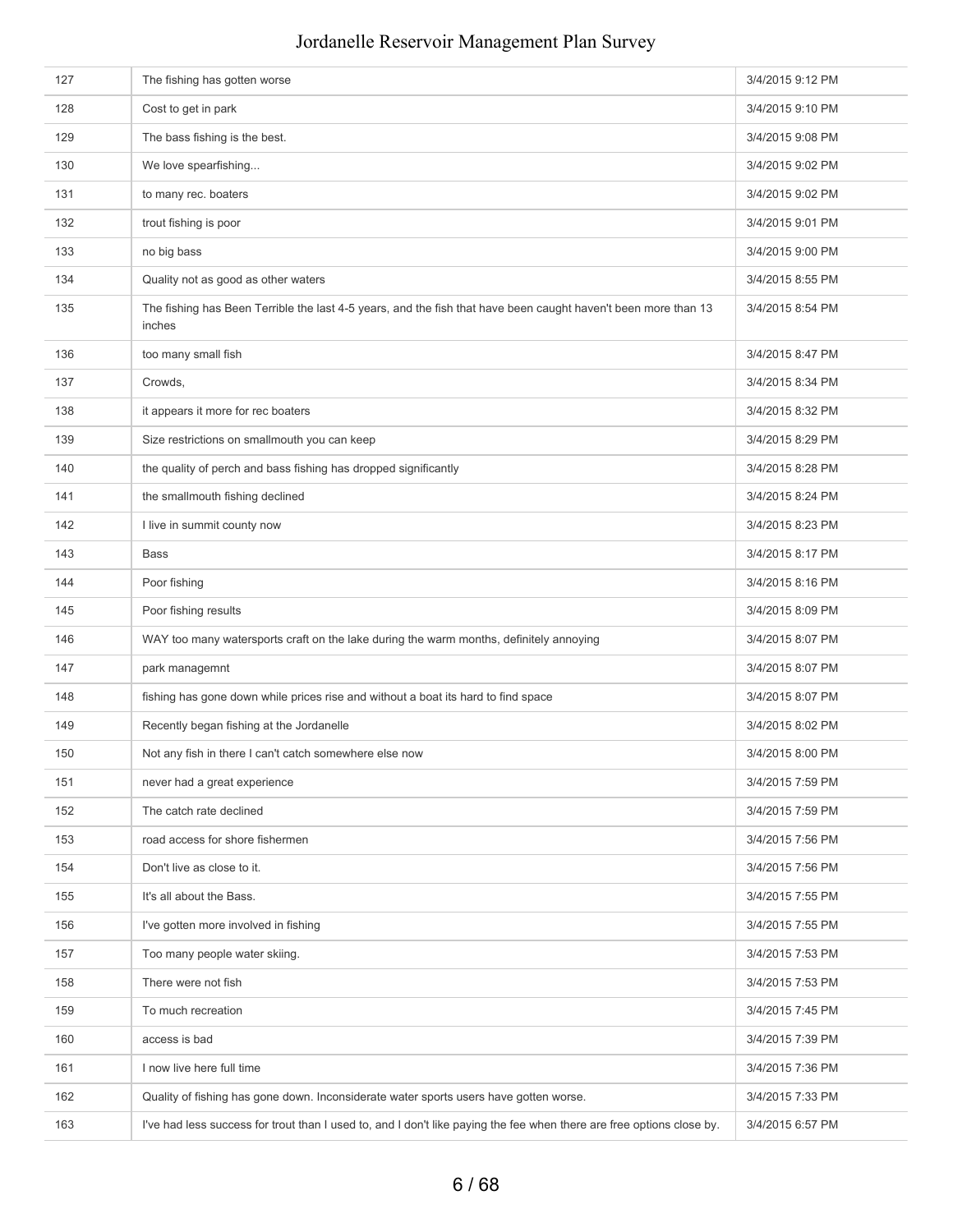| 164 | poor bass fishing                                                                      | 3/4/2015 6:01 PM |
|-----|----------------------------------------------------------------------------------------|------------------|
|     |                                                                                        |                  |
| 165 | to many recreation crafts                                                              | 3/4/2015 5:58 PM |
| 166 | The crowds and water levels                                                            | 3/4/2015 5:52 PM |
| 167 | To many water skiers                                                                   | 3/4/2015 5:50 PM |
| 168 | Better opportunities elsewhere                                                         | 3/4/2015 5:10 PM |
| 169 | poor fishing and too crowded                                                           | 3/4/2015 4:27 PM |
| 170 | don't catch as much now                                                                | 3/4/2015 4:21 PM |
| 171 | For whatever reason fish are few                                                       | 3/4/2015 4:18 PM |
| 172 | Gets to crowded with pleasure boats                                                    | 3/4/2015 4:16 PM |
| 173 | I fish it more because i have gotten into bass fishing.                                | 3/4/2015 4:07 PM |
| 174 | No enforcement of wakefree zones. Also too loud of speakers on the<br>wakeboard boats. | 3/4/2015 4:06 PM |
| 175 | Decline in fishing productivity and increase in boating                                | 3/4/2015 3:20 PM |
| 176 | Bass fishing quality went down and trout fishing                                       | 3/4/2015 2:57 PM |
| 177 | Moved closer                                                                           | 3/4/2015 2:32 PM |
| 178 | Ramp is too crowded                                                                    | 3/4/2015 2:30 PM |
| 179 | Just started gaining an interest in SMB at the lake                                    | 3/4/2015 2:30 PM |
| 180 | less fish, to many boats on week end. who follow there own rule.                       | 3/4/2015 2:02 PM |
| 181 | not as much success. other waters have produced better.                                | 3/4/2015 1:58 PM |
| 182 | crowded                                                                                | 3/4/2015 1:57 PM |
| 183 | I fish in the spring and fall for brown trout                                          | 3/4/2015 1:53 PM |
| 184 | Relative moved away from the area                                                      | 3/4/2015 1:43 PM |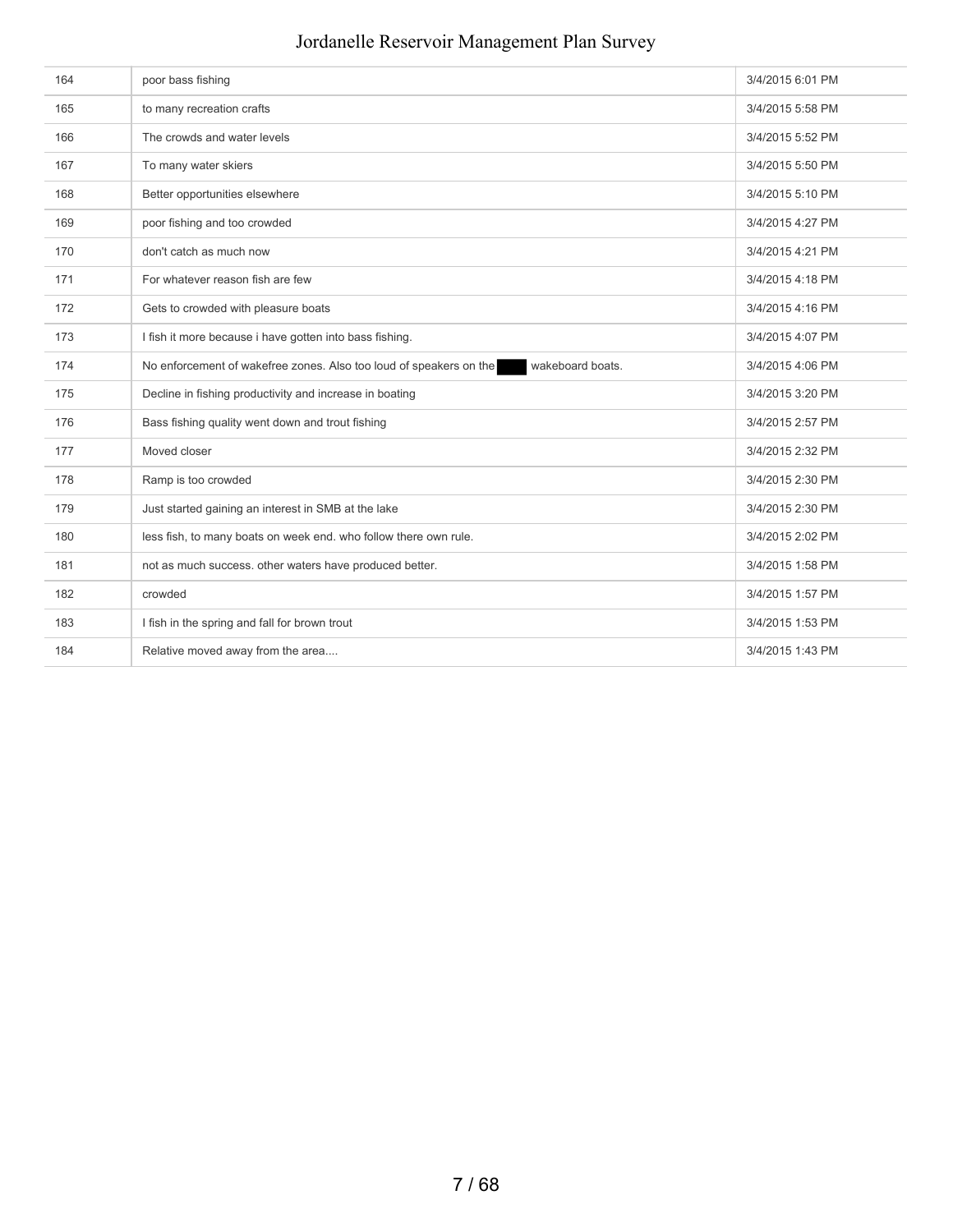



| <b>Answer Choices</b> | <b>Responses</b> |
|-----------------------|------------------|
| Excellent             | 1.22%<br>6       |
| Good                  | 93<br>18.90%     |
| Fair                  | 288<br>58.54%    |
| Poor                  | 105<br>21.34%    |
| <b>Total</b>          | 492              |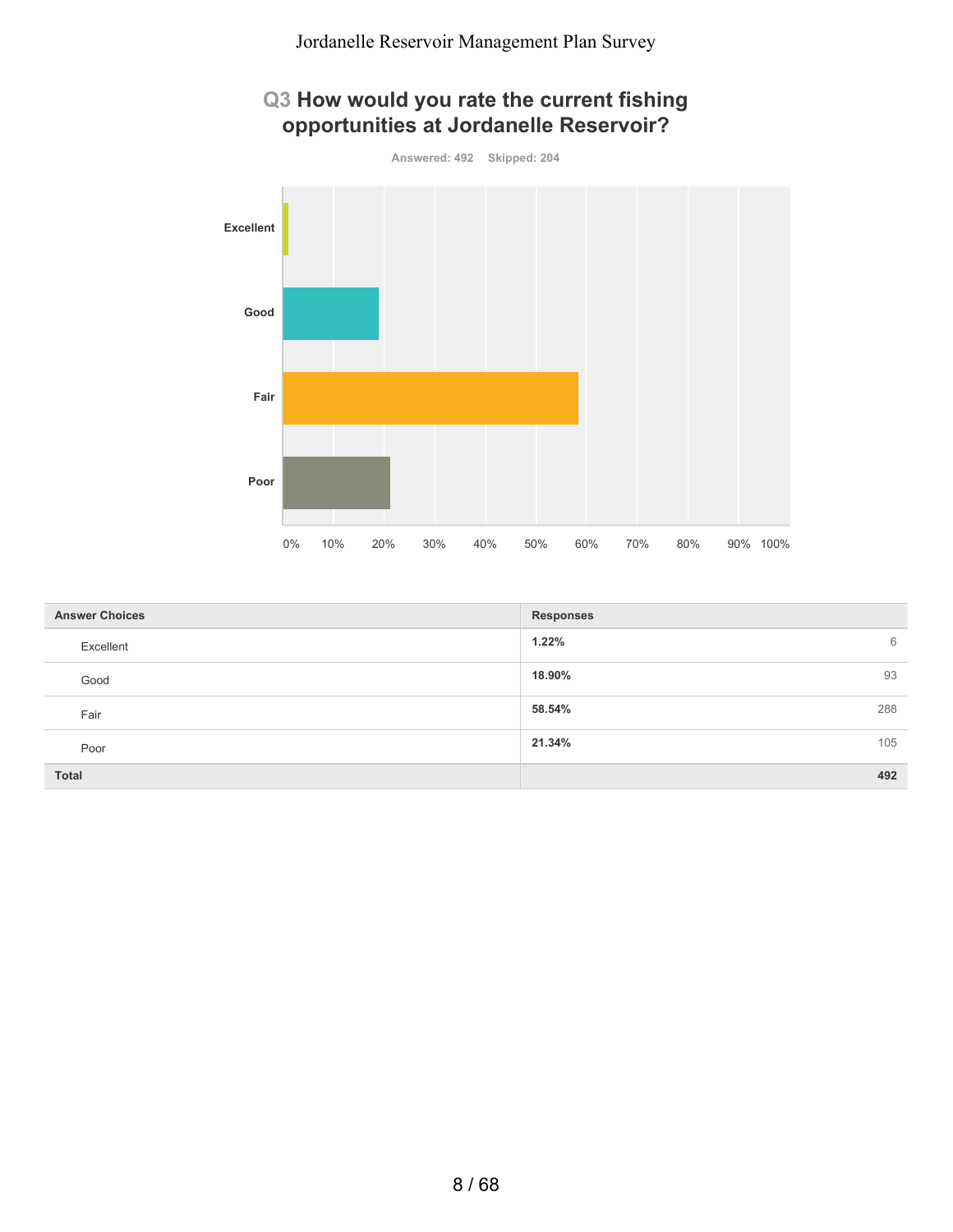### **Q4 When you fish at Jordanelle Reservoir, who else typically fishes with you?**



| <b>Answer Choices</b>  | <b>Responses</b> |
|------------------------|------------------|
| Family                 | 37.50%<br>183    |
| Fishing partner/friend | 49.80%<br>243    |
| I usually fish alone   | 62<br>12.70%     |
| <b>Total</b>           | 488              |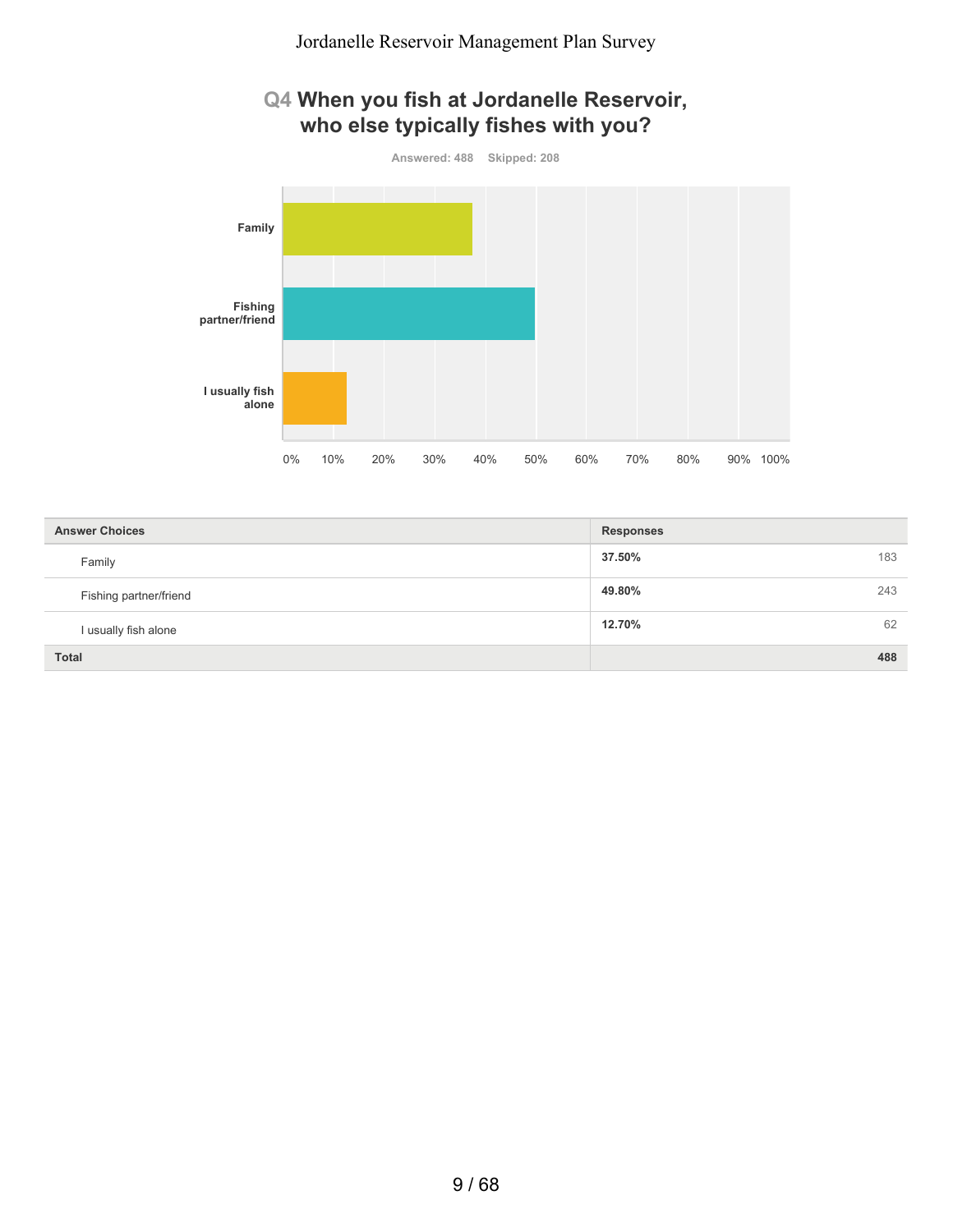### **Q5 What fishing method do you use most often at Jordanelle Reservoir?**



| <b>Answer Choices</b>  | <b>Responses</b> |
|------------------------|------------------|
| Fish from a boat       | 59.06%<br>290    |
| Fish from shore        | 22.81%<br>112    |
| Ice fishing            | 3.87%<br>19      |
| Fish from a float tube | 14.26%<br>70     |
| <b>Total</b>           | 491              |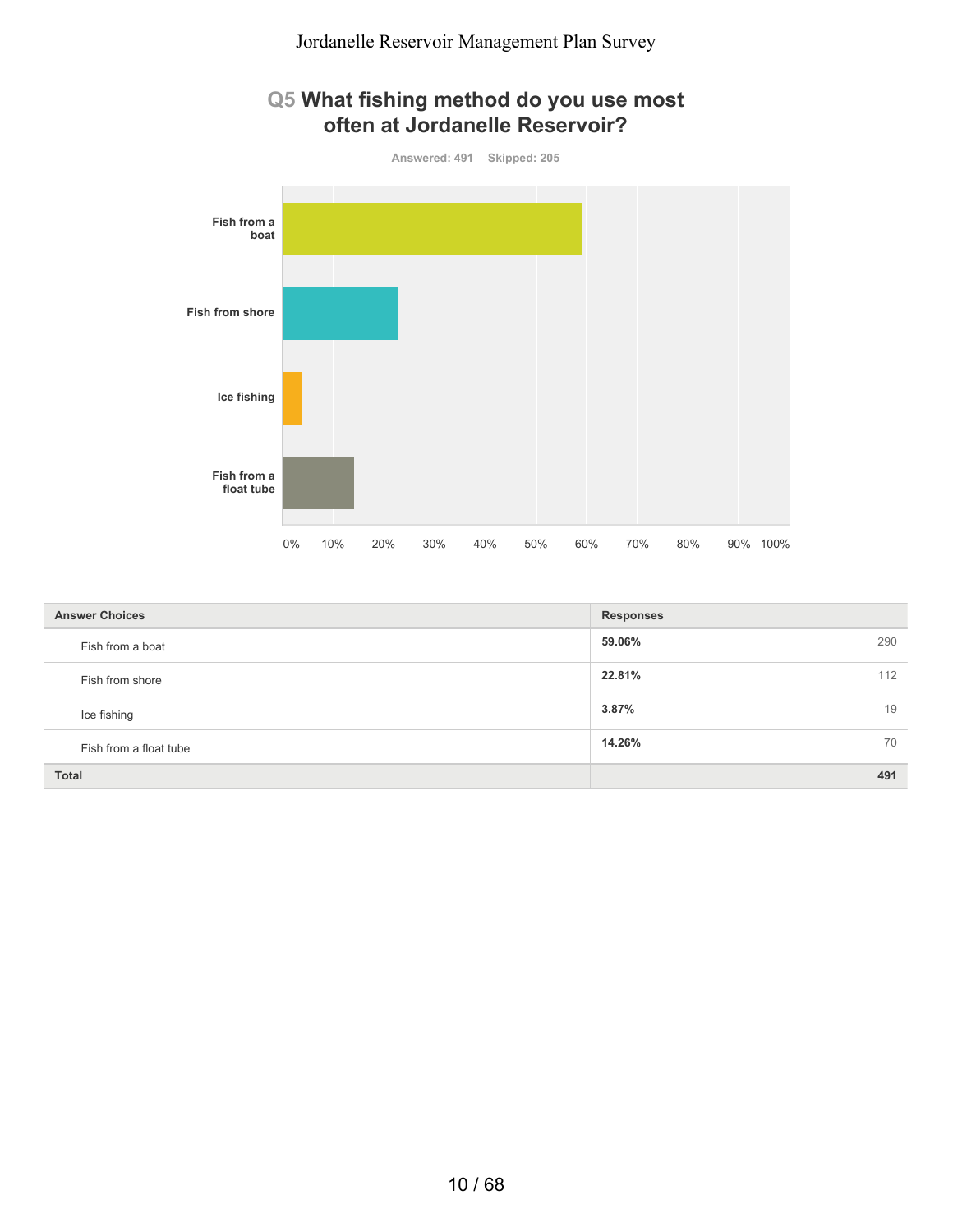#### **Q6 Which of the following species do you target most often when fishing at Jordanelle Reservoir? (Check one.)**



| <b>Answer Choices</b> | <b>Responses</b>        |
|-----------------------|-------------------------|
| Brown trout           | 96<br>19.55%            |
| Smallmouth bass       | 42.77%<br>210           |
| Rainbow trout         | 30.55%<br>150           |
| Tiger trout           | 1.43%<br>$\overline{7}$ |
| Yellow perch          | 28<br>5.70%             |
| <b>Total</b>          | 491                     |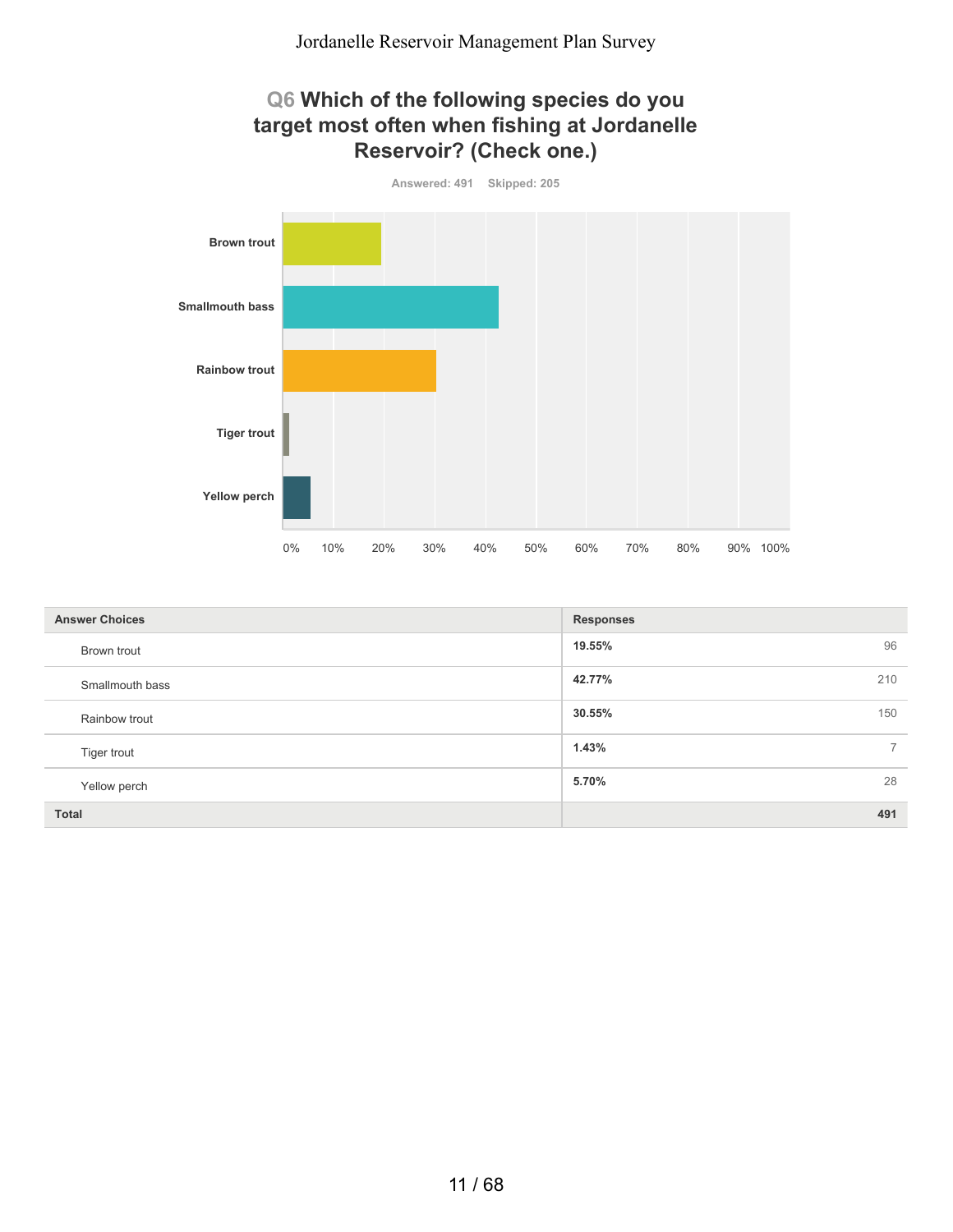#### **Q7 Which fish species do you prefer to catch at Jordanelle Reservoir? Please rank them from 1 to 5 in order of importance, with 1 as the species you most want to catch.**



|                 | 1      | $\overline{2}$ | 3      | $\overline{4}$ | 5      | <b>Total</b> | <b>Score</b> |
|-----------------|--------|----------------|--------|----------------|--------|--------------|--------------|
| Brown trout     | 27.01% | 34.02%         | 19.18% | 13.81%         | 5.98%  |              |              |
|                 | 131    | 165            | 93     | 67             | 29     | 485          | 3.62         |
| Smallmouth bass | 41.65% | 14.43%         | 12.16% | 23.71%         | 8.04%  |              |              |
|                 | 202    | 70             | 59     | 115            | 39     | 485          | 3.58         |
| Rainbow trout   | 19.38% | 20.82%         | 27.42% | 17.32%         | 15.05% |              |              |
|                 | 94     | 101            | 133    | 84             | 73     | 485          | 3.12         |
| Tiger trout     | 6.40%  | 15.50%         | 32.02% | 33.06%         | 13.02% |              |              |
|                 | 31     | 75             | 155    | 160            | 63     | 484          | 2.69         |
| Yellow perch    | 5.57%  | 15.26%         | 9.28%  | 12.16%         | 57.73% |              |              |
|                 | 27     | 74             | 45     | 59             | 280    | 485          | 1.99         |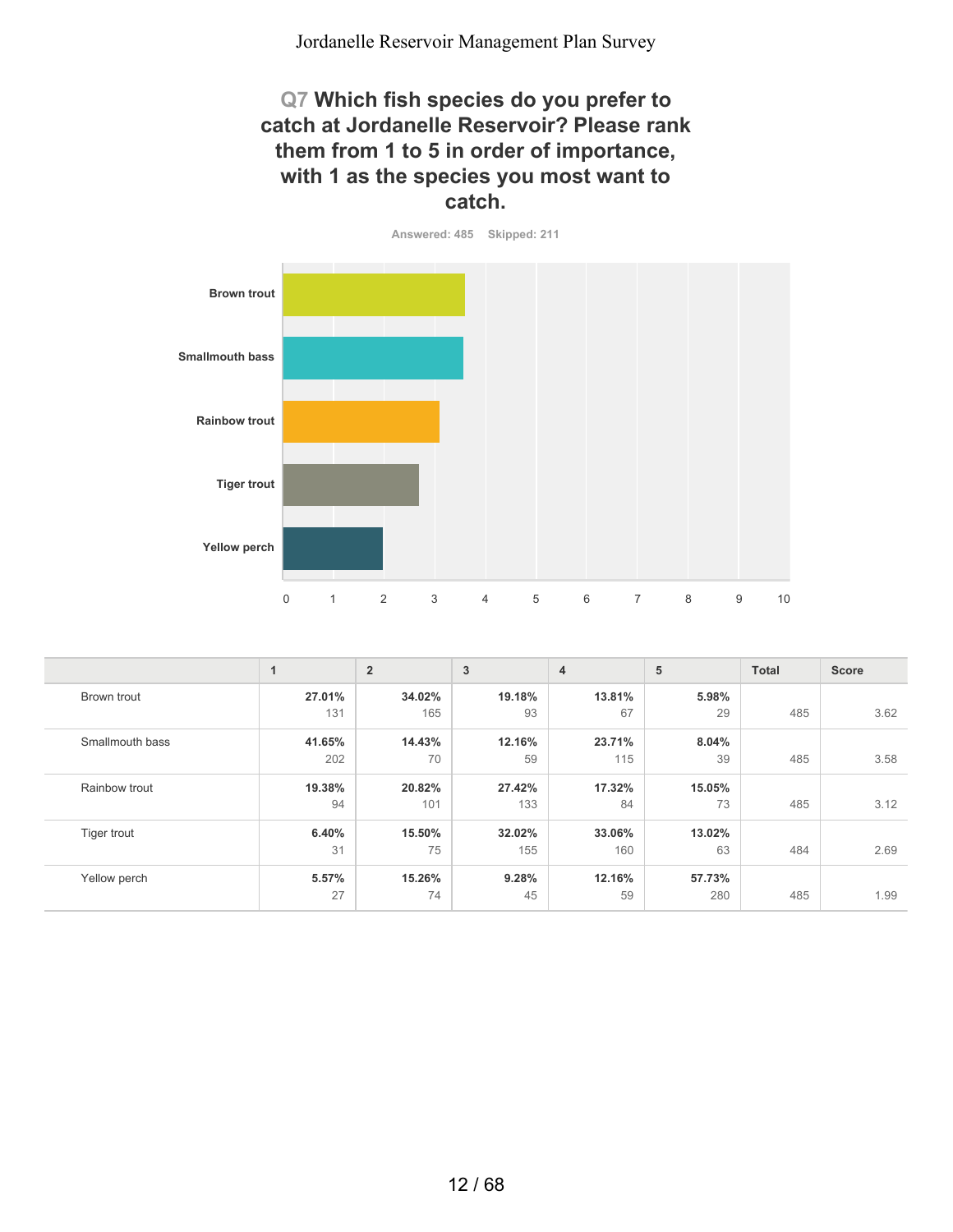#### **Q8 Which of the following species that are not currently available in Jordanelle Reservoir would you be interested in fishing for? (Check all that apply.)**

**Answered: 482 Skipped: 214 Tiger muskie Saugeye (a hybrid of... Lake trout (mackinaw) Wiper Splake Kokanee salmon None of the above** 0% 10% 20% 30% 40% 50% 60% 70% 80% 90% 100%

| <b>Answer Choices</b>                    | <b>Responses</b> |     |
|------------------------------------------|------------------|-----|
| Tiger muskie                             | 30.29%           | 146 |
| Saugeye (a hybrid of walleye and sauger) | 25.10%           | 121 |
| Lake trout (mackinaw)                    | 30.91%           | 149 |
| Wiper                                    | 31.12%           | 150 |
| Splake                                   | 20.12%           | 97  |
| Kokanee salmon                           | 39.63%           | 191 |
| None of the above                        | 16.60%           | 80  |
| <b>Total Respondents: 482</b>            |                  |     |

| # | Other (please specify)                               | Date               |
|---|------------------------------------------------------|--------------------|
|   | Pike                                                 | 3/25/2015 10:25 AM |
| 2 | Pike crappie                                         | 3/24/2015 9:12 PM  |
| 3 | Crappie                                              | 3/24/2015 8:47 PM  |
| 4 | these fish would help eliminate the chub population. | 3/24/2015 8:25 PM  |
| 5 | a better population of quality brown trout           | 3/24/2015 7:31 PM  |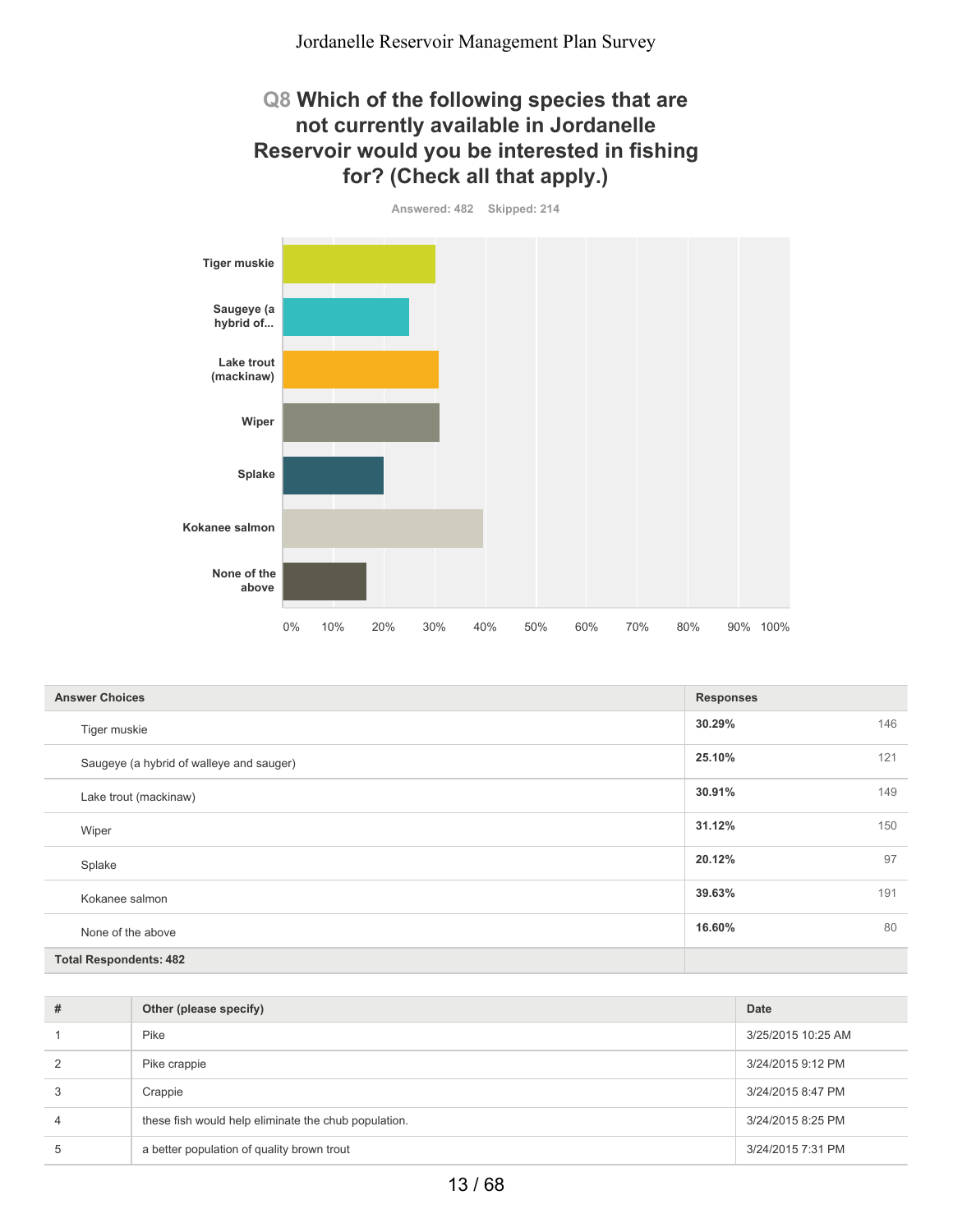| 6              | walleye                                                                                                                                                                            | 3/24/2015 7:08 PM  |
|----------------|------------------------------------------------------------------------------------------------------------------------------------------------------------------------------------|--------------------|
| $\overline{7}$ | large mouth bass                                                                                                                                                                   | 3/20/2015 8:59 AM  |
| 8              | Please bring back smallmouth                                                                                                                                                       | 3/19/2015 7:02 PM  |
| 9              | MORE LARGEMOUTH BASS AND BIGGER SMALLMOUTH                                                                                                                                         | 3/19/2015 11:10 AM |
| 10             | Large mouth Bass                                                                                                                                                                   | 3/19/2015 9:05 AM  |
| 11             | PLEASE NO MORE INTRODUCED SPECIES IN ANY UTAH WATERS                                                                                                                               | 3/19/2015 7:24 AM  |
| 12             | White Bass (if they would do well in such a lake)                                                                                                                                  | 3/18/2015 12:30 PM |
| 13             | fresh water king salmon.                                                                                                                                                           | 3/18/2015 11:16 AM |
| 14             | just like to see more trout                                                                                                                                                        | 3/17/2015 5:22 PM  |
| 15             | If not LT, then splake.                                                                                                                                                            | 3/16/2015 5:13 PM  |
| 16             | Largemouth                                                                                                                                                                         | 3/16/2015 11:37 AM |
| 17             | Cutthroat trout                                                                                                                                                                    | 3/16/2015 8:57 AM  |
| 18             | yellowstone cutthroat                                                                                                                                                              | 3/15/2015 8:45 PM  |
| 19             | PLEASE! No lake trout                                                                                                                                                              | 3/13/2015 10:55 PM |
| 20             | Anything consistent with healthy trout populations                                                                                                                                 | 3/12/2015 5:51 PM  |
| 21             | <b>Muskies</b>                                                                                                                                                                     | 3/11/2015 12:46 PM |
| 22             | I would love to see wipers, tigers and/or saugeye in there but they would destroy the perch population.                                                                            | 3/11/2015 11:52 AM |
| 23             | largemouth bass                                                                                                                                                                    | 3/11/2015 9:14 AM  |
| 24             | Northern pike                                                                                                                                                                      | 3/11/2015 8:26 AM  |
| 25             | cutthroat                                                                                                                                                                          | 3/10/2015 9:25 PM  |
| 26             | Cutthroat                                                                                                                                                                          | 3/6/2015 9:18 PM   |
| 27             | please put lake trout!!                                                                                                                                                            | 3/6/2015 6:14 PM   |
| 28             | Walleye                                                                                                                                                                            | 3/6/2015 12:35 PM  |
| 29             | These might help control the chubs.                                                                                                                                                | 3/6/2015 11:29 AM  |
| 30             | A reservoir so deep will have a lot of unused water, without lake trout and kokanee. More opportunities for<br>anglers to catch any of the three species I marked is a good thing. | 3/6/2015 7:33 AM   |
| 31             | northern pike                                                                                                                                                                      | 3/5/2015 6:55 PM   |
| 32             | Pike, largemouth                                                                                                                                                                   | 3/5/2015 3:35 PM   |
| 33             | Seriously, we need more muskie waters.                                                                                                                                             | 3/5/2015 12:36 PM  |
| 34             | pikeminnow                                                                                                                                                                         | 3/5/2015 7:05 AM   |
| 35             | Saugers even once people start eating them they will want more                                                                                                                     | 3/5/2015 6:30 AM   |
| 36             | more bass large mouth maybe                                                                                                                                                        | 3/4/2015 11:03 PM  |
| 37             | Walleye                                                                                                                                                                            | 3/4/2015 10:36 PM  |
| 38             | largemouth Bass                                                                                                                                                                    | 3/4/2015 10:34 PM  |
| 39             | more walleye                                                                                                                                                                       | 3/4/2015 10:06 PM  |
| 40             | walleye                                                                                                                                                                            | 3/4/2015 9:52 PM   |
| 41             | Crappie                                                                                                                                                                            | 3/4/2015 9:12 PM   |
| 42             | Largemouth bass                                                                                                                                                                    | 3/4/2015 9:09 PM   |
|                |                                                                                                                                                                                    |                    |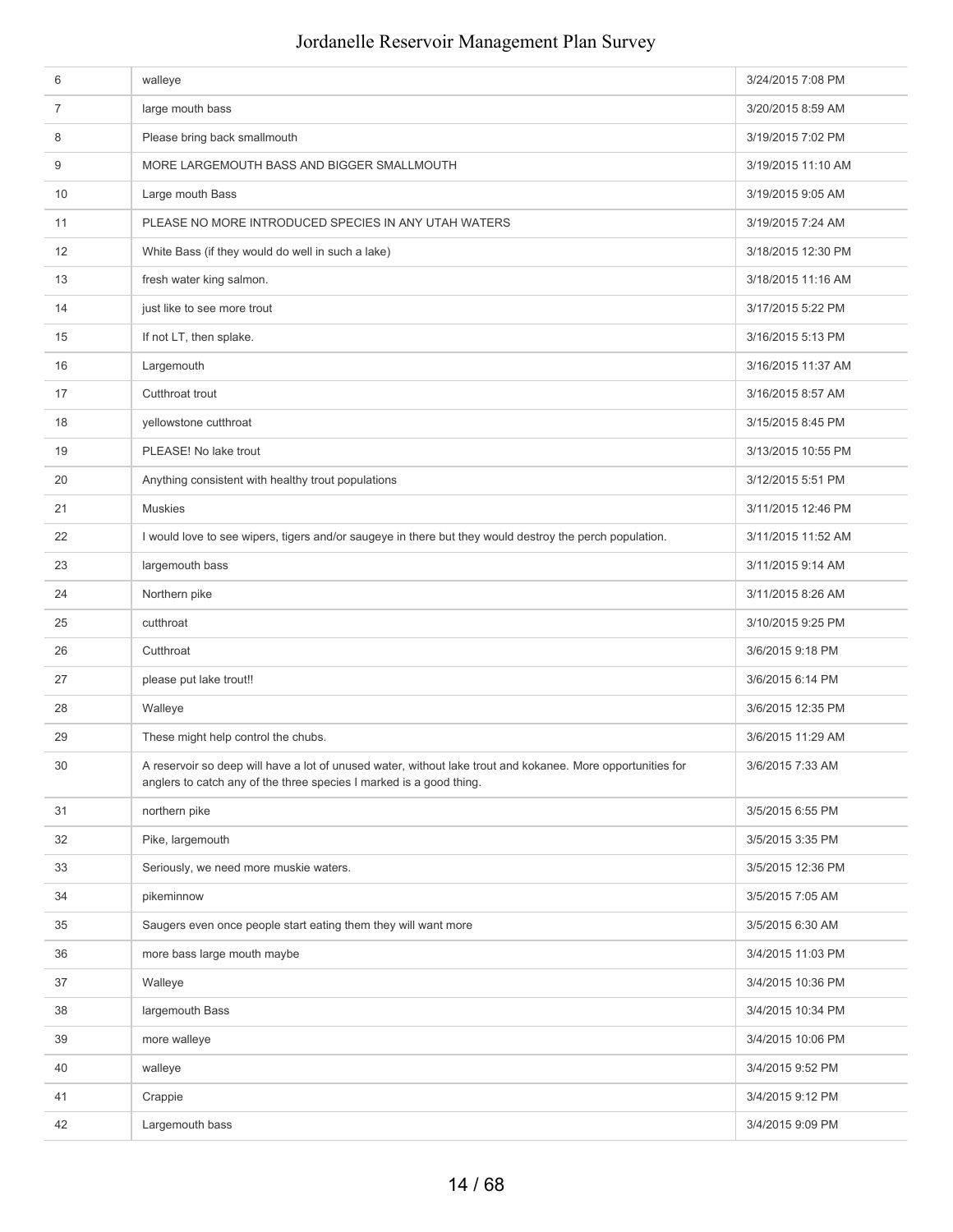| 43 | Largemouth bass                                                                                                 | 3/4/2015 9:05 PM |
|----|-----------------------------------------------------------------------------------------------------------------|------------------|
| 44 | cat fish would be good considering water temps                                                                  | 3/4/2015 9:01 PM |
| 45 | just more sm bass                                                                                               | 3/4/2015 9:00 PM |
| 46 | <b>Striped Bass</b>                                                                                             | 3/4/2015 8:54 PM |
| 47 | Black crappie and large mouth bass                                                                              | 3/4/2015 8:53 PM |
| 48 | Largemouth bass                                                                                                 | 3/4/2015 8:47 PM |
| 49 | large mouth bass                                                                                                | 3/4/2015 8:35 PM |
| 50 | none, get rid of the bass                                                                                       | 3/4/2015 8:15 PM |
| 51 | would love to have splake and mackinaw but have a hard time knowing the compittion it would give the other fish | 3/4/2015 8:07 PM |
| 52 | cutthroat                                                                                                       | 3/4/2015 8:02 PM |
| 53 | Pike                                                                                                            | 3/4/2015 7:45 PM |
| 54 | Crappie                                                                                                         | 3/4/2015 7:33 PM |
| 55 | spotted bass                                                                                                    | 3/4/2015 5:28 PM |
| 56 | Walleye                                                                                                         | 3/4/2015 5:17 PM |
| 57 | Cutthroat trout                                                                                                 | 3/4/2015 5:10 PM |
| 58 | kokanee would get me there more than anything else                                                              | 3/4/2015 4:27 PM |
| 59 | walleye                                                                                                         | 3/4/2015 4:18 PM |
| 60 | more tiger trout                                                                                                | 3/4/2015 1:58 PM |
| 61 | bluegill, perch                                                                                                 | 3/4/2015 1:46 PM |
| 62 | I would like it manage for trophy browns                                                                        | 3/4/2015 1:41 PM |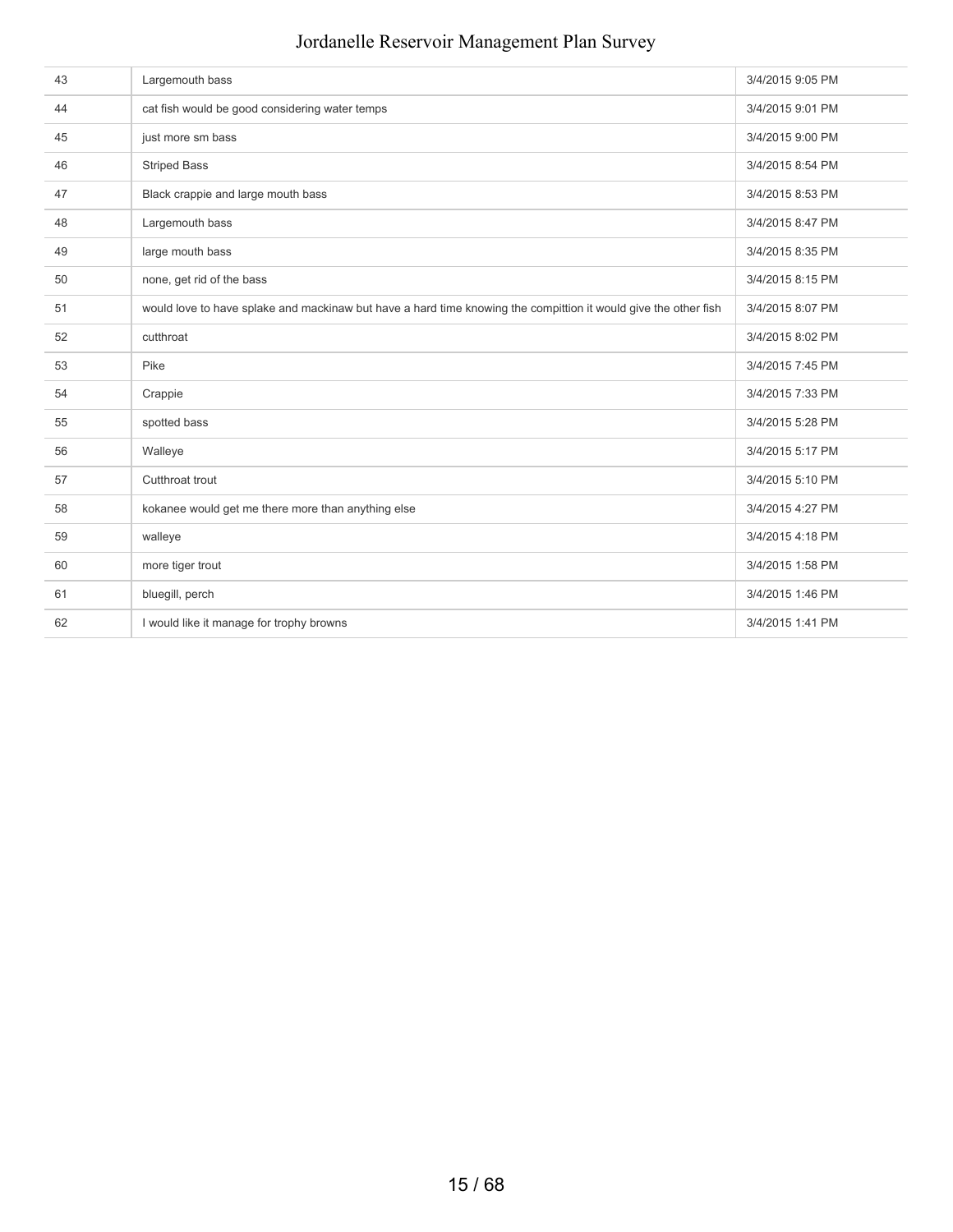#### **Q9 Please rank the factors that influence your decision to fish at Jordanelle Reservoir.**



|                                  | $\mathbf{1}$   | $\overline{2}$ | 3      | 4      | 5      | 6      | $\overline{7}$ | 8              | 9              | <b>Total</b> | <b>Score</b> |
|----------------------------------|----------------|----------------|--------|--------|--------|--------|----------------|----------------|----------------|--------------|--------------|
| Close to home                    | 50.93%         | 16.56%         | 13.04% | 6.83%  | 4.35%  | 2.07%  | 1.66%          | 1.45%          | 3.11%          |              |              |
|                                  | 246            | 80             | 63     | 33     | 21     | 10     | 8              | $\overline{7}$ | 15             | 483          | 7.64         |
| Fish size                        | 11.98%         | 34.50%         | 25.83% | 12.19% | 6.82%  | 3.51%  | 1.65%          | 2.07%          | 1.45%          |              |              |
|                                  | 58             | 167            | 125    | 59     | 33     | 17     | 8              | 10             |                | 484          | 6.96         |
| Desired fish species             | 23.30%         | 24.54%         | 27.84% | 13.61% | 5.36%  | 2.68%  | 1.24%          | 0.82%          | 0.62%          |              |              |
|                                  | 113            | 119            | 135    | 66     | 26     | 13     | 6              | 4              | 3              | 485          | 7.26         |
| Opportunity to catch a variety   | 4.54%          | 7.42%          | 14.23% | 38.97% | 22.06% | 7.42%  | 2.47%          | 1.44%          | 1.44%          |              |              |
| of species                       | 22             | 36             | 69     | 189    | 107    | 36     | 12             | $\overline{7}$ | $\overline{7}$ | 485          | 5.85         |
| Family outing (fishing, boating, | 4.95%          | 7.42%          | 4.95%  | 8.45%  | 39.18% | 21.65% | 7.63%          | 2.89%          | 2.89%          |              |              |
| camping)                         | 24             | 36             | 24     | 41     | 190    | 105    | 37             | 14             | 14             | 485          | 5.03         |
| Number of fish caught            | 1.44%          | 5.15%          | 9.07%  | 12.37% | 15.05% | 44.74% | 7.63%          | 2.47%          | 2.06%          |              |              |
|                                  | $\overline{7}$ | 25             | 44     | 60     | 73     | 217    | 37             | 12             | 10             | 485          | 4.76         |
| Access fees                      | 1.65%          | 1.24%          | 1.24%  | 2.89%  | 3.51%  | 10.72% | 58.76%         | 9.28%          | 10.72%         |              |              |
|                                  | 8              | 6              | 6      | 14     | 17     | 52     | 285            | 45             | 52             | 485          | 3.17         |
| Other facilities (store, boat    | 0.21%          | 1.24%          | 2.27%  | 2.68%  | 2.27%  | 4.33%  | 15.67%         | 66.19%         | 5.15%          |              |              |
| ramp, restrooms, etc.)           | 1              | 6              | 11     | 13     | 11     | 21     | 76             | 321            | 25             | 485          | 2.57         |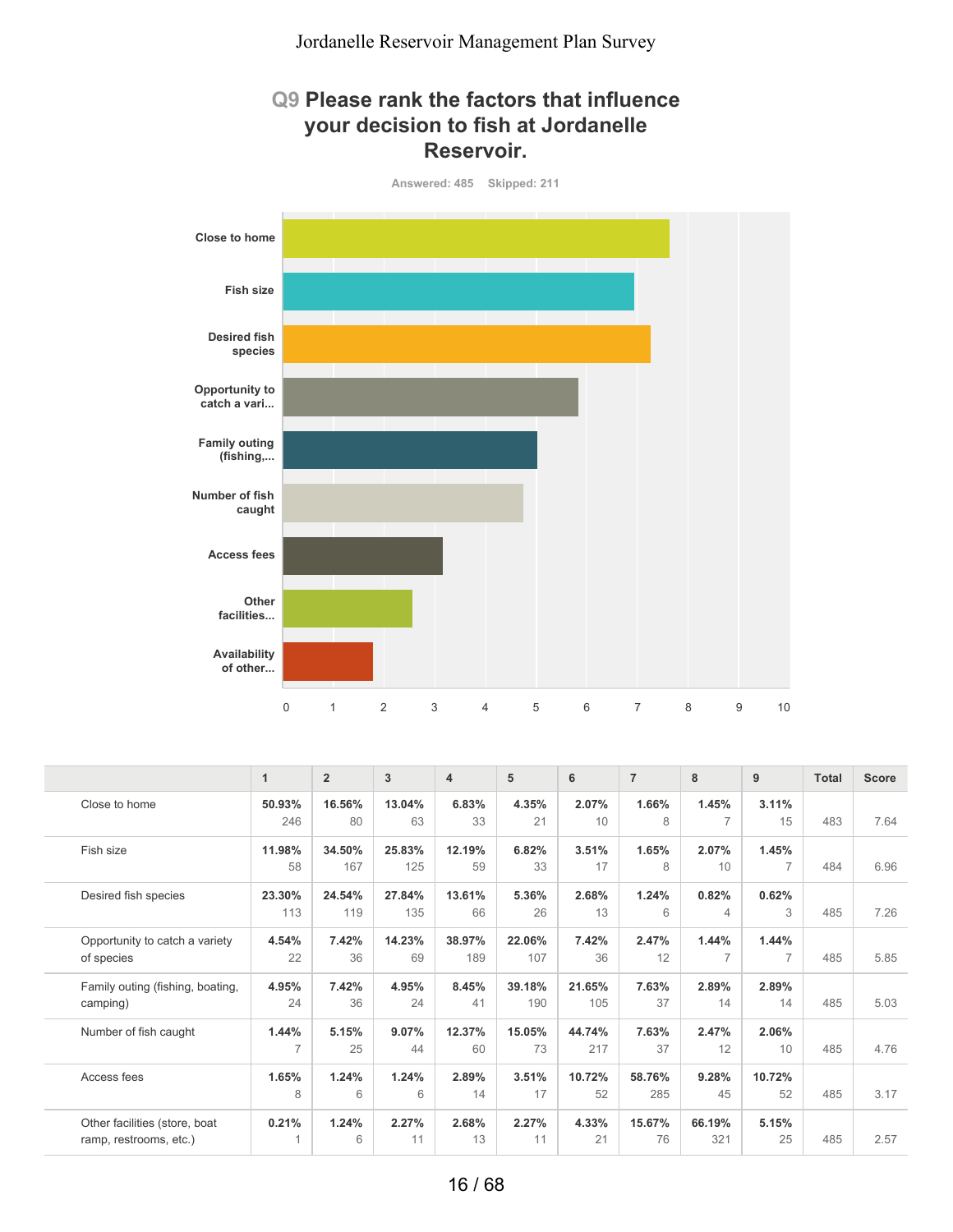| Availability of other      | 1.24% | 2.06% | .65% | 2.06% | .44% | 2.89% | 3.30% | 13.40% | 71.96% |     |      |
|----------------------------|-------|-------|------|-------|------|-------|-------|--------|--------|-----|------|
| recreational activities    | 6     | 10    |      | 10    |      | 14    | 16    | 65     | 349    | 485 | 1.79 |
| (camping, paddle boarding, |       |       |      |       |      |       |       |        |        |     |      |
| etc.                       |       |       |      |       |      |       |       |        |        |     |      |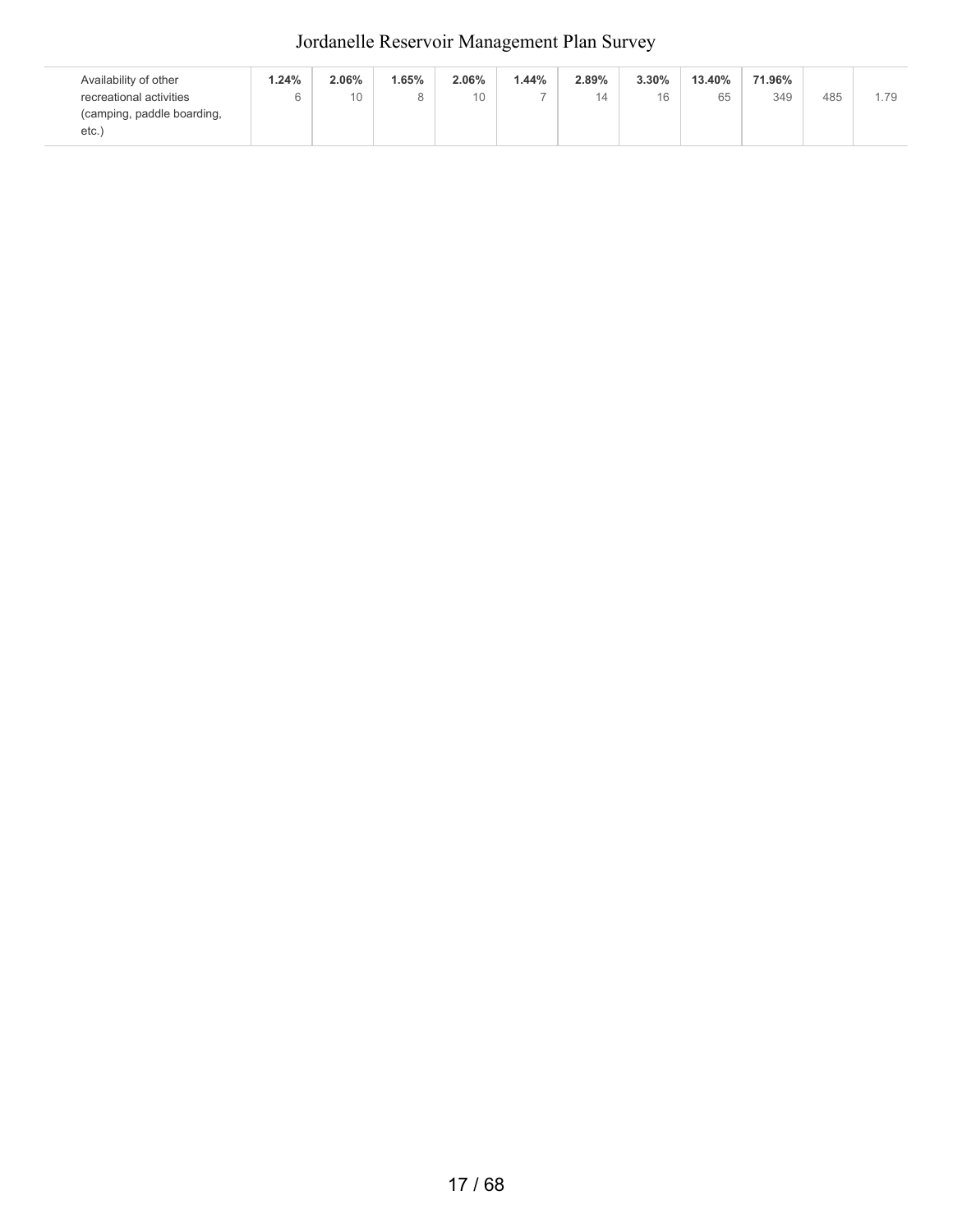#### **Q10 If there were changes to the fishery management at Jordanelle Reservoir, would you fish there more often?**



| <b>Answer Choices</b>                          | <b>Responses</b> |     |
|------------------------------------------------|------------------|-----|
| Yes, and I would like to suggest some changes. | 83.98%           | 409 |
| No. I am happy with the fishery as it is.      | 16.02%           | 78  |
| <b>Total</b>                                   |                  | 487 |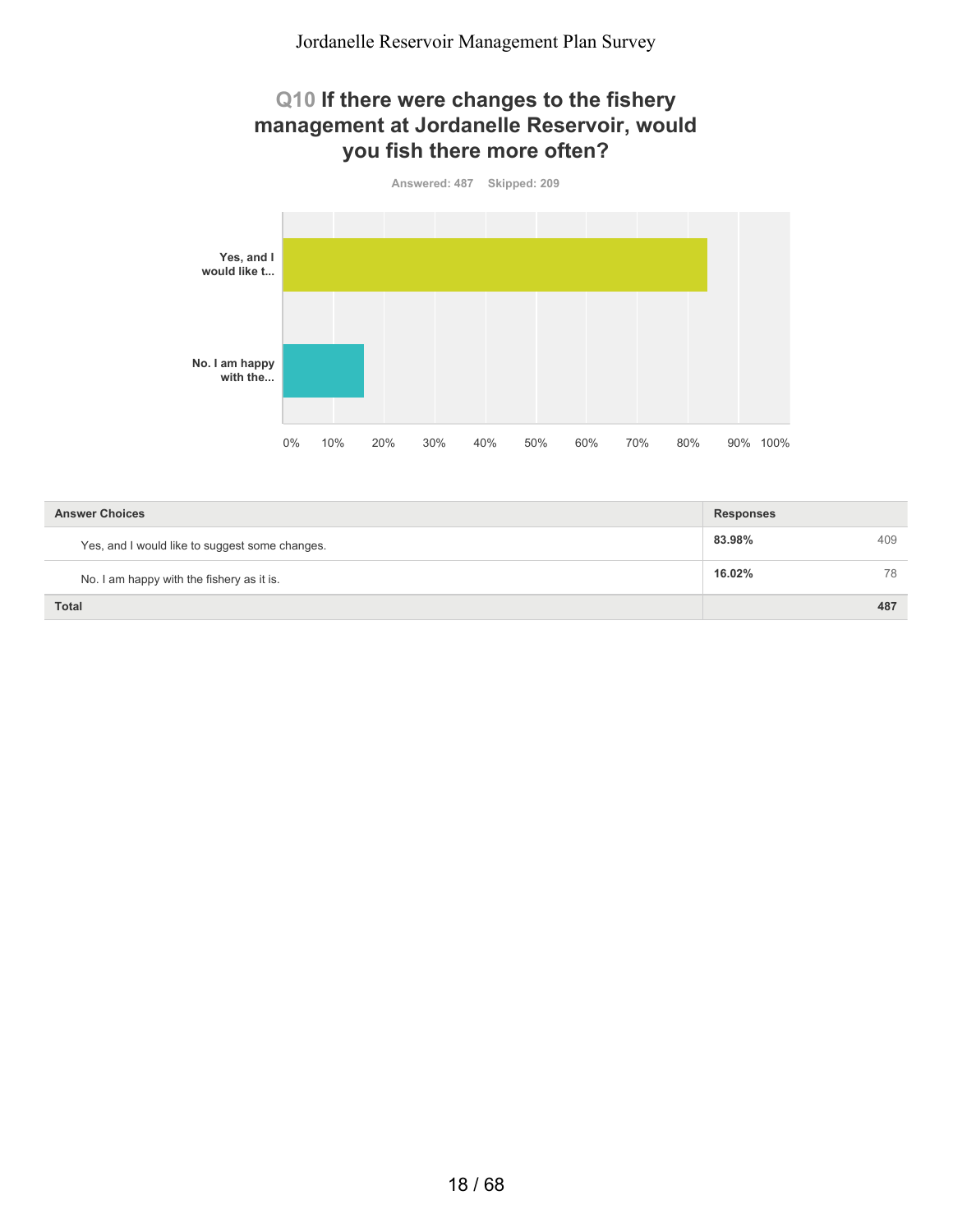#### **Q11 Please rank the following management options from 1–7, with 1 being the most important. You will have the opportunity to suggest other management options in Question 13.**





|                                                                                                                                         | 1             | $\overline{2}$ | 3            | 4             | 5            | 6             | $\overline{7}$ | <b>Total</b> | <b>Score</b> |
|-----------------------------------------------------------------------------------------------------------------------------------------|---------------|----------------|--------------|---------------|--------------|---------------|----------------|--------------|--------------|
| Increased opportunity to catch 12- to 14-inch rainbow<br>trout. The rainbow trout catch rate will likely be higher<br>with this option. | 5.25%<br>21   | 16.25%<br>65   | 12.00%<br>48 | 17.00%<br>68  | 14.50%<br>58 | 13.25%<br>53  | 21.75%<br>87   | 400          | 3.54         |
| Increased opportunity to catch 16- to 18-inch rainbow<br>trout. The rainbow trout catch rate will likely be lower<br>with this option   | 19.50%<br>78  | 19.00%<br>76   | 23.00%<br>92 | 13.00%<br>52  | 12.00%<br>48 | 9.75%<br>39   | 3.75%<br>15    | 400          | 4.77         |
| Increased average size of smallmouth bass to more<br>than 12 inches. Bass catch rates will likely be lower<br>with this option.         | 32.25%<br>129 | 13.75%<br>55   | 9.25%<br>37  | 14.25%<br>57  | 15.50%<br>62 | 9.50%<br>38   | 5.50%<br>22    | 400          | 4.83         |
| Increased numbers of tiger trout.                                                                                                       | 4.75%<br>19   | 16.00%<br>64   | 19.75%<br>79 | 27.00%<br>108 | 19.00%<br>76 | 10.75%<br>43  | 2.75%<br>11    | 400          | 4.17         |
| Increased numbers of brown trout.                                                                                                       | 16.75%<br>67  | 12.75%<br>51   | 14.50%<br>58 | 13.50%<br>54  | 22.75%<br>91 | 14.25%<br>57  | 5.50%<br>22    | 400          | 4.22         |
| Increased numbers of yellow perch.                                                                                                      | 6.77%<br>27   | 10.03%<br>40   | 10.53%<br>42 | 6.77%<br>27   | 7.77%<br>31  | 34.34%<br>137 | 23.81%<br>95   | 399          | 3.03         |
| Addition of other species.                                                                                                              | 14.79%<br>59  | 12.28%<br>49   | 11.03%<br>44 | 8.52%<br>34   | 8.52%<br>34  | 8.02%<br>32   | 36.84%<br>147  | 399          | 3.45         |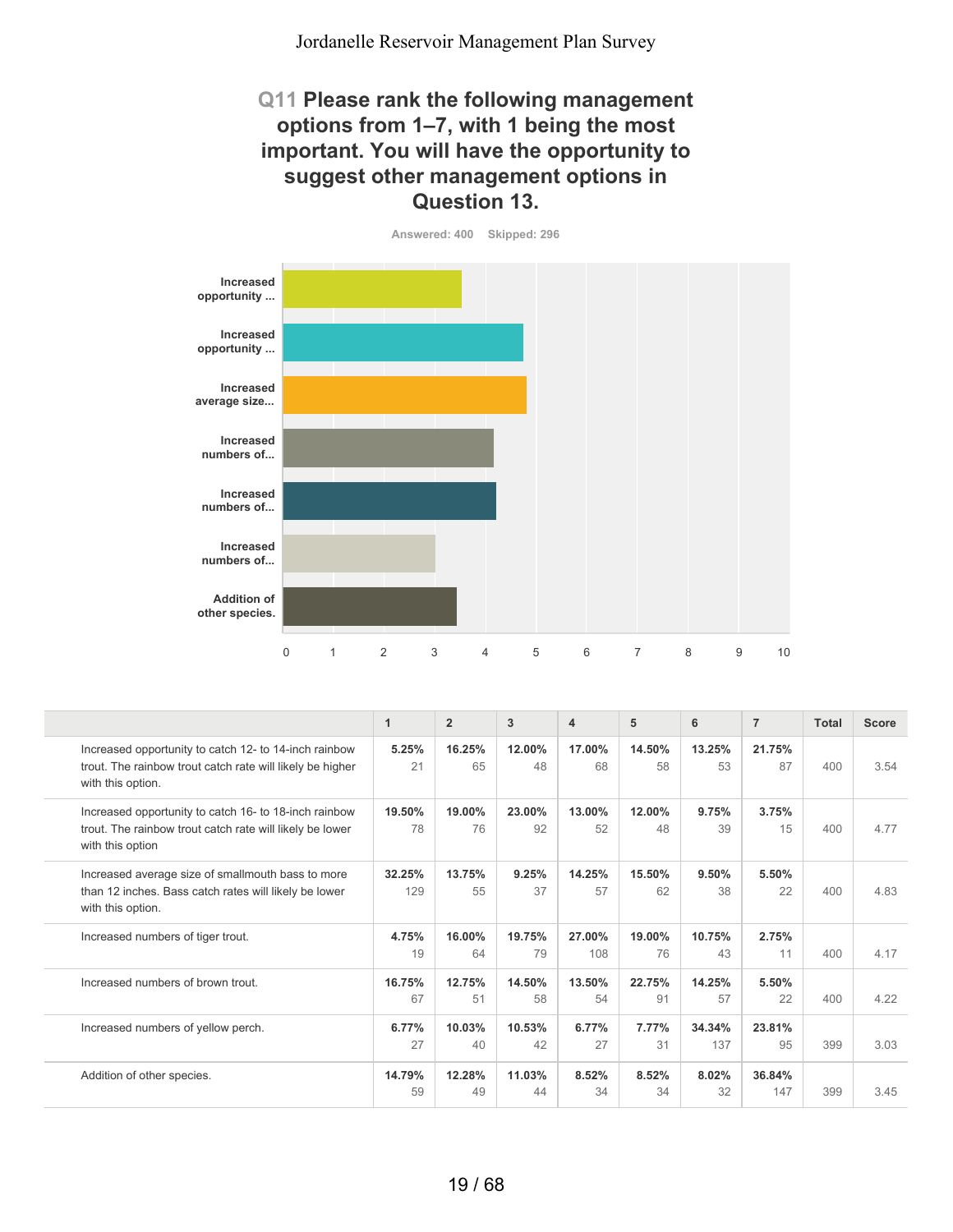#### **Q12 Please rank the factors you consider when choosing any fishing destination (not just Jordanelle Reservoir), with 1 being the most important.**



**Answered: 427 Skipped: 269**

|                  | 1      | $\overline{2}$ | 3      | 4      | 5      | 6     | $\overline{7}$ | 8     | 9              | 10             | <b>Total</b> | <b>Score</b> |
|------------------|--------|----------------|--------|--------|--------|-------|----------------|-------|----------------|----------------|--------------|--------------|
| Closeness to     | 14.29% | 19.91%         | 19.91% | 19.20% | 11.01% | 7.96% | 3.75%          | 1.87% | 0.94%          | 1.17%          |              |              |
| home             | 61     | 85             | 85     | 82     | 47     | 34    | 16             | 8     | 4              | 5              | 427          | 7.45         |
| Lack of crowding | 14.99% | 14.52%         | 22.25% | 16.63% | 15.93% | 9.60% | 3.75%          | 0.70% | 0.23%          | 1.41%          |              |              |
|                  | 64     | 62             | 95     | 71     | 68     | 41    | 16             | 3     |                | 6              | 427          | 7.37         |
| Fish size        | 22.72% | 27.17%         | 19.67% | 13.82% | 8.90%  | 5.15% | 1.41%          | 0.23% | 0.47%          | 0.47%          |              |              |
|                  | 97     | 116            | 84     | 59     | 38     | 22    | 6              |       | $\overline{2}$ | $\overline{2}$ | 427          | 8.13         |
| The water        | 34.66% | 16.86%         | 12.18% | 17.56% | 11.71% | 4.45% | 1.41%          | 0.70% | 0.23%          | 0.23%          |              |              |
| contains my      | 148    | 72             | 52     | 75     | 50     | 19    | 6              | 3     | $\overline{A}$ |                | 427          | 8.20         |
| desired fish     |        |                |        |        |        |       |                |       |                |                |              |              |
| species          |        |                |        |        |        |       |                |       |                |                |              |              |
|                  |        |                |        |        |        |       |                |       |                |                |              |              |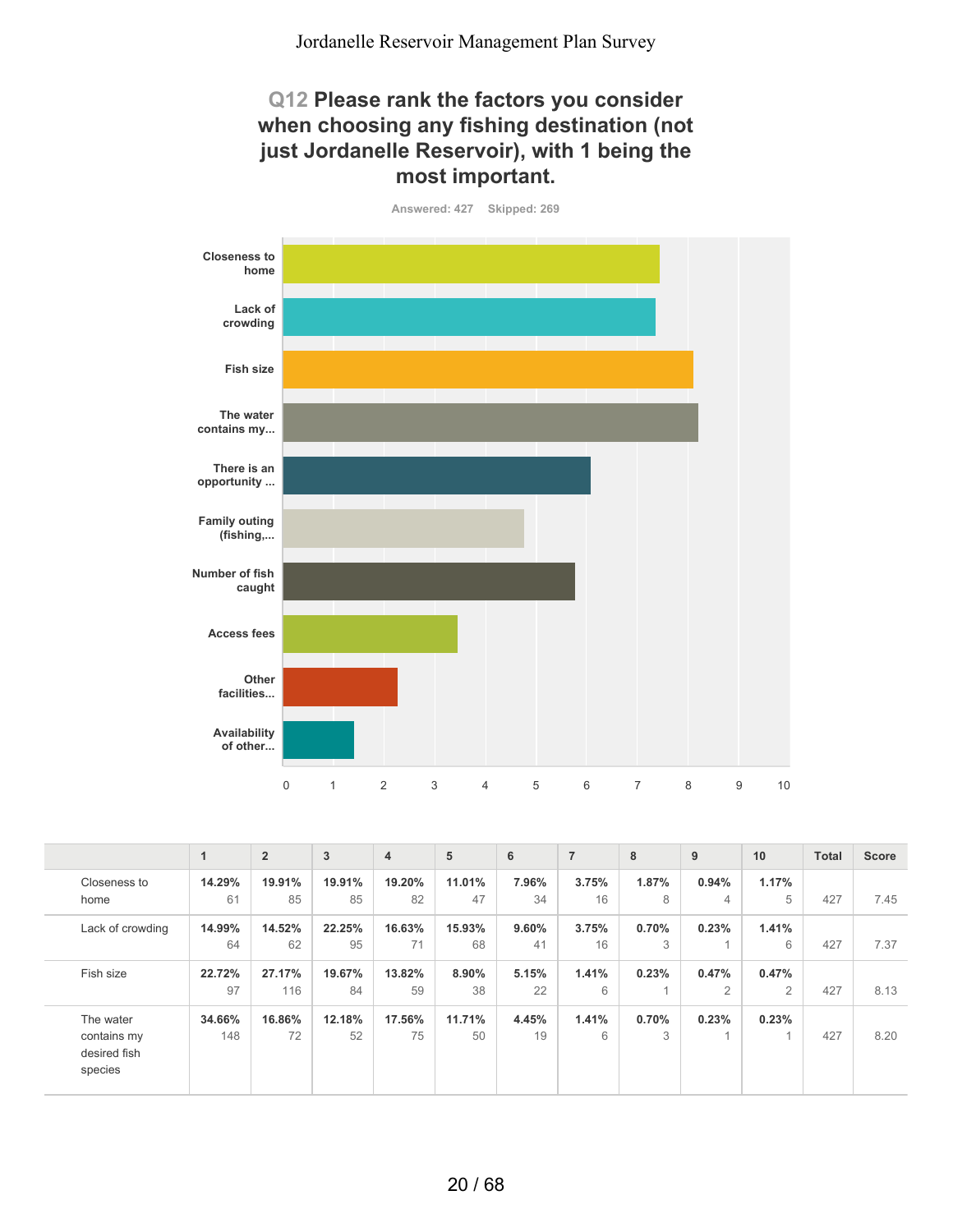| There is an<br>opportunity to<br>catch a variety of<br>fish species                        | 5.15%<br>22       | 7.49%<br>32 | 9.13%<br>39             | 9.84%<br>42             | 31.85%<br>136 | 22.25%<br>95  | 8.90%<br>38             | 2.11%<br>9    | 1.64%<br>$\overline{7}$ | 1.64%<br>$\overline{7}$ | 427 | 6.10 |
|--------------------------------------------------------------------------------------------|-------------------|-------------|-------------------------|-------------------------|---------------|---------------|-------------------------|---------------|-------------------------|-------------------------|-----|------|
| Family outing<br>(fishing, boating,<br>camping)                                            | 1.41%<br>6        | 2.58%<br>11 | 3.51%<br>15             | 3.75%<br>16             | 5.85%<br>25   | 36.53%<br>156 | 34.66%<br>148           | 7.73%<br>33   | 2.58%<br>11             | 1.41%<br>6              | 427 | 4.78 |
| Number of fish<br>caught                                                                   | 4.68%<br>20       | 9.60%<br>41 | 10.77%<br>46            | 15.22%<br>65            | 8.67%<br>37   | 7.03%<br>30   | 35.36%<br>151           | 7.73%<br>33   | 0.23%                   | 0.70%<br>3              | 427 | 5.79 |
| Access fees                                                                                | 2.11%<br>9        | 0.94%<br>4  | 2.11%<br>9              | 2.11%<br>9              | 3.51%<br>15   | 3.98%<br>17   | 7.03%<br>30             | 65.81%<br>281 | 7.26%<br>31             | 5.15%<br>22             | 427 | 3.47 |
| Other facilities<br>(store, boat ramp,<br>restrooms, etc.)                                 | 0.00%<br>$\Omega$ | 0.23%<br>1  | $0.00\%$<br>$\Omega$    | 0.94%<br>4              | 1.17%<br>5    | 1.87%<br>8    | 2.11%<br>9              | 11.24%<br>48  | 78.22%<br>334           | 4.22%<br>18             | 427 | 2.28 |
| Availability of other<br>recreational<br>activities<br>(camping, paddle<br>boarding, etc.) | 0.00%<br>$\Omega$ | 0.70%<br>3  | 0.47%<br>$\overline{2}$ | 0.94%<br>$\overline{4}$ | 1.41%<br>6    | 1.17%<br>5    | 1.64%<br>$\overline{7}$ | 1.87%<br>8    | 8.20%<br>35             | 83.61%<br>357           | 427 | 1.43 |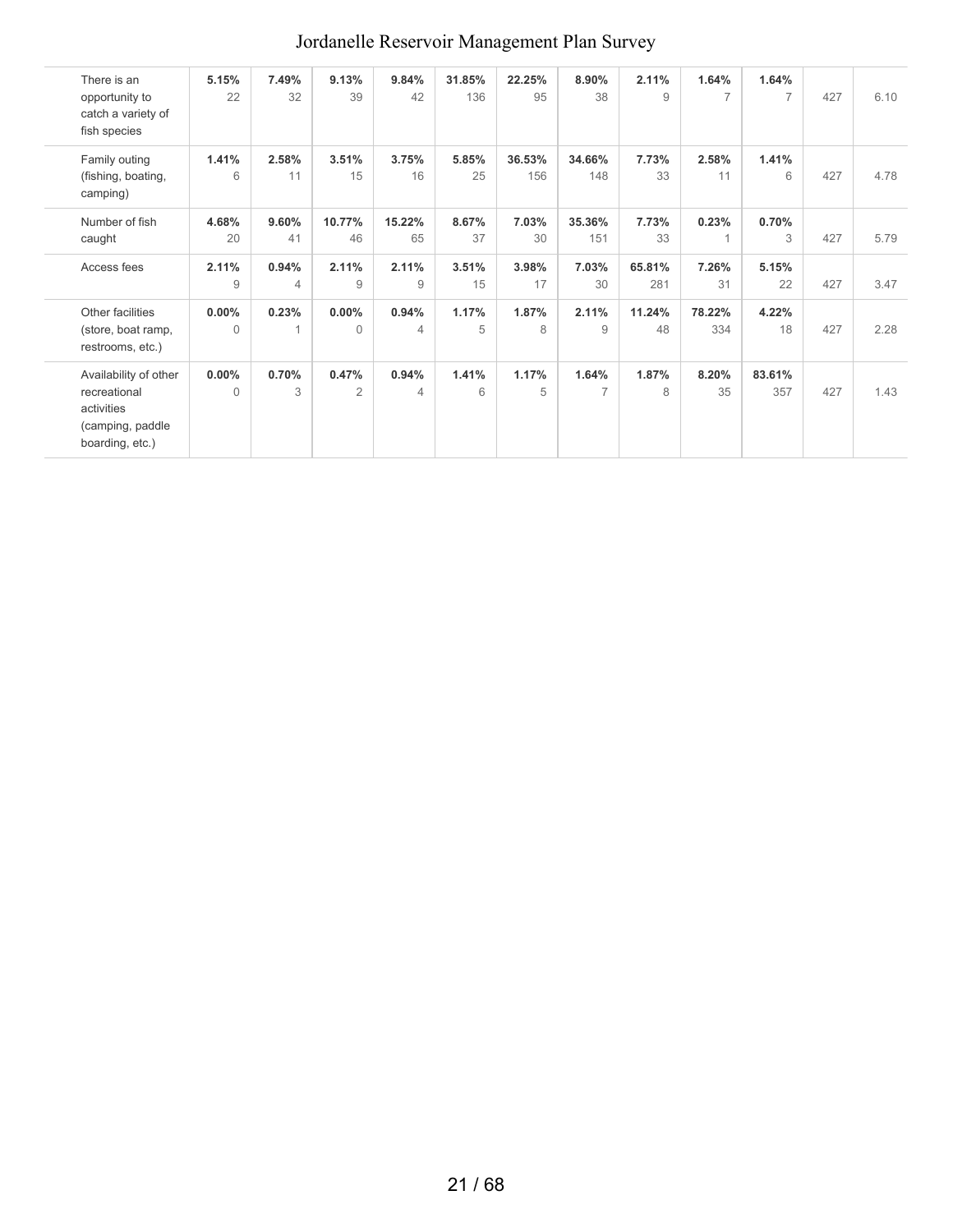#### **Q13 Please provide any additional suggestions about changes you would like to see in an updated Jordanelle Reservoir Fishery Management Plan.**

**Answered: 232 Skipped: 464**

| #  | <b>Responses</b>                                                                                                                                                                                                                                                                                                                                                                                                                                           | <b>Date</b>        |
|----|------------------------------------------------------------------------------------------------------------------------------------------------------------------------------------------------------------------------------------------------------------------------------------------------------------------------------------------------------------------------------------------------------------------------------------------------------------|--------------------|
| 1  | Manage as a trophy brown trout fishery. More brown trout!!!!!                                                                                                                                                                                                                                                                                                                                                                                              | 3/25/2015 6:16 PM  |
| 2  | Increase access around south and south/east regions                                                                                                                                                                                                                                                                                                                                                                                                        | 3/25/2015 3:53 PM  |
| 3  | This is one of the best smallmouth fisheries in northern utah and I would like that to continue.                                                                                                                                                                                                                                                                                                                                                           | 3/25/2015 12:49 PM |
| 4  | <b>Big Trout desired!</b>                                                                                                                                                                                                                                                                                                                                                                                                                                  | 3/25/2015 12:21 PM |
| 5  | My number one suggestion on this and nearly every other lake in Utah would be to have wake-less areas that are<br>accessible to float tubers and kayakers. In Jordanelle, this would best be accomplished by improving access at<br>Rock Cliff since with low water it is very difficult to get close to the shore.                                                                                                                                        | 3/25/2015 8:53 AM  |
| 6  | Don't hike rates for winter access                                                                                                                                                                                                                                                                                                                                                                                                                         | 3/25/2015 2:50 AM  |
| 7  | If you can stick with wiper do so, otherwise largemouth bass would be good too.                                                                                                                                                                                                                                                                                                                                                                            | 3/24/2015 11:07 PM |
| 8  | Control chub population, ticket reckless boaters                                                                                                                                                                                                                                                                                                                                                                                                           | 3/24/2015 11:02 PM |
| 9  | Lower access fees. Raise the amount of money wildlife and parks recieve to operate from govt                                                                                                                                                                                                                                                                                                                                                               | 3/24/2015 10:49 PM |
| 10 | More fish, possibly through stocking.                                                                                                                                                                                                                                                                                                                                                                                                                      | 3/24/2015 10:00 PM |
| 11 | More designated fishing areas.                                                                                                                                                                                                                                                                                                                                                                                                                             | 3/24/2015 9:40 PM  |
| 12 | bigger bass more large mouth                                                                                                                                                                                                                                                                                                                                                                                                                               | 3/24/2015 9:35 PM  |
| 13 | Manage as a trophy brown trout fishery                                                                                                                                                                                                                                                                                                                                                                                                                     | 3/24/2015 9:19 PM  |
| 14 | No jet skis                                                                                                                                                                                                                                                                                                                                                                                                                                                | 3/24/2015 8:51 PM  |
| 15 | set aside fishing days and water activity days specific throughout the week. curb the chub population and enforce<br>boat safety rules.                                                                                                                                                                                                                                                                                                                    | 3/24/2015 8:33 PM  |
| 16 | Allow more access to the lake besides the marina. Where you don't have to hike 5 miles. And don't charge<br>everyone \$10. I'll go to strawberry any day over jordanelle because of the state park fees.                                                                                                                                                                                                                                                   | 3/24/2015 7:48 PM  |
| 17 | Grow big fish and they will come                                                                                                                                                                                                                                                                                                                                                                                                                           | 3/24/2015 7:38 PM  |
| 18 | Would love to fish there more, just too many boaters. Also not slot of areas to fish from shore without paying an<br>arm and a leg.                                                                                                                                                                                                                                                                                                                        | 3/24/2015 7:26 PM  |
| 19 | Bring the bass back, 4 years ago it was a great place to fish                                                                                                                                                                                                                                                                                                                                                                                              | 3/24/2015 7:23 PM  |
| 20 | State pass fees should include all the reservoirs in the state, thats a joke. Crowding is a real issue. Seems alot of<br>warm water species are being introduced more and more throughout the state and I would like to see more<br>trophy trout waters like there once was in the state. Or diversify locations on Tiger Muskies of trophy class other<br>than Pineview. The potential for that body of water seems more idealistic for much bigger fish. | 3/24/2015 7:29 AM  |
| 21 | The main thing you can do to help Jordanelle is control the recreational boaters. I won't go there on a weekend<br>during the summer.                                                                                                                                                                                                                                                                                                                      | 3/22/2015 11:25 PM |
| 22 | The bass have ruined the fish size at Jordanelle                                                                                                                                                                                                                                                                                                                                                                                                           | 3/22/2015 10:59 AM |
| 23 | Anything that would increase the numbers and size of smallmouth                                                                                                                                                                                                                                                                                                                                                                                            | 3/21/2015 6:07 PM  |
| 24 | Need many more fish planted                                                                                                                                                                                                                                                                                                                                                                                                                                | 3/21/2015 10:53 AM |
| 25 | Outlaw spear fishing                                                                                                                                                                                                                                                                                                                                                                                                                                       | 3/21/2015 8:25 AM  |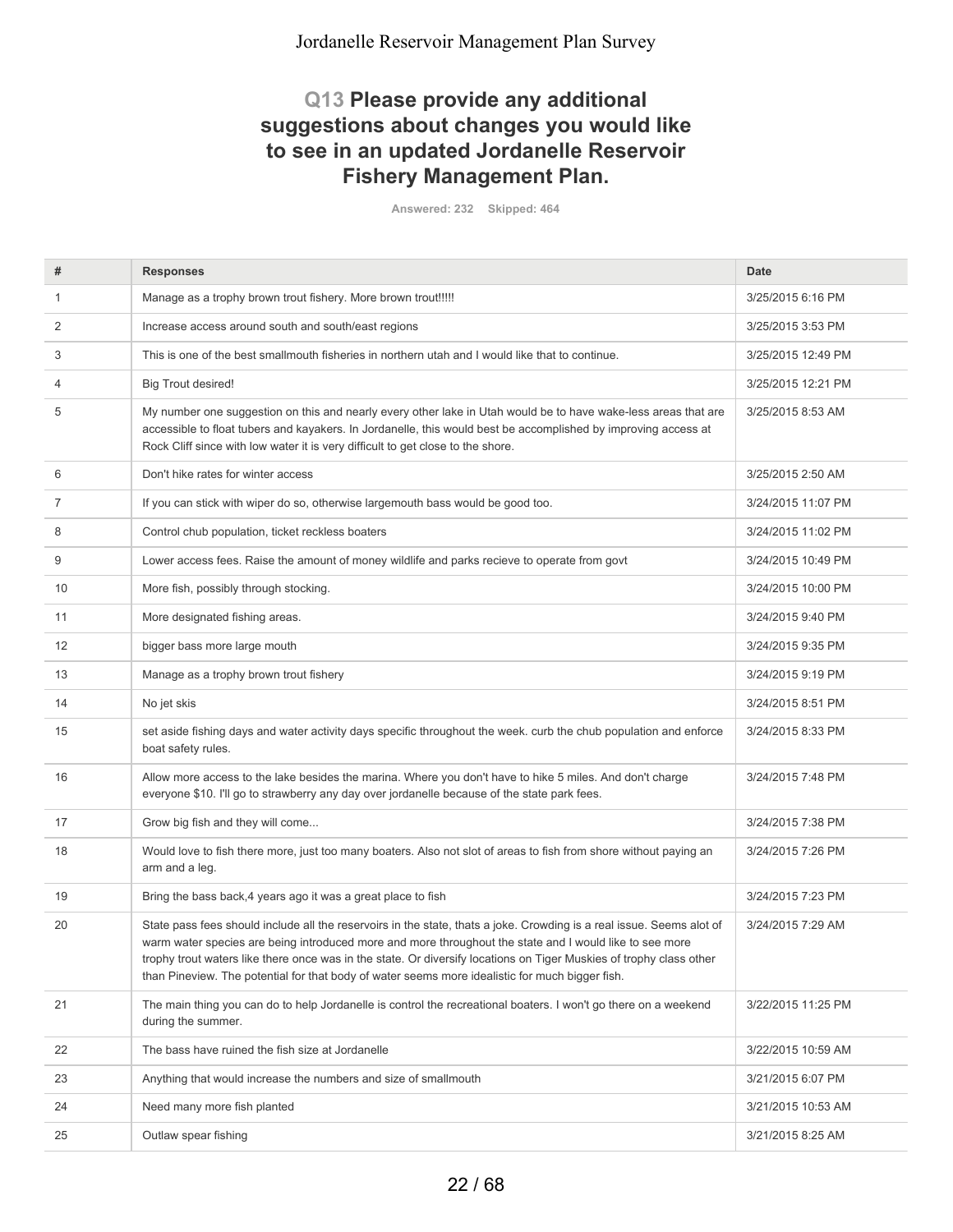| 26 | Largemouth bass, slot limit on bass, restrict killing of larger bass                                                                                                                                                                                                                                                                                                                                                                                                                                                                                                                                                                                                                                                                                                                                                                                                                                                                         | 3/20/2015 4:49 PM  |
|----|----------------------------------------------------------------------------------------------------------------------------------------------------------------------------------------------------------------------------------------------------------------------------------------------------------------------------------------------------------------------------------------------------------------------------------------------------------------------------------------------------------------------------------------------------------------------------------------------------------------------------------------------------------------------------------------------------------------------------------------------------------------------------------------------------------------------------------------------------------------------------------------------------------------------------------------------|--------------------|
| 27 | Needs more brown trout stocked                                                                                                                                                                                                                                                                                                                                                                                                                                                                                                                                                                                                                                                                                                                                                                                                                                                                                                               | 3/20/2015 9:17 AM  |
| 28 | Please, Please, Please manage this lake for Trophy Brown trout. They are in the lake now, maybe protect the<br>larger browns somehow? I love the chance at a trophy fish, and browns are my favorite.                                                                                                                                                                                                                                                                                                                                                                                                                                                                                                                                                                                                                                                                                                                                        | 3/20/2015 8:16 AM  |
| 29 | Slot limits                                                                                                                                                                                                                                                                                                                                                                                                                                                                                                                                                                                                                                                                                                                                                                                                                                                                                                                                  | 3/19/2015 8:59 PM  |
| 30 | I would like to know what species would thrive in jordanelle. Then act accordingly. I do not think I should have to<br>pay to park and fish the shore. However, I feel if your using a boat a nominal fee would be appropriate. For<br>maintenance purposes. I'm moving to kamas soon and I will be looking at jordanelle to provide great fishing<br>options as it will be closer to me                                                                                                                                                                                                                                                                                                                                                                                                                                                                                                                                                     | 3/19/2015 8:39 PM  |
| 31 | More management to improve bass fishing. Used to be a world class smallmout lake                                                                                                                                                                                                                                                                                                                                                                                                                                                                                                                                                                                                                                                                                                                                                                                                                                                             | 3/19/2015 7:22 PM  |
| 32 | Need to go us on forage fish for smallmouth bass, add underwater structure, stop spear fishing for game fish.                                                                                                                                                                                                                                                                                                                                                                                                                                                                                                                                                                                                                                                                                                                                                                                                                                | 3/19/2015 7:09 PM  |
| 33 | eliminate spear fishing for warm water sport fish                                                                                                                                                                                                                                                                                                                                                                                                                                                                                                                                                                                                                                                                                                                                                                                                                                                                                            | 3/19/2015 7:02 PM  |
| 34 | Manage for trophy brown trout. The lake is best in fall and winter for fishing when the water sports boat are not<br>utilizing it. Almost impossible to fish in the summer. More brown trout!!!                                                                                                                                                                                                                                                                                                                                                                                                                                                                                                                                                                                                                                                                                                                                              | 3/19/2015 5:06 PM  |
| 35 | Anything you need to do to improve the fishing. Maybe somehow increase the habitat and food quality and<br>quantity.                                                                                                                                                                                                                                                                                                                                                                                                                                                                                                                                                                                                                                                                                                                                                                                                                         | 3/19/2015 5:00 PM  |
| 36 | Jordanelle used to be the best lake to catch quality sized smallmouth bass. It was not managed the way it<br>needed to be and now it is one of the worst places to fish for smallmouth. Jordanelle used to be my number one<br>destination to fish. Now I have not been on the lake in two years. If action is taken and smallmouth quality goes<br>up, I will fish Jordanelle all year and be more than happy to pay the fees to launch and fish again.                                                                                                                                                                                                                                                                                                                                                                                                                                                                                     | 3/19/2015 11:29 AM |
| 37 | BIGGER AND MORE SMALLMOUTH BASS AND LARGEMOUTH BASS ALSO ADD KOKANEE SALMON                                                                                                                                                                                                                                                                                                                                                                                                                                                                                                                                                                                                                                                                                                                                                                                                                                                                  | 3/19/2015 11:14 AM |
| 38 | more focus as a smallmouth/largemouth fishery                                                                                                                                                                                                                                                                                                                                                                                                                                                                                                                                                                                                                                                                                                                                                                                                                                                                                                | 3/19/2015 10:04 AM |
| 39 | It seems this is a difficult fishery. I would like to see higher numbers of fish. The species is less important.                                                                                                                                                                                                                                                                                                                                                                                                                                                                                                                                                                                                                                                                                                                                                                                                                             | 3/19/2015 8:49 AM  |
| 40 | Manage the Small Mouth Bass we have plenty of Trout Fisheries.                                                                                                                                                                                                                                                                                                                                                                                                                                                                                                                                                                                                                                                                                                                                                                                                                                                                               | 3/19/2015 8:01 AM  |
| 41 | <b>BAN Catch and release</b>                                                                                                                                                                                                                                                                                                                                                                                                                                                                                                                                                                                                                                                                                                                                                                                                                                                                                                                 | 3/19/2015 7:26 AM  |
| 42 | Manage for trophy brown trout                                                                                                                                                                                                                                                                                                                                                                                                                                                                                                                                                                                                                                                                                                                                                                                                                                                                                                                | 3/19/2015 7:14 AM  |
| 43 | Fish management is good. The reason we don't fish here more, is too many power squadron in warmer summer<br>days.                                                                                                                                                                                                                                                                                                                                                                                                                                                                                                                                                                                                                                                                                                                                                                                                                            | 3/19/2015 6:22 AM  |
| 44 | too crowded                                                                                                                                                                                                                                                                                                                                                                                                                                                                                                                                                                                                                                                                                                                                                                                                                                                                                                                                  | 3/19/2015 12:14 AM |
| 45 | In reality I don't necessarily care what species is available at Jordanelle, I would just like for it to improve as a<br>fishery as I drive by it many times and think it would be nice to fish there but i don't because of typically slow<br>fishing.                                                                                                                                                                                                                                                                                                                                                                                                                                                                                                                                                                                                                                                                                      | 3/18/2015 8:07 PM  |
| 46 | there are to many water skiers to fish on weekends and in warmer weather cold weather fishing is good                                                                                                                                                                                                                                                                                                                                                                                                                                                                                                                                                                                                                                                                                                                                                                                                                                        | 3/18/2015 7:49 PM  |
| 47 | Plant more brown trout                                                                                                                                                                                                                                                                                                                                                                                                                                                                                                                                                                                                                                                                                                                                                                                                                                                                                                                       | 3/18/2015 6:10 PM  |
| 48 | Without at least strict no wake zones for the power boaters, I am likely to never fish Jordanelle again they can<br>have it.                                                                                                                                                                                                                                                                                                                                                                                                                                                                                                                                                                                                                                                                                                                                                                                                                 | 3/18/2015 5:00 PM  |
| 49 | Rock cliff arm would be great to see wake less. I could launch without worrying about getting run over by power<br>boats.                                                                                                                                                                                                                                                                                                                                                                                                                                                                                                                                                                                                                                                                                                                                                                                                                    | 3/18/2015 4:01 PM  |
| 50 | Whatever you can do to bring back the Smallmouths!!                                                                                                                                                                                                                                                                                                                                                                                                                                                                                                                                                                                                                                                                                                                                                                                                                                                                                          | 3/18/2015 3:02 PM  |
| 51 | Somthing should be done for the shore fisherman I dont fish from the shore but it would be nice if the DWR could<br>build a pathway along the shoreline so people have area to fish from As of now people fish from the extended<br>boat ramp interfering with launching and docking of watercraft. I feel bad when I return to dock my inflatable<br>pontoon boat and have to paddle over people lines. But I have no choice there on the boat ramp. I have no were<br>else to dock my boat and shore fisherman really don't have anywhere to fish from. 2. On the Rockcliff side what<br>are the possibilities of moving the water bouys further out to were the channel meets the main area of the lake.<br>This creates a compromise for water skiiers\fast moving watercraft and anglers\recreation (swimmers, people<br>just relaxing in there boat ect ect) without the worry of being run over by a fast moving boats or watercraft. | 3/18/2015 1:01 PM  |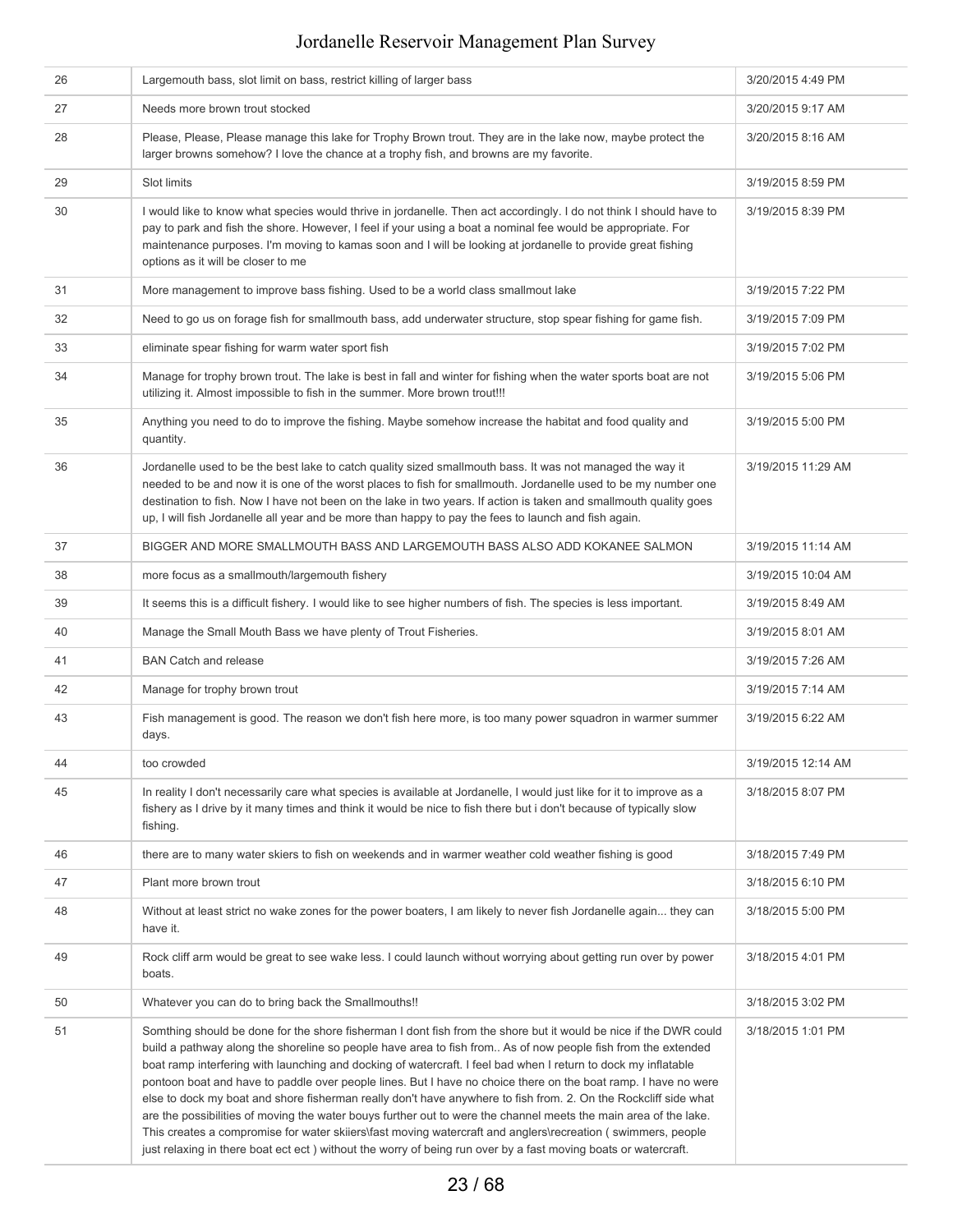| 52 | My primary fishing style is on a float tube. When the family is with me I'm on the shore most of the time. But my<br>most frequent trips are on tubes. I've favored deer creek over jordanelle mostly because the greater launch<br>location choices at deer creek. There are so few locations to launch from at Jordanelle and each location has<br>been overrun by motorized craft that it's not very appealing to launch. I'm optimistic with the new work being done<br>at the north end where craft without motors will be able to launch. Then also with deer creek now having muscles<br>I'm looking for a new destination to avoid needing to accommodate the really long decontamination periods<br>(baring having it professionally cleaned at the lake). The other negative was the perception of high mercury levels<br>in at least the brown trout in Jordanelle. The best thing I think that could be done for Jordanelle is to have more<br>points of access to the lake and more wake free areas to give those fishing or doing other "calm" activities a<br>better chance to enjoy themselves. | 3/18/2015 12:37 PM |
|----|-----------------------------------------------------------------------------------------------------------------------------------------------------------------------------------------------------------------------------------------------------------------------------------------------------------------------------------------------------------------------------------------------------------------------------------------------------------------------------------------------------------------------------------------------------------------------------------------------------------------------------------------------------------------------------------------------------------------------------------------------------------------------------------------------------------------------------------------------------------------------------------------------------------------------------------------------------------------------------------------------------------------------------------------------------------------------------------------------------------------|--------------------|
| 53 | Fresh water King salmon would be a great drawing card. Great for the economy as will as a great drawing card.<br>They have good sponing sourse and a great all around fish.                                                                                                                                                                                                                                                                                                                                                                                                                                                                                                                                                                                                                                                                                                                                                                                                                                                                                                                                     | 3/18/2015 11:21 AM |
| 54 | More brown trout                                                                                                                                                                                                                                                                                                                                                                                                                                                                                                                                                                                                                                                                                                                                                                                                                                                                                                                                                                                                                                                                                                | 3/18/2015 6:45 AM  |
| 55 | I'd like to get some fish in Jordanelle that can control the perch a bit better so they don't stunt the rest of the<br>species as much. I don't think the bass and trout do it well enough. I have caught walleye in there, and it might be<br>possble to do it with a sterile species like tiger musky as well. The lake used to fish better for bass, and that<br>doesn't seem to be the case any more.                                                                                                                                                                                                                                                                                                                                                                                                                                                                                                                                                                                                                                                                                                       | 3/18/2015 2:09 AM  |
| 56 | Manage for brown trout                                                                                                                                                                                                                                                                                                                                                                                                                                                                                                                                                                                                                                                                                                                                                                                                                                                                                                                                                                                                                                                                                          | 3/17/2015 8:14 PM  |
| 57 | Get rid of the chubs                                                                                                                                                                                                                                                                                                                                                                                                                                                                                                                                                                                                                                                                                                                                                                                                                                                                                                                                                                                                                                                                                            | 3/17/2015 7:30 PM  |
| 58 | Jordanelle is the only lake in Utah that you can catch large numbers of browns. Please manage this way and<br>make it a trophy brown trout fishery. Plant more browns and put a slot limit in place to protect them.                                                                                                                                                                                                                                                                                                                                                                                                                                                                                                                                                                                                                                                                                                                                                                                                                                                                                            | 3/17/2015 6:18 PM  |
| 59 | More brown trout and manage for trophy size. Brown trout need a slot limit. One over 24 inches and 18"-23" go<br>back                                                                                                                                                                                                                                                                                                                                                                                                                                                                                                                                                                                                                                                                                                                                                                                                                                                                                                                                                                                           | 3/17/2015 6:12 PM  |
| 60 | Manage for bigger brown trout                                                                                                                                                                                                                                                                                                                                                                                                                                                                                                                                                                                                                                                                                                                                                                                                                                                                                                                                                                                                                                                                                   | 3/17/2015 5:56 PM  |
| 61 | Manage for trophy brown trout                                                                                                                                                                                                                                                                                                                                                                                                                                                                                                                                                                                                                                                                                                                                                                                                                                                                                                                                                                                                                                                                                   | 3/17/2015 5:43 PM  |
| 62 | it all about money, they like number of boater, jet ski, fishery is 2nd.                                                                                                                                                                                                                                                                                                                                                                                                                                                                                                                                                                                                                                                                                                                                                                                                                                                                                                                                                                                                                                        | 3/17/2015 5:27 PM  |
| 63 | PUT A SLOT LIMIT ON THE BASS SO THE SIZE WILL GET BIGGER                                                                                                                                                                                                                                                                                                                                                                                                                                                                                                                                                                                                                                                                                                                                                                                                                                                                                                                                                                                                                                                        | 3/17/2015 4:41 PM  |
| 64 | Slot limits on all Trout and Bass                                                                                                                                                                                                                                                                                                                                                                                                                                                                                                                                                                                                                                                                                                                                                                                                                                                                                                                                                                                                                                                                               | 3/17/2015 4:35 PM  |
| 65 | I'd like to see Jordanelle create a unique fishing experience that would differentiate it from nearby Deer Creek<br>and Strawberry. Without much more information on the ecology of the lake, I really can't make an intelligent<br>recommendation which species/experience may provide the differentiation.                                                                                                                                                                                                                                                                                                                                                                                                                                                                                                                                                                                                                                                                                                                                                                                                    | 3/17/2015 4:22 PM  |
| 66 | Add kokanee salmon. We need more waters in Utah that have good healthy populations closer to the front.                                                                                                                                                                                                                                                                                                                                                                                                                                                                                                                                                                                                                                                                                                                                                                                                                                                                                                                                                                                                         | 3/17/2015 3:47 PM  |
| 67 | I really like the idea of kokanee. Take some pressure off the best kokanee fishery in the US, Flaming Gorge. FG<br>is should be the priority for Kokanee, and it would help to have a few more lakes to help take up the pressure.<br>Starvation would be another good kokanee water. More kokanee!!!                                                                                                                                                                                                                                                                                                                                                                                                                                                                                                                                                                                                                                                                                                                                                                                                           | 3/16/2015 5:19 PM  |
| 68 | Like to catch rainbow but just not enough of them to keep me going or entertained so I switch to fishing for<br>smallmouth in the summer because I can't catch enough rainbow but I can catch more smallmouth which I like. I<br>would like to catch more brown trout. Haven't caught any of the big ones I'ver seen and heard about but would<br>like more of an opportunity to catch them.                                                                                                                                                                                                                                                                                                                                                                                                                                                                                                                                                                                                                                                                                                                    | 3/16/2015 3:59 PM  |
| 69 | Bring it back to 2005-2008 composition                                                                                                                                                                                                                                                                                                                                                                                                                                                                                                                                                                                                                                                                                                                                                                                                                                                                                                                                                                                                                                                                          | 3/16/2015 11:38 AM |
| 70 | remove all rainbow trout from the upper Provo river system, cutthroat and rainbow interbreeding is bad for the<br>cutt species. get rid of the rainbows and any other species that will have negative effect on cutthroat I would think<br>musky too would be a bad idea                                                                                                                                                                                                                                                                                                                                                                                                                                                                                                                                                                                                                                                                                                                                                                                                                                        | 3/16/2015 9:02 AM  |
| 71 | Small mouth bass are too thick. They need to go. Just no size                                                                                                                                                                                                                                                                                                                                                                                                                                                                                                                                                                                                                                                                                                                                                                                                                                                                                                                                                                                                                                                   | 3/15/2015 8:49 PM  |
| 72 | Make Jordanelle a trophy trout lake, like Crowley Lake in the Sierra's near Mammoth ski resort. At certain dates,<br>you can't keep certain fish and a certain sizeit grew monster trout.                                                                                                                                                                                                                                                                                                                                                                                                                                                                                                                                                                                                                                                                                                                                                                                                                                                                                                                       | 3/15/2015 5:42 PM  |
| 73 | How about a plan for the Provo River? It's very heavily fished.                                                                                                                                                                                                                                                                                                                                                                                                                                                                                                                                                                                                                                                                                                                                                                                                                                                                                                                                                                                                                                                 | 3/13/2015 11:00 PM |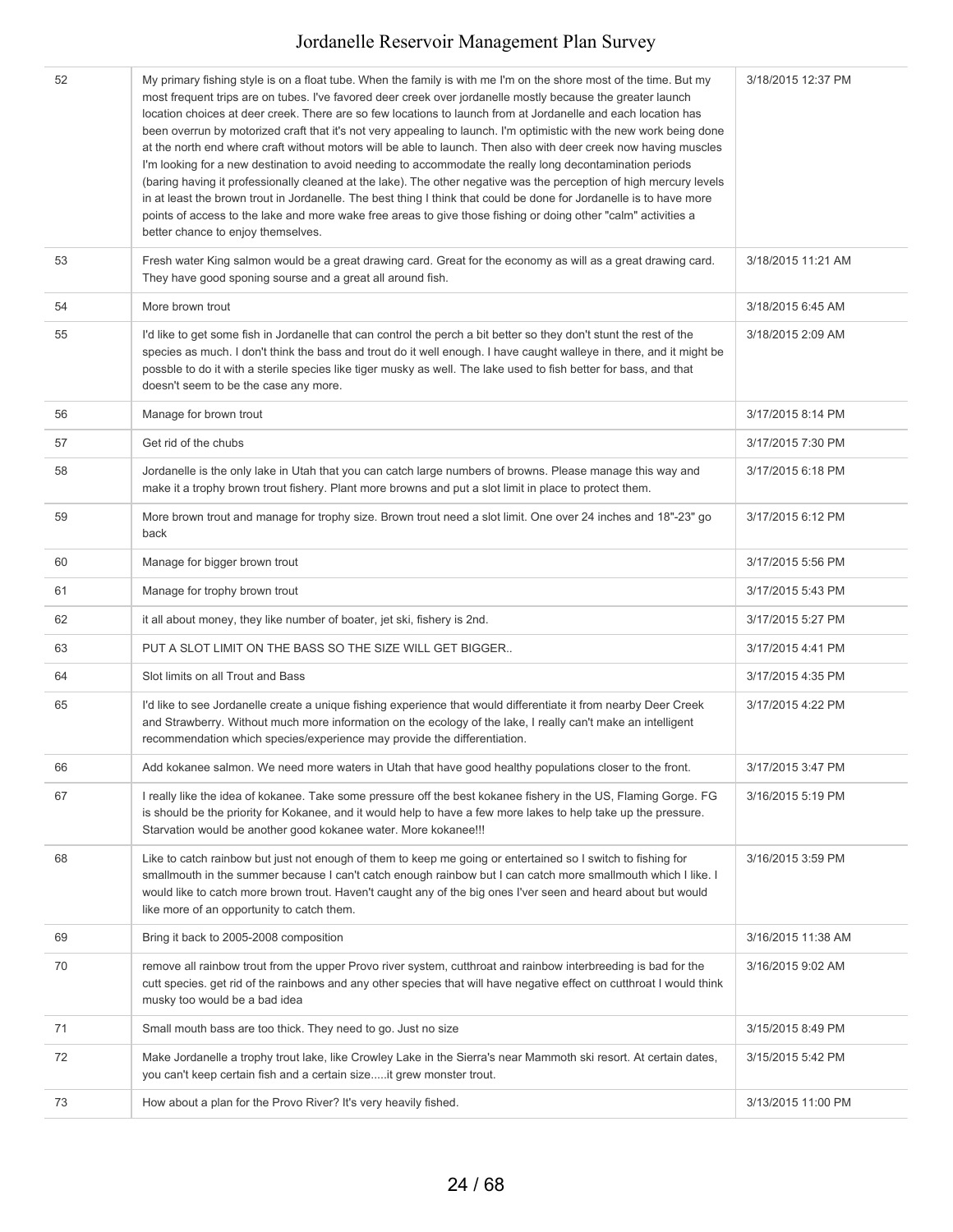| 74  | I think that Jordanelle is more of a water ski lake and that you should not spend a lot of tax dollars trying to make<br>it a major fishery. If you would close the entire east arm to water sports, then maybe you could attract more<br>fisherman. Then I could see spending some money to develop a better fishery. | 3/13/2015 5:09 PM  |
|-----|------------------------------------------------------------------------------------------------------------------------------------------------------------------------------------------------------------------------------------------------------------------------------------------------------------------------|--------------------|
| 75  | Better access for shore fishing away from the swimming areas. We are older and unable to hike long distances<br>over rough / rocky areas; but we still love to fish!                                                                                                                                                   | 3/13/2015 7:16 AM  |
| 76  | too many poachers, find the guys that keep smallmouth bass fish over 12" I don't think the slot limit for the small<br>bass is working, nothing over 12" should be kept, all bass over 12" should go back in the lake.                                                                                                 | 3/12/2015 9:35 PM  |
| 77  | More bass planed                                                                                                                                                                                                                                                                                                       | 3/12/2015 7:12 PM  |
| 78  | Must replace the fish populations as they get depleted.                                                                                                                                                                                                                                                                | 3/12/2015 11:27 AM |
| 79  | increase yellow perch population as a forage source.                                                                                                                                                                                                                                                                   | 3/12/2015 10:54 AM |
| 80  | Management that promotes larger smallmouth and browns is likely to solve most of this fishery's current problems<br>by also increasing the size of yellow perch and Utah chubs by reducing competition by reducing their numbers<br>through predation by the bass and brown trout!                                     | 3/12/2015 9:57 AM  |
| 81  | but muskie in jordonelle to eat the smaller fish                                                                                                                                                                                                                                                                       | 3/12/2015 6:13 AM  |
| 82  | Manage for a trophy smallmouth fishery. It was once, now it's gone.                                                                                                                                                                                                                                                    | 3/12/2015 5:14 AM  |
| 83  | pine view became my favorite reservoir last year because the smallies are big. there are good large mouth and if<br>you get lucky, can catch a tiger muskie. more lakes like this would be great.                                                                                                                      | 3/12/2015 12:00 AM |
| 84  | Expansion of wakeless area.                                                                                                                                                                                                                                                                                            | 3/11/2015 11:30 PM |
| 85  | Improve small mouth. Fishingoutlaw spear fishing!!                                                                                                                                                                                                                                                                     | 3/11/2015 10:07 PM |
| 86  | Get the smallmouth size back to what it used to be                                                                                                                                                                                                                                                                     | 3/11/2015 8:54 PM  |
| 87  | Water quality, food resources for the fish that are there and other access to the shorelines.                                                                                                                                                                                                                          | 3/11/2015 7:55 PM  |
| 88  | A slot limit protecting larger fish                                                                                                                                                                                                                                                                                    | 3/11/2015 4:10 PM  |
| 89  | Encourage enough harvest of larger Bass/others to balance predator to pray population when the lake is healthy.<br>Augment the population of perch/other until that happens.                                                                                                                                           | 3/11/2015 12:00 PM |
| 90  | I would like to see a the personal water craft launch area maintained a little better so trucks don't get stuck in the<br>sand as much. But as a whole love fishing there and would be stoked to see bigger and fish come from the lake.                                                                               | 3/11/2015 10:44 AM |
| 91  | Grow the small mouth population                                                                                                                                                                                                                                                                                        | 3/11/2015 9:17 AM  |
| 92  | It would be fun to catch tiger muskie at a reservoir closer to SLC. Similar to pineview and Ogden. Another would<br>be increase the fish counts to make it a more productive fishery (Think Uintas) for kids and families alike.                                                                                       | 3/11/2015 8:33 AM  |
| 93  | Perhaps an additional forage fish for the Smallmouth Bass?                                                                                                                                                                                                                                                             | 3/11/2015 8:02 AM  |
| 94  | Wipers sogeye                                                                                                                                                                                                                                                                                                          | 3/10/2015 11:54 PM |
| 95  | Parking closer to the water                                                                                                                                                                                                                                                                                            | 3/10/2015 8:32 PM  |
| 96  | Increase bass limit to 12 fish with a slot of 12"-18" and only 1 over 18 can be kept. I keep hearing that smallies<br>are stunted in all of our reservoirs. Well increase the limit then and protect the spawners 12-18 inches. I would<br>love to be able to harvest 12,11 inch bass in an outing.                    | 3/10/2015 10:55 AM |
| 97  | I believe stocking fingerling trout in large numbers will help both the quality of the trout fishery and help the bass.<br>Fingerling trout are more "naturalized" than "catchable" stocked trout once they achieve "catchable" size and will,<br>if stocked in appropriate numbers help sustain the bass.             | 3/9/2015 7:09 PM   |
| 98  | cheaper day use fees. more day use access.                                                                                                                                                                                                                                                                             | 3/9/2015 11:50 AM  |
| 99  | Lower fees to fish from the bank                                                                                                                                                                                                                                                                                       | 3/8/2015 8:46 AM   |
| 100 | Put in access on the north end maybeBig reservoir for only two access points                                                                                                                                                                                                                                           | 3/7/2015 11:30 PM  |
| 101 | Please manage Jordanelle as a trophy Brown Trout fishery. We don't have a lake in Utah like it.                                                                                                                                                                                                                        | 3/7/2015 2:14 PM   |
| 102 | Allow fisherman access to the lake until 10 am before allowing water skiers. That is the main reason I quit fishing<br>there.                                                                                                                                                                                          | 3/7/2015 11:39 AM  |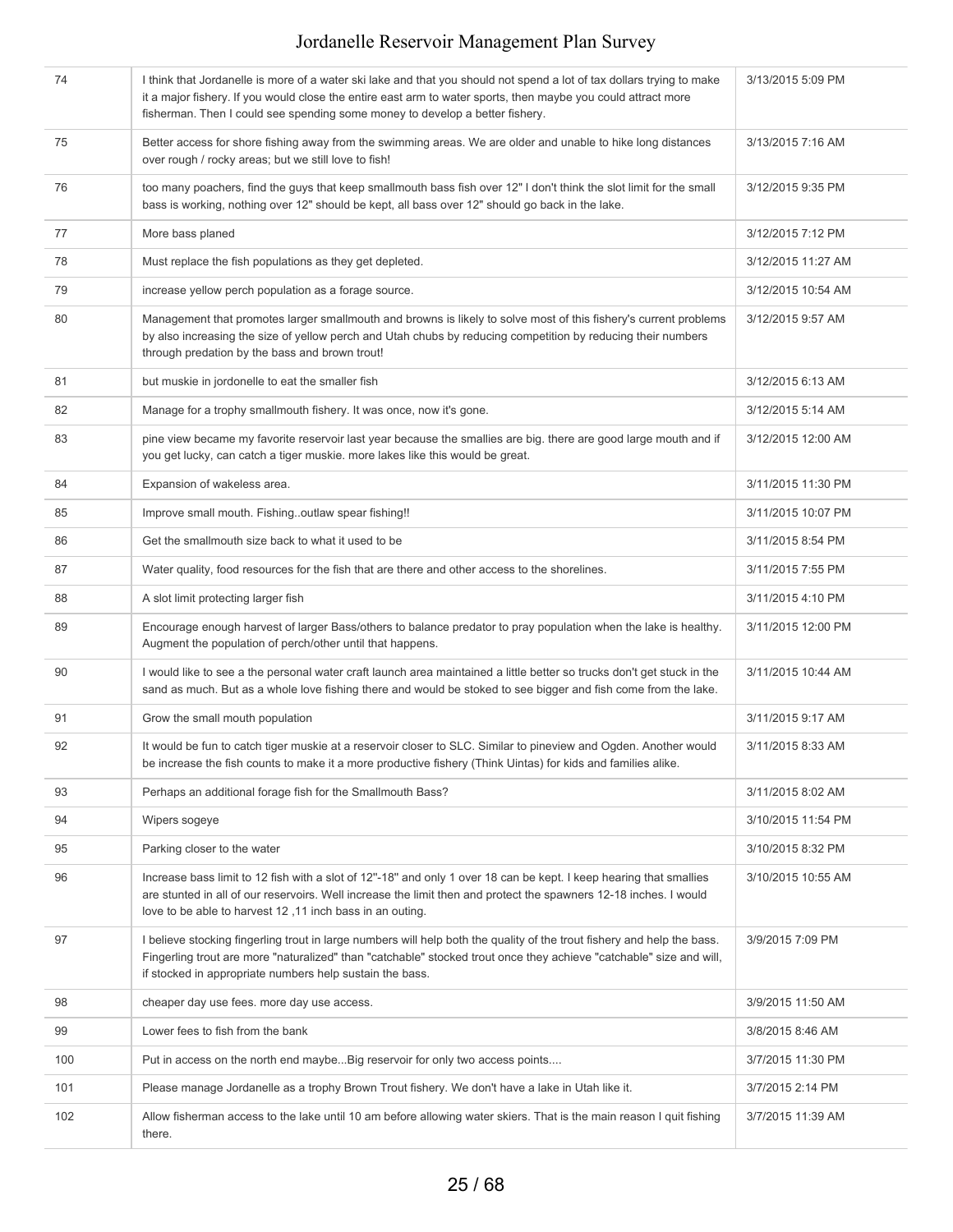| 103 | Put a cap on the number of boats. The recreational crowd can be downright dangerous to us float tube guys. I like<br>the idea of new species. Whatever route is taken, we should focus on quality fish. We have enough put-and-take<br>lakes full of stocker rainbows. Maybe the idea of wake less zones on the lake would work.                                                                                                                                                                                                                                                                                                                                                                                                                                             | 3/7/2015 10:02 AM |
|-----|------------------------------------------------------------------------------------------------------------------------------------------------------------------------------------------------------------------------------------------------------------------------------------------------------------------------------------------------------------------------------------------------------------------------------------------------------------------------------------------------------------------------------------------------------------------------------------------------------------------------------------------------------------------------------------------------------------------------------------------------------------------------------|-------------------|
| 104 | Lake trout, kokanee & musky                                                                                                                                                                                                                                                                                                                                                                                                                                                                                                                                                                                                                                                                                                                                                  | 3/6/2015 6:19 PM  |
| 105 | Manage as a brown trout fishery                                                                                                                                                                                                                                                                                                                                                                                                                                                                                                                                                                                                                                                                                                                                              | 3/6/2015 1:41 PM  |
| 106 | Management Plan needs to be both for rec and larger opportunities. Can you imagine catching 22in. rainbows or<br>14in. Bass from a paddleboard?! It would be awesome!                                                                                                                                                                                                                                                                                                                                                                                                                                                                                                                                                                                                        | 3/6/2015 1:05 PM  |
| 107 | Please cement the extended boat ramp on the Rock Cliff Side I understand water levels vary but many people<br>are getting stuck in the mud on that side and well it become useless if a guy in his truck is stuck on the ramp.                                                                                                                                                                                                                                                                                                                                                                                                                                                                                                                                               | 3/6/2015 12:51 PM |
| 108 | It is nearly impossible to fish in the summer on a weekend at Jordanelle. The yahoos running around in the<br>skiboats are deadly. If there was a safe place to fish, like if the Rock Creek Arm was made a wakeless area (or a<br>10mph area), that would help. We'd at least have a place to fish.                                                                                                                                                                                                                                                                                                                                                                                                                                                                         | 3/6/2015 11:20 AM |
| 109 | A boat launch area and bay restricted to non-motorized boats/tubes/paddle boards, etc.                                                                                                                                                                                                                                                                                                                                                                                                                                                                                                                                                                                                                                                                                       | 3/6/2015 11:10 AM |
| 110 | Please manage for bigger brown trout                                                                                                                                                                                                                                                                                                                                                                                                                                                                                                                                                                                                                                                                                                                                         | 3/6/2015 10:17 AM |
| 111 | none                                                                                                                                                                                                                                                                                                                                                                                                                                                                                                                                                                                                                                                                                                                                                                         | 3/6/2015 9:03 AM  |
| 112 | As an avid angler, I would love to spend more time at Jordanelle, but I can't seem to find any public access points<br>near the places I'd want to fish (Rock Cliff & near the dam) without that ridiculous day use fee. I'm there to fish,<br>not walk the nature park, use the facilities, or boat ramp. My previous trips have been fun and enjoyable, but for<br>that day use fee, I can drive my car to much better water with less people. More public access without a day use<br>fee is needed, and if it already exists, WHERE??? I've driven around the whole lake looking for access and never<br>found it. The state employee I asked told me there isn't any. I can't park my car and access PUBLIC water<br>without being shaken down for cash? Gimme a break! | 3/6/2015 7:41 AM  |
| 113 | Jordanelle was once a world class bass fishery. The structure depleted which seemed to cause the forage to<br>spread out and not as abundant. The size of bass seems much smaller than in previous years, I think increasing<br>the forage and/or amount of structure would help to grow larger fish of all species.                                                                                                                                                                                                                                                                                                                                                                                                                                                         | 3/5/2015 9:57 PM  |
| 114 | Walleye, wiper                                                                                                                                                                                                                                                                                                                                                                                                                                                                                                                                                                                                                                                                                                                                                               | 3/5/2015 9:56 PM  |
| 115 | Make a portion the rock cliff arm wake less. I enjoy fishing Jordanelle from the float tube, but it's dangerous with<br>the water skiers running around. Lot of inconsiderate drivers.                                                                                                                                                                                                                                                                                                                                                                                                                                                                                                                                                                                       | 3/5/2015 8:22 PM  |
| 116 | Would love to see enforcement of the wakeless areas                                                                                                                                                                                                                                                                                                                                                                                                                                                                                                                                                                                                                                                                                                                          | 3/5/2015 8:05 PM  |
| 117 | The lake is over run by perch and needs some other predatory fish and more overall forage for the species<br>currently there.                                                                                                                                                                                                                                                                                                                                                                                                                                                                                                                                                                                                                                                | 3/5/2015 6:57 PM  |
| 118 | Jordanelle needs to be stocked with more fish. It used to be better fishing and I would catch a lot more fish and<br>fished there often. Maybe it needs a slot limit to let fish get some size to them. I would fish at Jordanelle a lot<br>more if the fishing got better, but the fishing is better at Strawberry or Deer Creek so I go there.                                                                                                                                                                                                                                                                                                                                                                                                                             | 3/5/2015 5:47 PM  |
| 119 | Its a nice reservoir, but way overcrowded with wake boats, ski boats. It not that big of a place for the typical crowd.                                                                                                                                                                                                                                                                                                                                                                                                                                                                                                                                                                                                                                                      | 3/5/2015 4:48 PM  |
| 120 | From my experiences it seems the forge population is way down, I could be wrong. The Smallmouth did not get<br>big and fat eating bugs; it was the chubs that were really driving the fishery for a long time. So I am not sure what<br>to suggest if the forge fish is down, personally I would like to see a great SM bass fishery along with a more<br>trophy trout fishery (Brown and Rainbows). But I would also like to see a sageye and perch fishery to complement<br>it. I think adding a Kokanee fishery would fill some of the gap in the forge base problem and help the fishery out.<br>So that is my suggestion Focus on the bass if possible still. Create more of trophy trout opportunity and<br>complement it with Kokanee, perch and maybe sageye.        | 3/5/2015 4:40 PM  |
| 121 | This lake is Over crowded and the fishing is poor, small lake with too many water craft doing other things than<br>fishing. With the proximity to SLC this should never be the target of fisheries management. Make WAKELESS the<br>RockCLiff arm in its entirety and then fisherman will be attracted by a different management plan. No point in<br>introducing new species to a reservoir that has no place for fishermen.                                                                                                                                                                                                                                                                                                                                                | 3/5/2015 4:31 PM  |
| 122 | kokanee!!                                                                                                                                                                                                                                                                                                                                                                                                                                                                                                                                                                                                                                                                                                                                                                    | 3/5/2015 3:37 PM  |
| 123 | Limit the number of boats. I LOVE jordanelle but absolutely hate the number of ski boats on the water. It makes it<br>nearly impossible to enjoy your time when having to fight the wakes from ski boaters that don't understand the<br>laws and regulations.                                                                                                                                                                                                                                                                                                                                                                                                                                                                                                                | 3/5/2015 2:15 PM  |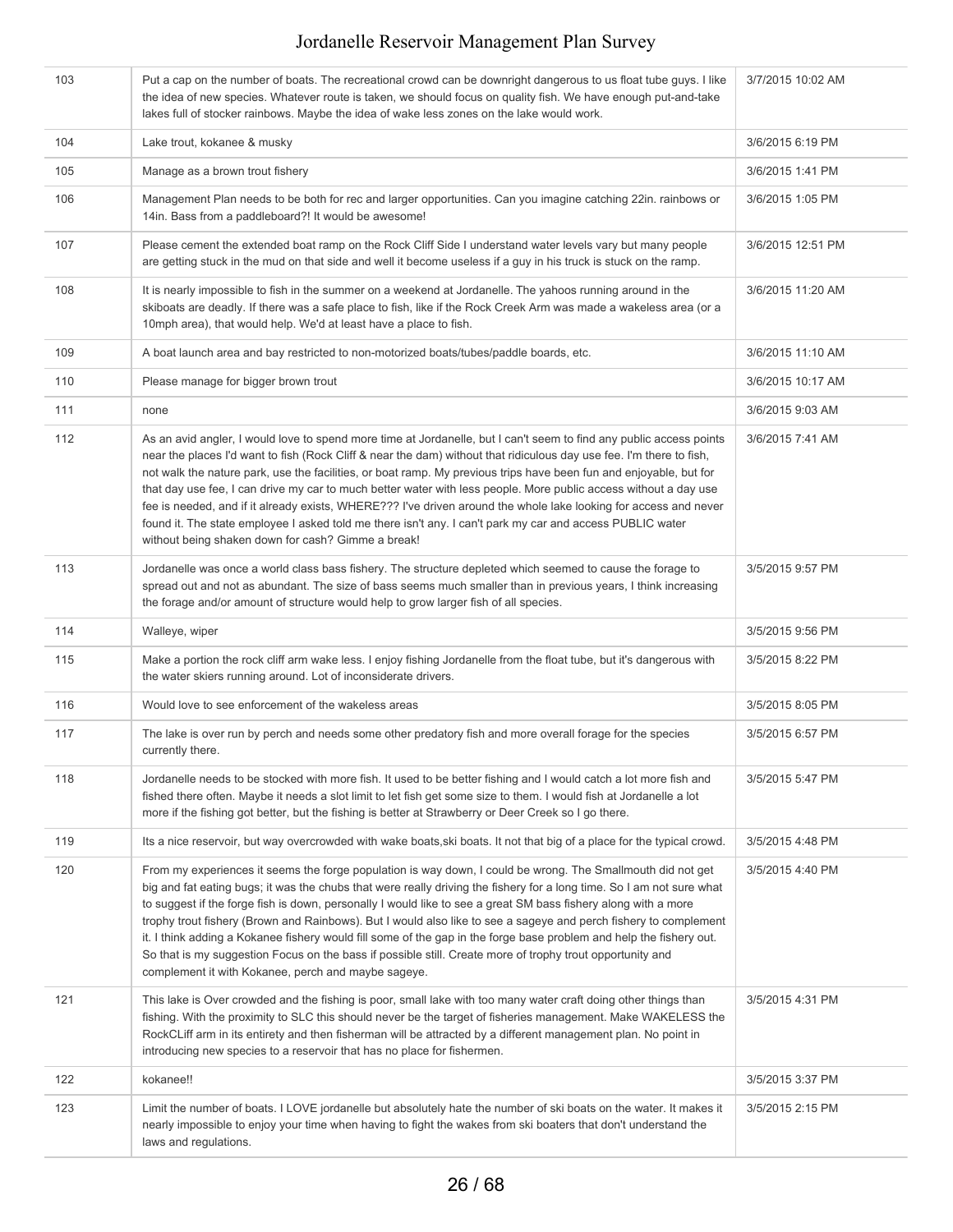| 124 | Make it a world class brown trout fishery                                                                                                                                                                                                                                                                                                                                                                                                                                                                                                                                                                                                                                                                                                                                                                                                                                                                                                                                                                                                                                                                                                                                                  | 3/5/2015 2:02 PM  |
|-----|--------------------------------------------------------------------------------------------------------------------------------------------------------------------------------------------------------------------------------------------------------------------------------------------------------------------------------------------------------------------------------------------------------------------------------------------------------------------------------------------------------------------------------------------------------------------------------------------------------------------------------------------------------------------------------------------------------------------------------------------------------------------------------------------------------------------------------------------------------------------------------------------------------------------------------------------------------------------------------------------------------------------------------------------------------------------------------------------------------------------------------------------------------------------------------------------|-------------------|
| 125 | Not sure what could be done but it would be nice to have at least one trophy class smallmouth fishery in Utah. I<br>am aware there are a few with trophy quality fish in them but I'm not aware of any lake managed for that                                                                                                                                                                                                                                                                                                                                                                                                                                                                                                                                                                                                                                                                                                                                                                                                                                                                                                                                                               | 3/5/2015 1:51 PM  |
| 126 | While I would welcome the addition of tiger and/or lake trout/splake to Jordanelle, I don't want to see the brown<br>trout fishery decline either. There are very few reservoirs in this area that offer excellent brown trout fishing from<br>a boat. The browns are in many reservoirs, but they're often more of an incidental catch. Its nice to have a lake<br>reasonably close by that has a fishable population of healthy browns that average 18 to 24 inches, with the<br>possibility of a large fish. Wipers would be cool too, but with as crowded as it gets during the prime summer<br>months, I probably wouldn't go near Jordanelle to chase them anyway. IMO, I'd like to see Jordanelle kept as a<br>trout lake, someplace that I can fish when the water is cold, and that has several different types of trout with the<br>potential to get some size on them.                                                                                                                                                                                                                                                                                                          | 3/5/2015 1:03 PM  |
| 127 | The sad truth is the biggest downfall to Jordanelle is the development. Summer homes and concrete campsites<br>are everywhere, and unfortunately, not going anywhere soon.                                                                                                                                                                                                                                                                                                                                                                                                                                                                                                                                                                                                                                                                                                                                                                                                                                                                                                                                                                                                                 | 3/5/2015 12:39 PM |
| 128 | the north east end needs to have some access for shore fishermen family's love to fish but the camping area gets<br>crowded and some people get angry when kids get loud.                                                                                                                                                                                                                                                                                                                                                                                                                                                                                                                                                                                                                                                                                                                                                                                                                                                                                                                                                                                                                  | 3/5/2015 11:57 AM |
| 129 | Add more forage fish. Bluegill, crappie etc.                                                                                                                                                                                                                                                                                                                                                                                                                                                                                                                                                                                                                                                                                                                                                                                                                                                                                                                                                                                                                                                                                                                                               | 3/5/2015 11:47 AM |
| 130 | Wipers and or tiger musky                                                                                                                                                                                                                                                                                                                                                                                                                                                                                                                                                                                                                                                                                                                                                                                                                                                                                                                                                                                                                                                                                                                                                                  | 3/5/2015 10:49 AM |
| 131 | Keep it dog friendly. Wouldn't mind making it more of a catch and release lake if there was more catching going<br>on. More rangers patrolling to make sure the ski boats obey wake distance laws.                                                                                                                                                                                                                                                                                                                                                                                                                                                                                                                                                                                                                                                                                                                                                                                                                                                                                                                                                                                         | 3/5/2015 10:29 AM |
| 132 | If you don't have a boat then access is terrible. If you do have a boat then you have several boats buzzing by<br>you. The rules need to be enforced for safety. Boats are not looking for people on float tubes or pontoon boats.<br>Picnic area is not very safe and family friendly.                                                                                                                                                                                                                                                                                                                                                                                                                                                                                                                                                                                                                                                                                                                                                                                                                                                                                                    | 3/5/2015 10:20 AM |
| 133 | I think overall the management is great. Maybe have a limit of how many boats can be on the water. Gets<br>dangerous out there sometimes.                                                                                                                                                                                                                                                                                                                                                                                                                                                                                                                                                                                                                                                                                                                                                                                                                                                                                                                                                                                                                                                  | 3/5/2015 9:36 AM  |
| 134 | It seems that the average size of the SMB has gone down I am not sure why but would guess it relates to perch<br>and chub populations. Wipers are great fun but are they an option without improving the forage fish<br>type/populations. And would improving the forage also improve the SMB size. So I guess what I'm trying to<br>suggest is either improve the SMB size or introduce another hard fighting game fish that has good opportunities<br>for both size and numbers caught. If I want a lot of little SMB I can hit Deercreek.                                                                                                                                                                                                                                                                                                                                                                                                                                                                                                                                                                                                                                               | 3/5/2015 9:11 AM  |
| 135 | More tiger trout and better facilities at Rock Cliff and from the North side. Wake less area in Rock Cliff.                                                                                                                                                                                                                                                                                                                                                                                                                                                                                                                                                                                                                                                                                                                                                                                                                                                                                                                                                                                                                                                                                | 3/5/2015 8:41 AM  |
| 136 | Something worth fishing for. Why go to Jordanelle now better trout and bass fishing in other waters. I want<br>something special!                                                                                                                                                                                                                                                                                                                                                                                                                                                                                                                                                                                                                                                                                                                                                                                                                                                                                                                                                                                                                                                          | 3/5/2015 8:38 AM  |
| 137 | needs more fish stocking                                                                                                                                                                                                                                                                                                                                                                                                                                                                                                                                                                                                                                                                                                                                                                                                                                                                                                                                                                                                                                                                                                                                                                   | 3/5/2015 8:22 AM  |
| 138 | I'd love it if Jordanelle were a great fishery for just about ANY particular species. Right now, of course it's not<br>great for any species. Lots of big perch would be fantastic, and would attract lots of anglers from all over. Perch<br>have gone from being "undesirable" in the old days, to being immensely popular nowadays. But the main thing is<br>for the fishing to be really good, for whatever species is decided upon. We have plenty of places to go for<br>rainbow trout, and we really don't need more of those. As for wiper, walleye, kokanee etc, any of those would be<br>VERY popular if anglers could go expecting to catch some nice fish. Obviously wipers would have to be planted<br>on a regular basis, but if there's enough forage in Jordanelle to support them, wipers would make Jordanelle an<br>extremely popular destination, especially since there's not another wiper fishery nearby. The important thing is to<br>manage it for a species that will do very well there. We don't want to go to Jordanelle and catch a few little<br>scrawny perch, or a couple little dinky smallmouth, etc, and that's the kind of fishing we have right now. | 3/5/2015 8:20 AM  |
| 139 | Bigger trout                                                                                                                                                                                                                                                                                                                                                                                                                                                                                                                                                                                                                                                                                                                                                                                                                                                                                                                                                                                                                                                                                                                                                                               | 3/5/2015 7:52 AM  |
| 140 | Make the area between the Damn and Provo river inlet closed to water skiing and wave runners.                                                                                                                                                                                                                                                                                                                                                                                                                                                                                                                                                                                                                                                                                                                                                                                                                                                                                                                                                                                                                                                                                              | 3/5/2015 7:14 AM  |
| 141 | More quagga personnel                                                                                                                                                                                                                                                                                                                                                                                                                                                                                                                                                                                                                                                                                                                                                                                                                                                                                                                                                                                                                                                                                                                                                                      | 3/5/2015 7:06 AM  |
| 142 | Manage for trophy brown trout                                                                                                                                                                                                                                                                                                                                                                                                                                                                                                                                                                                                                                                                                                                                                                                                                                                                                                                                                                                                                                                                                                                                                              | 3/5/2015 6:51 AM  |
| 143 | Access onto the lake is challenging in most areas. Really all you have available is the rock cliff, mayflower<br>access points. Compared to Rockport and Deercreek where there are many access points.                                                                                                                                                                                                                                                                                                                                                                                                                                                                                                                                                                                                                                                                                                                                                                                                                                                                                                                                                                                     | 3/5/2015 6:40 AM  |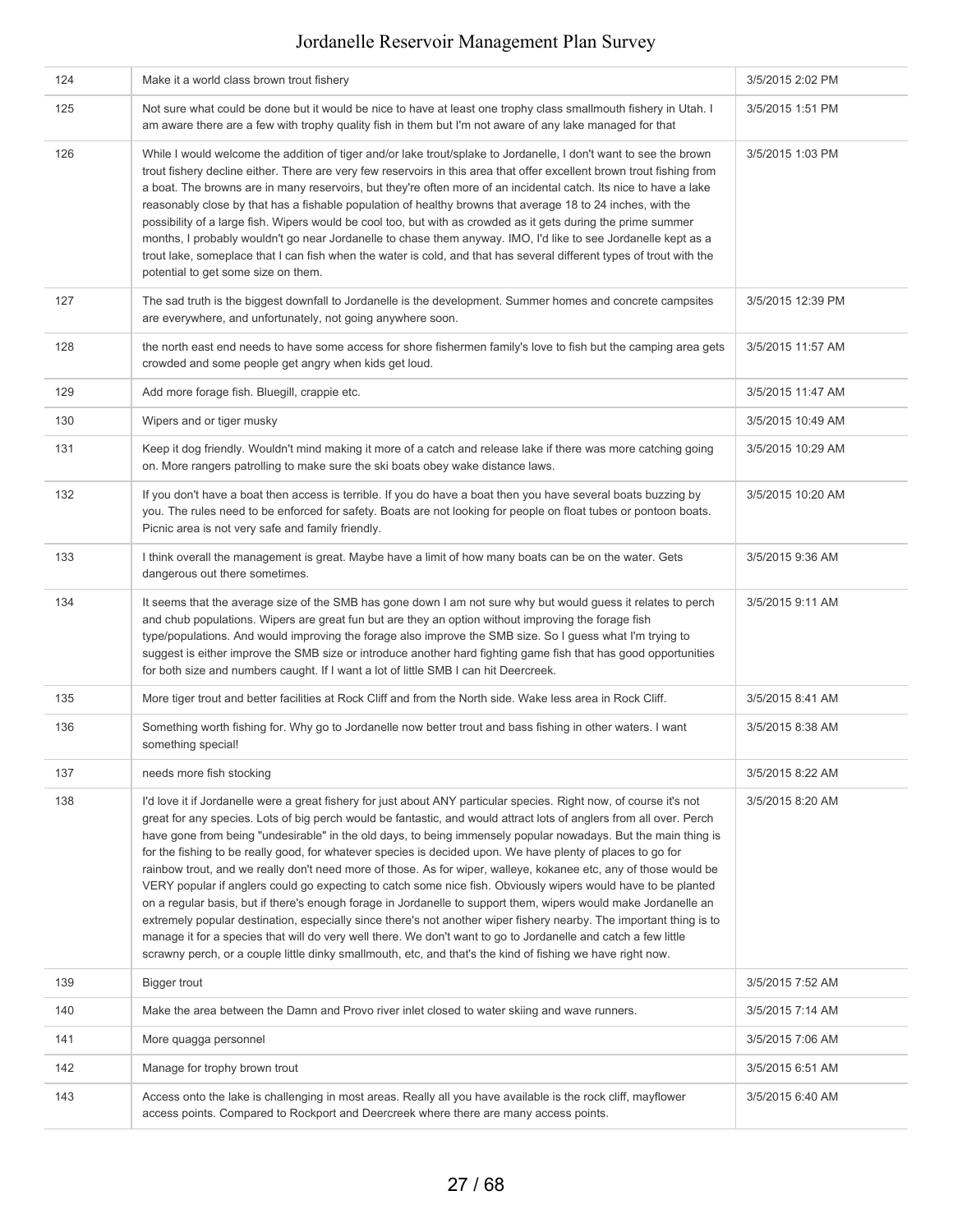| 144 | we are all getting sick of planter bows in every lake around, more people like to catch walleye, perch, bass,<br>crappie etc than those planter bows, its getting old!!! Why cant we manage our lakes like idaho, wyoming,<br>colorado. they have trophy fisheries for all species in all those states but utah seems to do the same old planter<br>bow and cutthroat plantings. You wonder why the fishing in the last 10 years in utah especially for the panfish,<br>bass, walleyes has extremely declined and still is. Trust me ive lived here a long time and its just getting worst.<br>Pretty sad when people in utah will drive to the states next door to fish when utah has the potential to be a great<br>fishing state. I dont mean to go off or anything just frustrated that the fishing here has gotten so bad when in the<br>80s and 90s and even early 2000s you could catch 50 perch at any lake with size, walleye came pretty easy too<br>at lakes that do not produce anymore. Times are and have changed its time to get with what people want to fish<br>for cause you dont hear much about folks complaining about the DWR in the other states mentionedHmmmm<br>I wonder why? There is no need they are managing how it should be managed.<br>CMon DWR we want perch, eyes, wipers, more crappie<br>gills, pike all those good fish. NO MORE TROUT!!!!!!!! | 3/5/2015 6:21 AM  |
|-----|--------------------------------------------------------------------------------------------------------------------------------------------------------------------------------------------------------------------------------------------------------------------------------------------------------------------------------------------------------------------------------------------------------------------------------------------------------------------------------------------------------------------------------------------------------------------------------------------------------------------------------------------------------------------------------------------------------------------------------------------------------------------------------------------------------------------------------------------------------------------------------------------------------------------------------------------------------------------------------------------------------------------------------------------------------------------------------------------------------------------------------------------------------------------------------------------------------------------------------------------------------------------------------------------------------------------------------------------------------------------------------------|-------------------|
| 145 | More access trails for bank fishing around Lake                                                                                                                                                                                                                                                                                                                                                                                                                                                                                                                                                                                                                                                                                                                                                                                                                                                                                                                                                                                                                                                                                                                                                                                                                                                                                                                                      | 3/5/2015 5:24 AM  |
| 146 | Wiper and another kokanee fishery would be great.                                                                                                                                                                                                                                                                                                                                                                                                                                                                                                                                                                                                                                                                                                                                                                                                                                                                                                                                                                                                                                                                                                                                                                                                                                                                                                                                    | 3/5/2015 4:26 AM  |
| 147 | access to our favorite shore fishing, and for question 14 I am disabled and can't work yet but I turn 65 this year<br>and then I would be glad too                                                                                                                                                                                                                                                                                                                                                                                                                                                                                                                                                                                                                                                                                                                                                                                                                                                                                                                                                                                                                                                                                                                                                                                                                                   | 3/5/2015 1:00 AM  |
| 148 | Kokanee or Lake Trout would be sooooo cool.                                                                                                                                                                                                                                                                                                                                                                                                                                                                                                                                                                                                                                                                                                                                                                                                                                                                                                                                                                                                                                                                                                                                                                                                                                                                                                                                          | 3/5/2015 12:15 AM |
| 149 | Wakeless speed. Reservoir is overcrowded and dangerous.                                                                                                                                                                                                                                                                                                                                                                                                                                                                                                                                                                                                                                                                                                                                                                                                                                                                                                                                                                                                                                                                                                                                                                                                                                                                                                                              | 3/5/2015 12:01 AM |
| 150 | Big brown trout are what make Jordanelle amazing, and we need more big ones, even if it decreases the<br>quantity of fish caught.                                                                                                                                                                                                                                                                                                                                                                                                                                                                                                                                                                                                                                                                                                                                                                                                                                                                                                                                                                                                                                                                                                                                                                                                                                                    | 3/4/2015 11:34 PM |
| 151 | Selectively give the fish a winter to rest. Maybe this lake this year and that lake next year. Ice fishing decimates<br>fish populations on good ice fishing years                                                                                                                                                                                                                                                                                                                                                                                                                                                                                                                                                                                                                                                                                                                                                                                                                                                                                                                                                                                                                                                                                                                                                                                                                   | 3/4/2015 11:30 PM |
| 152 | A stead plan which has realistic chance of being successful.                                                                                                                                                                                                                                                                                                                                                                                                                                                                                                                                                                                                                                                                                                                                                                                                                                                                                                                                                                                                                                                                                                                                                                                                                                                                                                                         | 3/4/2015 11:25 PM |
| 153 | More browns and large mouth bass                                                                                                                                                                                                                                                                                                                                                                                                                                                                                                                                                                                                                                                                                                                                                                                                                                                                                                                                                                                                                                                                                                                                                                                                                                                                                                                                                     | 3/4/2015 11:08 PM |
| 154 | The biggest factor for me not fishing Jordenella is the number of ski/wakeboard boats and other personal water<br>craft. Jordenelle is just to overcrowded in my opinion.                                                                                                                                                                                                                                                                                                                                                                                                                                                                                                                                                                                                                                                                                                                                                                                                                                                                                                                                                                                                                                                                                                                                                                                                            | 3/4/2015 11:05 PM |
| 155 | Needs a couple more access points for us non boaters. Because of its location I think it should be focused more<br>on large fish to help with trash fish. And attract more fisherman. It's become a recreational boater place.                                                                                                                                                                                                                                                                                                                                                                                                                                                                                                                                                                                                                                                                                                                                                                                                                                                                                                                                                                                                                                                                                                                                                       | 3/4/2015 11:01 PM |
| 156 | Could create a trophy walleye fishery.                                                                                                                                                                                                                                                                                                                                                                                                                                                                                                                                                                                                                                                                                                                                                                                                                                                                                                                                                                                                                                                                                                                                                                                                                                                                                                                                               | 3/4/2015 10:44 PM |
| 157 | I would love to see addition of other species to the reservoir! It seems to me like Kokanee would be an obvious<br>choice but having another wiper fishery would be great also! Thanks and I hope to see more species added to<br>other locations in the future.                                                                                                                                                                                                                                                                                                                                                                                                                                                                                                                                                                                                                                                                                                                                                                                                                                                                                                                                                                                                                                                                                                                     | 3/4/2015 10:41 PM |
| 158 | None                                                                                                                                                                                                                                                                                                                                                                                                                                                                                                                                                                                                                                                                                                                                                                                                                                                                                                                                                                                                                                                                                                                                                                                                                                                                                                                                                                                 | 3/4/2015 10:35 PM |
| 159 | more wallrye                                                                                                                                                                                                                                                                                                                                                                                                                                                                                                                                                                                                                                                                                                                                                                                                                                                                                                                                                                                                                                                                                                                                                                                                                                                                                                                                                                         | 3/4/2015 10:09 PM |
| 160 | Add a ton of kokes and a small amount of lake trout By adding kokes and Feeding the browns more small<br>rainbows each year we will have a one of the best trophy brown trout lakes in the west. Change the strain of<br>rainbows you r currently stocking and find a strain that will grow larger than 22 inches. Stavation is a good<br>example. Use that strain if possible.                                                                                                                                                                                                                                                                                                                                                                                                                                                                                                                                                                                                                                                                                                                                                                                                                                                                                                                                                                                                      | 3/4/2015 10:05 PM |
| 161 | Better bass management! Maybe consider another predatory species to help thin out the bass population to alow<br>them to grow bigger. Return it to its original glory.                                                                                                                                                                                                                                                                                                                                                                                                                                                                                                                                                                                                                                                                                                                                                                                                                                                                                                                                                                                                                                                                                                                                                                                                               | 3/4/2015 10:04 PM |
| 162 | Manage this for a trophy brown trout water such as wickiup res. in Oregon                                                                                                                                                                                                                                                                                                                                                                                                                                                                                                                                                                                                                                                                                                                                                                                                                                                                                                                                                                                                                                                                                                                                                                                                                                                                                                            | 3/4/2015 9:58 PM  |
| 163 | Manage for trophy brown trout                                                                                                                                                                                                                                                                                                                                                                                                                                                                                                                                                                                                                                                                                                                                                                                                                                                                                                                                                                                                                                                                                                                                                                                                                                                                                                                                                        | 3/4/2015 9:58 PM  |
| 164 | Better perch, less trout, add walleye or lakers                                                                                                                                                                                                                                                                                                                                                                                                                                                                                                                                                                                                                                                                                                                                                                                                                                                                                                                                                                                                                                                                                                                                                                                                                                                                                                                                      | 3/4/2015 9:56 PM  |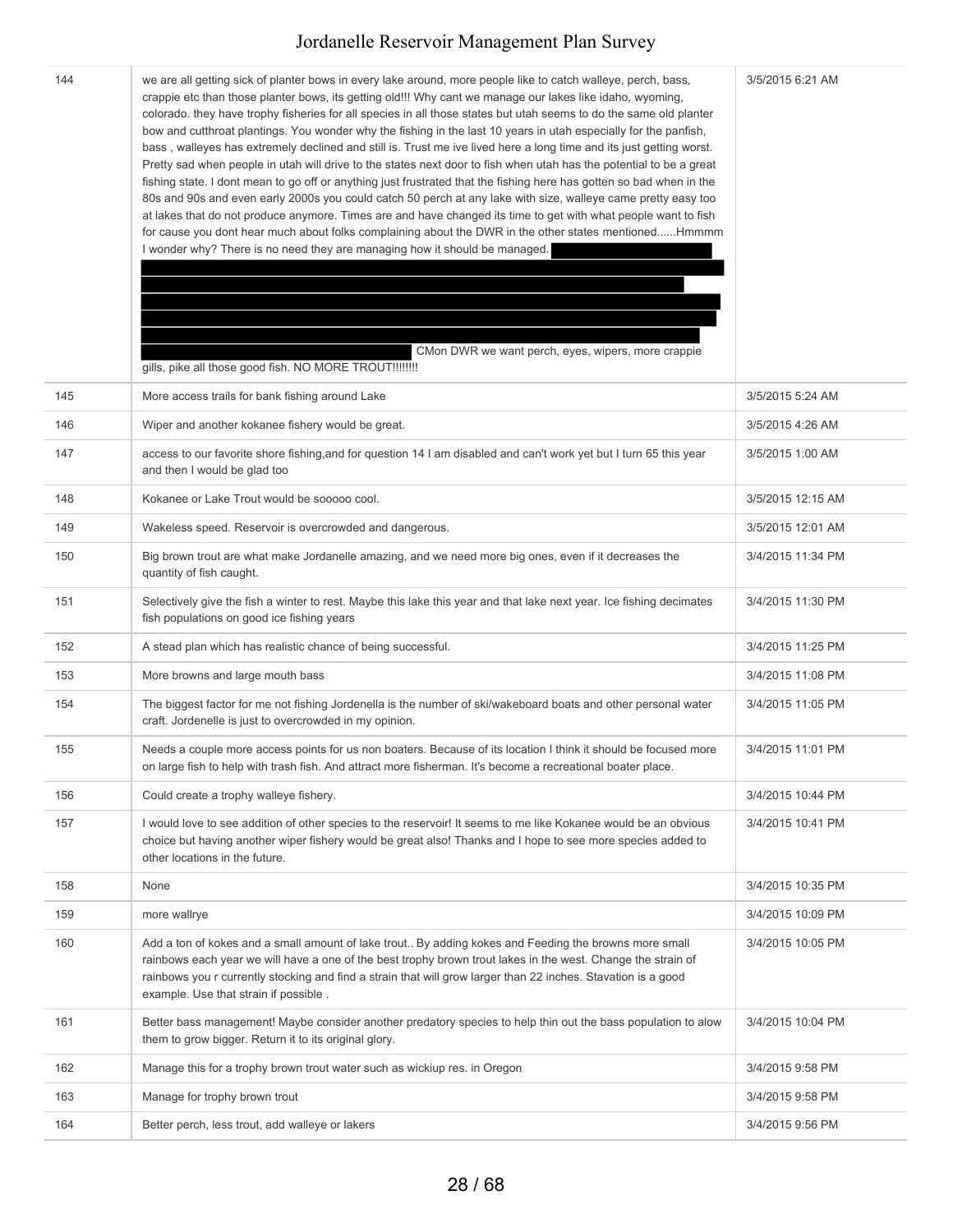| 165 | Keep the lake a brown trout fishery                                                                                                                                                                                                                                                                                                                                                                                                                                                                                                                                                                                                                                                                                                                                                                                                                                                                                                                                    | 3/4/2015 9:53 PM |
|-----|------------------------------------------------------------------------------------------------------------------------------------------------------------------------------------------------------------------------------------------------------------------------------------------------------------------------------------------------------------------------------------------------------------------------------------------------------------------------------------------------------------------------------------------------------------------------------------------------------------------------------------------------------------------------------------------------------------------------------------------------------------------------------------------------------------------------------------------------------------------------------------------------------------------------------------------------------------------------|------------------|
| 166 | Make it so there's less boating going on.                                                                                                                                                                                                                                                                                                                                                                                                                                                                                                                                                                                                                                                                                                                                                                                                                                                                                                                              | 3/4/2015 9:42 PM |
| 167 | Blue ribbon trout fishery look at the money that's been spent on aquatic life on the Provo river. We don't want the<br>new fish of week. Keep the balance your not god.                                                                                                                                                                                                                                                                                                                                                                                                                                                                                                                                                                                                                                                                                                                                                                                                | 3/4/2015 9:32 PM |
| 168 | I Would like to see Jordanelle become a Blue ribbon Brown trout Fisherie, Catch and Release, 1 over 22 inches. I<br>would Like to see Tiger trout and Lake Trout as well Because of there size, I Promise you Once People Start<br>Catching Record Size Fish Anglers will come from All Over the State, MAke It A Miniature Flaming Gorge. If you<br>Plan On Making a Change, Go All The way and Actually Make a Significant Change. I Used to Live in Orem and<br>I fished Jordanelle More times than I can count but the last 5-7 years the fishing has Dramatically Gotten worse<br>by Fish size, Quantity and even Quality. The first thing I see when I look at jordanelle is a Reservoir that has the<br>Potential to Be as Good a Fisherie as Fish Lake, Flaming Gorge, Strawberry/soldier creek and Even Lake<br>Powell, You Just Need to Be Serious about making A Genuine Effort to Transform Jordanelle into one of The<br>BEST Places to fish in the State | 3/4/2015 9:20 PM |
| 169 | Increase the wakeless area of the lake.                                                                                                                                                                                                                                                                                                                                                                                                                                                                                                                                                                                                                                                                                                                                                                                                                                                                                                                                | 3/4/2015 9:20 PM |
| 170 | Introduce largemouth bass, manage for quality.                                                                                                                                                                                                                                                                                                                                                                                                                                                                                                                                                                                                                                                                                                                                                                                                                                                                                                                         | 3/4/2015 9:18 PM |
| 171 | Plant crappie in there                                                                                                                                                                                                                                                                                                                                                                                                                                                                                                                                                                                                                                                                                                                                                                                                                                                                                                                                                 | 3/4/2015 9:16 PM |
| 172 | More availability to camp through out and around the lake                                                                                                                                                                                                                                                                                                                                                                                                                                                                                                                                                                                                                                                                                                                                                                                                                                                                                                              | 3/4/2015 9:10 PM |
| 173 | Bring back the spearfishing                                                                                                                                                                                                                                                                                                                                                                                                                                                                                                                                                                                                                                                                                                                                                                                                                                                                                                                                            | 3/4/2015 9:06 PM |
| 174 | More Walleye!!!                                                                                                                                                                                                                                                                                                                                                                                                                                                                                                                                                                                                                                                                                                                                                                                                                                                                                                                                                        | 3/4/2015 9:03 PM |
| 175 | What every you do don't put more cutthrough trout in it. I would like to see croppies and more perch.                                                                                                                                                                                                                                                                                                                                                                                                                                                                                                                                                                                                                                                                                                                                                                                                                                                                  | 3/4/2015 8:59 PM |
| 176 | Increase the bass size limit to at least 15" because we had this program for how many years and how often to<br>you catch a big bass. We have to weed out the small bass to finally to control the population.                                                                                                                                                                                                                                                                                                                                                                                                                                                                                                                                                                                                                                                                                                                                                         | 3/4/2015 8:57 PM |
| 177 | Maintain water levels so aquatic vegetation can grow. Shelter for fry and other forage.                                                                                                                                                                                                                                                                                                                                                                                                                                                                                                                                                                                                                                                                                                                                                                                                                                                                                | 3/4/2015 8:51 PM |
| 178 | Allow fisherman to keep a trophy sized smallmouth bass. It sucks to have to throw them all back in the lake. Not<br>many keep the small bass so soon the population will be too high and they will all have stunted growth. Also<br>NEVER, EVER, EVER plant a<br>cutthroat trout in the reservoir. Except for the kokanee, you have already<br>ruined strawberry with those worthless                                                                                                                                                                                                                                                                                                                                                                                                                                                                                                                                                                                  | 3/4/2015 8:42 PM |
| 179 | Maybe this has been done and I am just unaware of it. I would love to submerge fish habitat all over the lake. This<br>could potentially raise fish numbers while providing locations for people to target different kinds of fish. If this is<br>done on the north side of the lake possibly making a portion of that end of the lake a wakeless zone aimed at<br>atracting more fishermen to the lake.                                                                                                                                                                                                                                                                                                                                                                                                                                                                                                                                                               | 3/4/2015 8:35 PM |
| 180 | A slot limit, i believe every fishery in utah besides community ponds should have a slot limit that would bring up<br>the size of fish in every reservoir in utah and would really bring up the ammount of fisherman, who wants to fish a<br>place that gets fished out a month after planting?!? Nobody!                                                                                                                                                                                                                                                                                                                                                                                                                                                                                                                                                                                                                                                              | 3/4/2015 8:32 PM |
| 181 | I would like to see a focus on habitat rehabilitation since the brush and tree structure around the banks of the lake<br>have declined in quality.                                                                                                                                                                                                                                                                                                                                                                                                                                                                                                                                                                                                                                                                                                                                                                                                                     | 3/4/2015 8:31 PM |
| 182 | Bass was a bad idea, need more access around lake                                                                                                                                                                                                                                                                                                                                                                                                                                                                                                                                                                                                                                                                                                                                                                                                                                                                                                                      | 3/4/2015 8:22 PM |
| 183 | Raise limits, easy access on east side                                                                                                                                                                                                                                                                                                                                                                                                                                                                                                                                                                                                                                                                                                                                                                                                                                                                                                                                 | 3/4/2015 8:21 PM |
| 184 | The wiper is my favorite fish. Smallmouth is #2.                                                                                                                                                                                                                                                                                                                                                                                                                                                                                                                                                                                                                                                                                                                                                                                                                                                                                                                       | 3/4/2015 8:20 PM |
| 185 | Make me catch more fish. Lol                                                                                                                                                                                                                                                                                                                                                                                                                                                                                                                                                                                                                                                                                                                                                                                                                                                                                                                                           | 3/4/2015 8:20 PM |
| 186 | I feel Jordanelle has the potential to be a very good location for brown trout fishing                                                                                                                                                                                                                                                                                                                                                                                                                                                                                                                                                                                                                                                                                                                                                                                                                                                                                 | 3/4/2015 8:20 PM |
| 187 | The addition of a apex predator like tiger musky. But also a trophy program for brown trout.                                                                                                                                                                                                                                                                                                                                                                                                                                                                                                                                                                                                                                                                                                                                                                                                                                                                           | 3/4/2015 8:13 PM |
| 188 | An apex predator needs to be greater. Weather it's big Browns or something else so the smallmouth size will<br>increase                                                                                                                                                                                                                                                                                                                                                                                                                                                                                                                                                                                                                                                                                                                                                                                                                                                | 3/4/2015 8:13 PM |
| 189 | I prefer BL cuts over rainbow although I like catching both.                                                                                                                                                                                                                                                                                                                                                                                                                                                                                                                                                                                                                                                                                                                                                                                                                                                                                                           | 3/4/2015 8:06 PM |
| 190 | Sterel rainbows, larger sized perch, and a few lake trout.                                                                                                                                                                                                                                                                                                                                                                                                                                                                                                                                                                                                                                                                                                                                                                                                                                                                                                             | 3/4/2015 7:58 PM |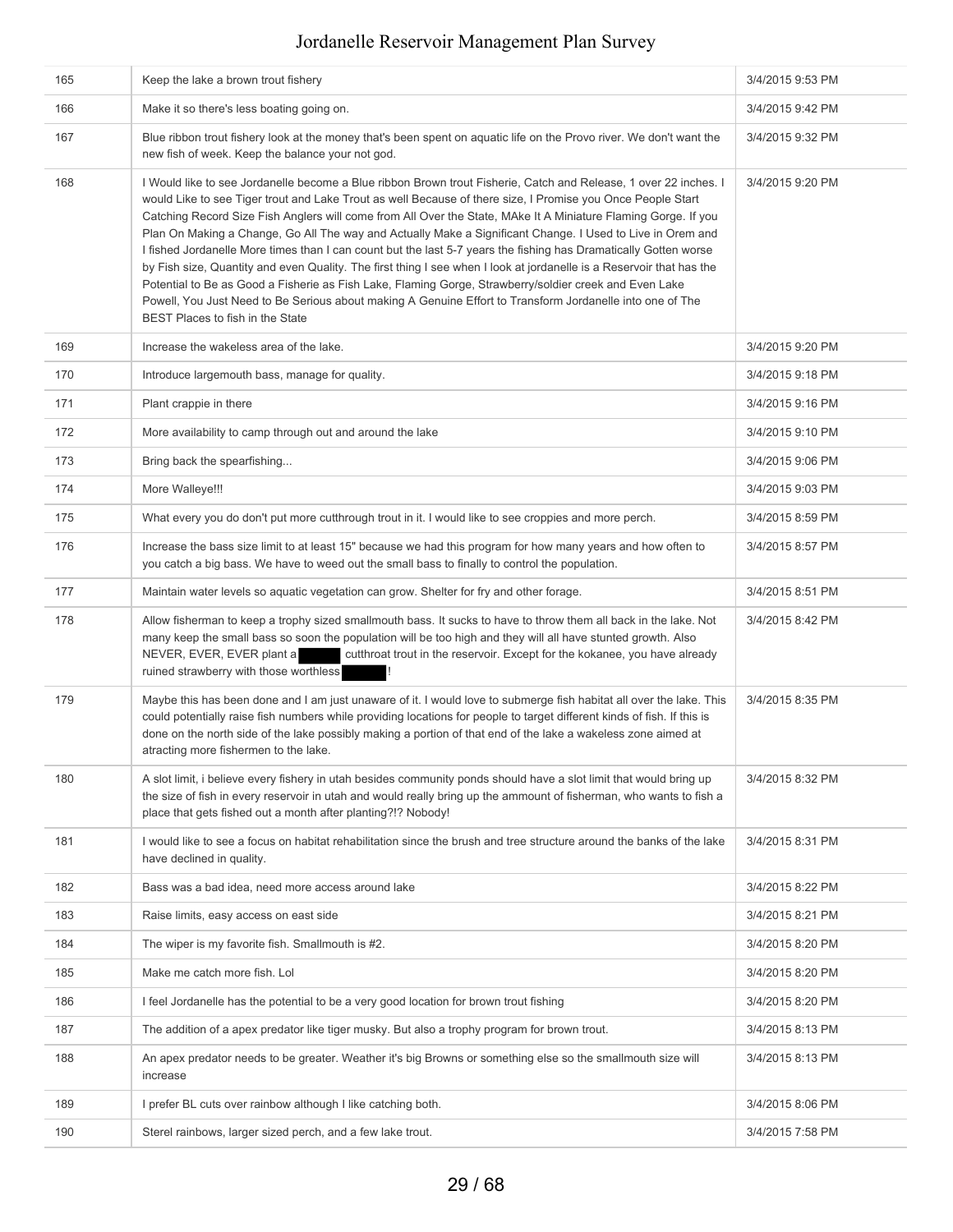| 191 | $\mathbf{1}$                                                                                                                                                                                                                                                                                                                                                                                                                                                                                                                                                                                                                                                                                                                                                                                                                                                                                                                                                                                                                                                                                                                                                                                                                                                                                                                                                                                | 3/4/2015 7:58 PM |
|-----|---------------------------------------------------------------------------------------------------------------------------------------------------------------------------------------------------------------------------------------------------------------------------------------------------------------------------------------------------------------------------------------------------------------------------------------------------------------------------------------------------------------------------------------------------------------------------------------------------------------------------------------------------------------------------------------------------------------------------------------------------------------------------------------------------------------------------------------------------------------------------------------------------------------------------------------------------------------------------------------------------------------------------------------------------------------------------------------------------------------------------------------------------------------------------------------------------------------------------------------------------------------------------------------------------------------------------------------------------------------------------------------------|------------------|
| 192 | Kokanee would be great if possible. Lake Trout as well. Fishery has been good to me over the years.                                                                                                                                                                                                                                                                                                                                                                                                                                                                                                                                                                                                                                                                                                                                                                                                                                                                                                                                                                                                                                                                                                                                                                                                                                                                                         | 3/4/2015 7:55 PM |
| 193 | tiger trout will grow big faster. that is what i want.                                                                                                                                                                                                                                                                                                                                                                                                                                                                                                                                                                                                                                                                                                                                                                                                                                                                                                                                                                                                                                                                                                                                                                                                                                                                                                                                      | 3/4/2015 7:51 PM |
| 194 | Tired of paying launch fees the boat ramp has paid for itself time and time again if you chose to charge for it over<br>and over the use the money to build more boat launches just saying                                                                                                                                                                                                                                                                                                                                                                                                                                                                                                                                                                                                                                                                                                                                                                                                                                                                                                                                                                                                                                                                                                                                                                                                  | 3/4/2015 7:50 PM |
| 195 | I'd like to see more variety other than trout, Utah has a great abundance of amazing trout lakes and reservoirs.<br>Some more great bass lakes would be a nice thing to have a little closer to the Wasatch Front.                                                                                                                                                                                                                                                                                                                                                                                                                                                                                                                                                                                                                                                                                                                                                                                                                                                                                                                                                                                                                                                                                                                                                                          | 3/4/2015 7:49 PM |
| 196 | U                                                                                                                                                                                                                                                                                                                                                                                                                                                                                                                                                                                                                                                                                                                                                                                                                                                                                                                                                                                                                                                                                                                                                                                                                                                                                                                                                                                           | 3/4/2015 7:47 PM |
| 197 | Please add a sterile fish (walleye, wiper, saugeye, etc.) This way they won't interfere with June Suckers farther<br>down in the system.                                                                                                                                                                                                                                                                                                                                                                                                                                                                                                                                                                                                                                                                                                                                                                                                                                                                                                                                                                                                                                                                                                                                                                                                                                                    | 3/4/2015 7:46 PM |
| 198 | I would love to see the addition of crappie and saugeye. I would also like to see the lake managed with an<br>emphases on trophy brown trout and less effort put into rainbow trout.                                                                                                                                                                                                                                                                                                                                                                                                                                                                                                                                                                                                                                                                                                                                                                                                                                                                                                                                                                                                                                                                                                                                                                                                        | 3/4/2015 7:39 PM |
| 199 | I can't justify paying \$9 or more just to fish in a small area of a lake. There are to many other lakes around that<br>are \$5 or less with more access areas.                                                                                                                                                                                                                                                                                                                                                                                                                                                                                                                                                                                                                                                                                                                                                                                                                                                                                                                                                                                                                                                                                                                                                                                                                             | 3/4/2015 7:38 PM |
| 200 | The main thing that has resulted in a decline in fishing at Jordanelle is the lesser quality bass fishing. While it is<br>still very good, it isn't what it used to be. Of course, much of this is due to the natural aging of the reservoir from a<br>new impoundment to an older one, with the accompanying decline of structure and nutrients. However, there are<br>currently enormous numbers of small bass. The growth rate on these smaller fish appears to be disappointing.<br>Unless harvest of these small fish is increased, I do not expect much change up there. Additionally, the trophy<br>component of the bass population was the draw from years past. I do feel reduced harvest or a slot limit could<br>still be considered to guide folks to concentrate harvest on the enormous under 12 inch segment of the smallie<br>population. Usage of the Rock Cliffs ramp is often difficult due to large boats unsuccessfully trying to launch and<br>getting stuck, shore anglers parking on the ramp, throwing out lines and not wanting to move for boats and tubers<br>that want to launch, public littering and drunkenness and other enforcement issues. I know budgetary issues are a<br>factor, but more delineated rules for use and enforcement at Rock Cliffs would enhance the experience up there<br>and probably the numbers of folks using it appropriately. | 3/4/2015 7:29 PM |
| 201 | Keep the water skiers out of most of the rock cliff arm, you cannot even fish on Saturdays because of the rude<br>skiers that ski right up the wake less area. They come so close to your boat I avoid Jordanelle on Saturdays                                                                                                                                                                                                                                                                                                                                                                                                                                                                                                                                                                                                                                                                                                                                                                                                                                                                                                                                                                                                                                                                                                                                                              | 3/4/2015 7:24 PM |
| 202 | What a great resource so close to the populous of the Wasatch front. It would be nice if the reservoir produce<br>quality fish. I would like to have quality over quantity. A sustainable kokanee fishery this close to the front would<br>also be a plus.                                                                                                                                                                                                                                                                                                                                                                                                                                                                                                                                                                                                                                                                                                                                                                                                                                                                                                                                                                                                                                                                                                                                  | 3/4/2015 6:21 PM |
| 203 | None, that's your job                                                                                                                                                                                                                                                                                                                                                                                                                                                                                                                                                                                                                                                                                                                                                                                                                                                                                                                                                                                                                                                                                                                                                                                                                                                                                                                                                                       | 3/4/2015 6:02 PM |
| 204 | Access to the PWC ramp for fishing boats. Ours is too big for the ramp in Rock Cliff and the main ramp is often<br>crowded with wake board boats. It would be nice to have a larger no wake zone as well.                                                                                                                                                                                                                                                                                                                                                                                                                                                                                                                                                                                                                                                                                                                                                                                                                                                                                                                                                                                                                                                                                                                                                                                   | 3/4/2015 5:57 PM |
| 205 | Please try Kokanee Salmon at Joranelle, They will not harm any of the other species.                                                                                                                                                                                                                                                                                                                                                                                                                                                                                                                                                                                                                                                                                                                                                                                                                                                                                                                                                                                                                                                                                                                                                                                                                                                                                                        | 3/4/2015 5:55 PM |
| 206 | Fewer boats one the water on weekends, the state parks is meant for everyone, not just the water skiers                                                                                                                                                                                                                                                                                                                                                                                                                                                                                                                                                                                                                                                                                                                                                                                                                                                                                                                                                                                                                                                                                                                                                                                                                                                                                     | 3/4/2015 5:55 PM |
| 207 | I would propose a large no-wake zone in the northern portion of the reservoir, also a boat ramp that would<br>provide access only to fishing boats. I also propose the addition of more crawfish, as they are an excellent food<br>source for smallmouth bass, and fun to catch for the family. We used to go to Jordanelle for 1 week every year,<br>but the lack of decent sized smallmouth bass, crowds and low water levels, we have elected to go elsewhere. We<br>do however, love the campground and services that are available at the park.                                                                                                                                                                                                                                                                                                                                                                                                                                                                                                                                                                                                                                                                                                                                                                                                                                        | 3/4/2015 5:45 PM |
| 208 | less access fee four one person                                                                                                                                                                                                                                                                                                                                                                                                                                                                                                                                                                                                                                                                                                                                                                                                                                                                                                                                                                                                                                                                                                                                                                                                                                                                                                                                                             | 3/4/2015 5:26 PM |
| 209 | Until the numbers of perch can stay consistently high, my guess is that no predatory fish will thrive. Perhaps<br>another type of forage fish would benefit the fishery more.                                                                                                                                                                                                                                                                                                                                                                                                                                                                                                                                                                                                                                                                                                                                                                                                                                                                                                                                                                                                                                                                                                                                                                                                               | 3/4/2015 5:25 PM |
| 210 | Ban all jet skis                                                                                                                                                                                                                                                                                                                                                                                                                                                                                                                                                                                                                                                                                                                                                                                                                                                                                                                                                                                                                                                                                                                                                                                                                                                                                                                                                                            | 3/4/2015 5:19 PM |
| 211 | More native species should be considered rather than these introduced sport fish that the state struggles to<br>manage.                                                                                                                                                                                                                                                                                                                                                                                                                                                                                                                                                                                                                                                                                                                                                                                                                                                                                                                                                                                                                                                                                                                                                                                                                                                                     | 3/4/2015 5:14 PM |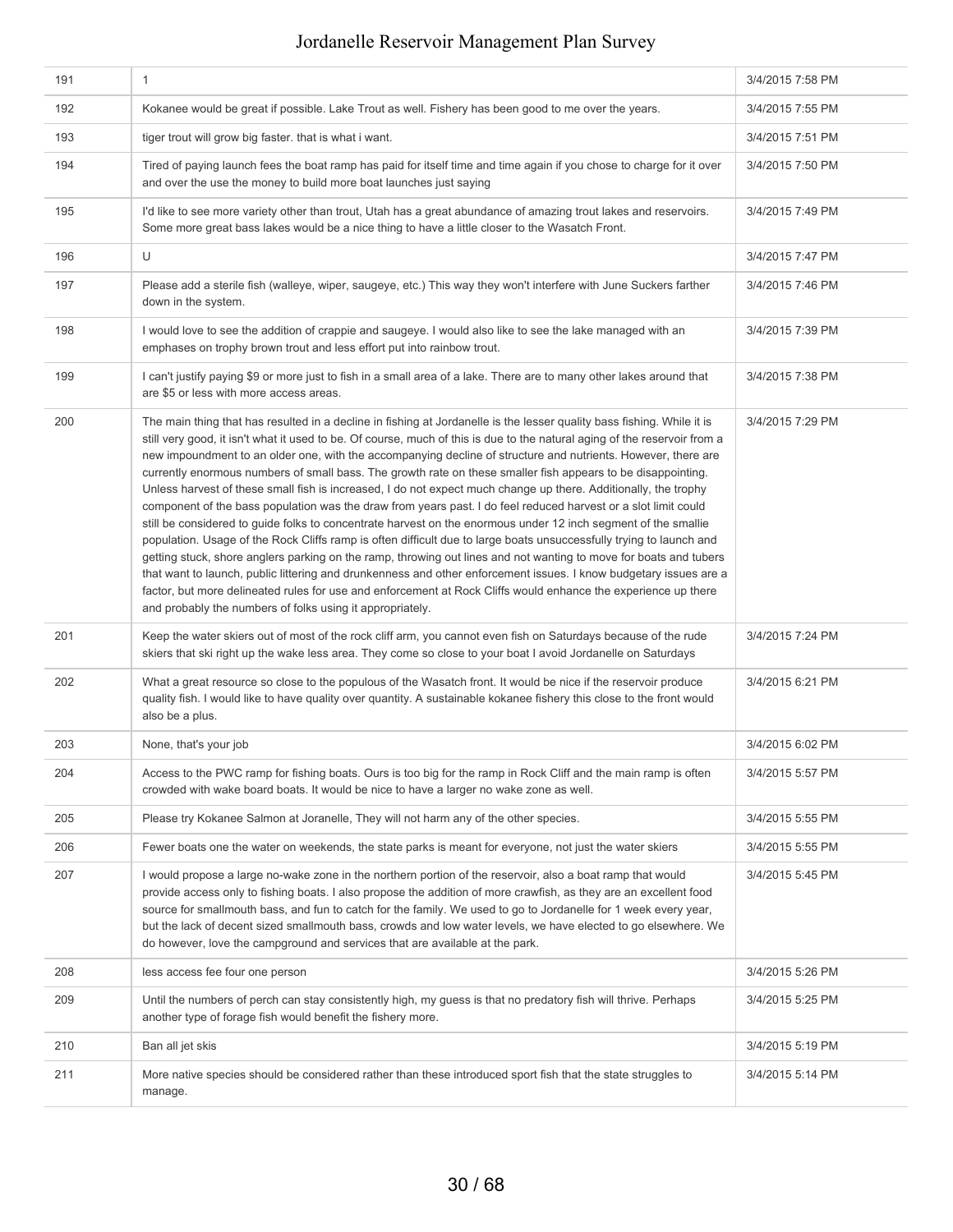| 212 | Utah Fees are a joke between State and Federal. I should not have to buy seperate passes for neighboring<br>bodies of water.                                                                                          | 3/4/2015 4:40 PM |
|-----|-----------------------------------------------------------------------------------------------------------------------------------------------------------------------------------------------------------------------|------------------|
| 213 | There needs to be a bait fish in the lake so the predator fish can get large and have decent numbers.                                                                                                                 | 3/4/2015 4:36 PM |
| 214 | Dam holds most small mouth which no longer allowed to fish. Develop more areas which would attract small<br>mouth or make it possible to fish the dam. Few fishermen are terrorists with a desire to blow up the dam. | 3/4/2015 4:35 PM |
| 215 | Need access for tubers around lake w/o dog restrictions. How di you fish from a tube with a dog on a leach?                                                                                                           | 3/4/2015 4:27 PM |
| 216 | Catfish                                                                                                                                                                                                               | 3/4/2015 4:24 PM |
| 217 | Pleasure boaters can't use the lake until noon                                                                                                                                                                        | 3/4/2015 4:20 PM |
| 218 | Something that would help the smallmouth bass population and get some bigger fish again. Also like to see other<br>warm water species such as Wiper or Tiger Muskie.                                                  | 3/4/2015 4:10 PM |
| 219 | Kokes and sauger would be flat out AWESOME !!!!                                                                                                                                                                       | 3/4/2015 4:09 PM |
| 220 | More Brown trout                                                                                                                                                                                                      | 3/4/2015 3:43 PM |
| 221 | Improved boat ramp at cliff arm. Additional boat ramps at north an/or northeast side of reservoir. Lower access<br>fees.                                                                                              | 3/4/2015 3:41 PM |
| 222 | More success with Smallmouth and Largemouth Bass in size and quantity.                                                                                                                                                | 3/4/2015 3:31 PM |
| 223 | #1. Walleye #2. Perch #3. Kokanee                                                                                                                                                                                     | 3/4/2015 3:23 PM |
| 224 | Make it a smallmouth fishery. There is a dozen or more rainbow fisheries within a stones throw of the valley, keep<br>Jordanelle unique and offer something else for people that want it.                             | 3/4/2015 2:36 PM |
| 225 | It would be great to have additional species. Probably can't do anything about it, but I avoid Jordanelle most of<br>the year because the ramp is just too crowded.                                                   | 3/4/2015 2:33 PM |
| 226 | I would like to see the SMB managed better within the lake, I think there could be great opportunities to make it a<br>great SMB fishery and still a good trout fishery.                                              | 3/4/2015 2:32 PM |
| 227 | <b>Consider adding Black Crappie</b>                                                                                                                                                                                  | 3/4/2015 2:16 PM |
| 228 | I think the state is more to number of boat (recreatian) that the fishing at jordanelle,                                                                                                                              | 3/4/2015 2:07 PM |
| 229 | Not more perch, but larger perch. More and larger would be a miracle.                                                                                                                                                 | 3/4/2015 2:00 PM |
| 230 | More fish species would be fantastic                                                                                                                                                                                  | 3/4/2015 1:56 PM |
| 231 | I would like to see it manage as a trophy brown trout fishery                                                                                                                                                         | 3/4/2015 1:53 PM |
| 232 | 8+ inch perch and 16+ inch smallmouth would get me very interested. An addition of wipers or tiger muskies<br>would increase my interest even more so.                                                                | 3/4/2015 1:46 PM |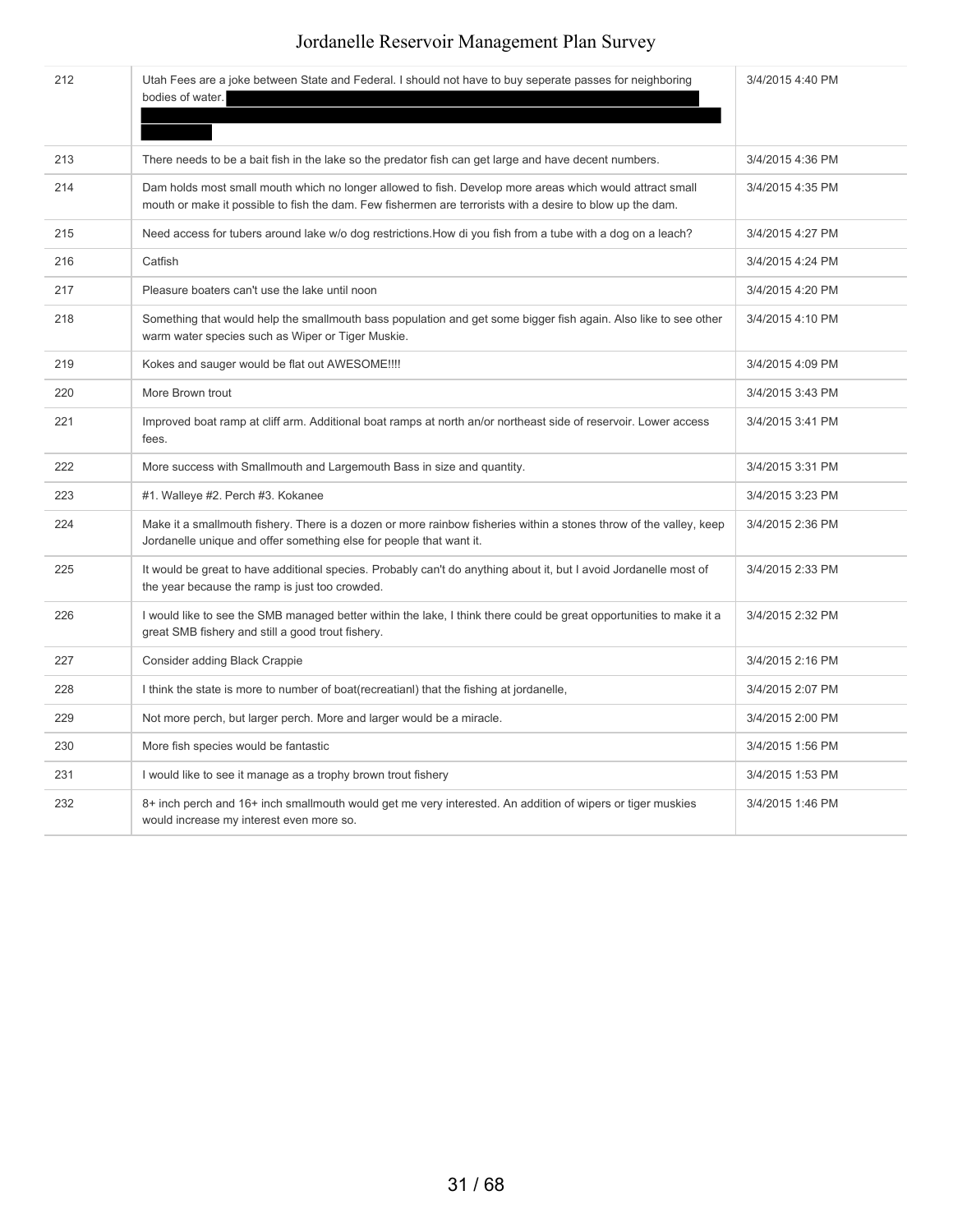**Q14 All information is confidential. Your contact information will only be used if we need additional clarification or to request your participation on a committee to help update the Jordanelle Reservoir Fishery Management Plan. Are you interested in volunteering to serve on a committee that will help update the Jordanelle Reservoir Fishery Management Plan?**



| <b>Answer Choices</b> | <b>Responses</b> |
|-----------------------|------------------|
| Yes                   | 27.47%<br>114    |
| No                    | 72.53%<br>301    |
| Total                 | 415              |

32 / 68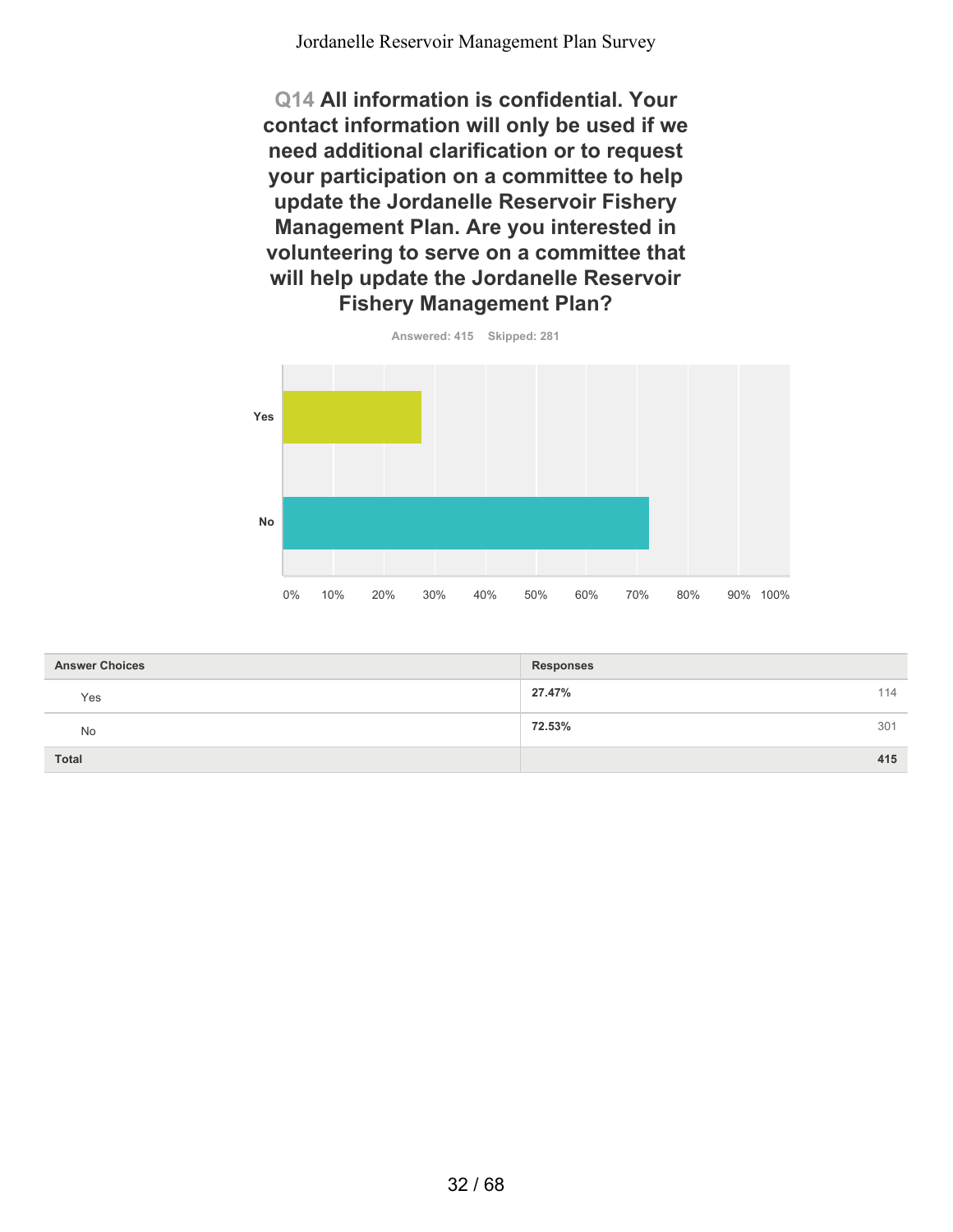#### **Q16 What factors prevent you from fishing at Jordanelle Reservoir? (Check all that apply)**



| <b>Answer Choices</b>                      | <b>Responses</b> |    |
|--------------------------------------------|------------------|----|
| I don't know what fish species live there. | 12.36%           | 11 |
| It is too far from my home.                | 20.22%           | 18 |
| I believe it is too crowded.               | 56.18%           | 50 |
| The species there do not interest me.      | 13.48%           | 12 |
| The fish are too small.                    | 22.47%           | 20 |
| The catch rate is too low.                 | 33.71%           | 30 |
| <b>Total Respondents: 89</b>               |                  |    |

| # | Other (please specify)                                                                                  | Date              |
|---|---------------------------------------------------------------------------------------------------------|-------------------|
|   | I've fished there before and didn't catch anything.                                                     | 3/27/2015 6:24 PM |
|   | Wakeboarding is more fun than fishing                                                                   | 3/25/2015 6:41 AM |
| 3 | I've fished there before and didn't catch anything.                                                     | 3/24/2015 9:13 PM |
| 4 | Lake does not seem friendly for shore fishing. Accessible beaches are busy.                             | 3/24/2015 7:23 PM |
| 5 | Too many pleasure boaters out to make fishing worth while, and not enough shore access around the lake. | 3/20/2015 2:44 PM |
| 6 | lack of access, fees                                                                                    | 3/19/2015 5:26 PM |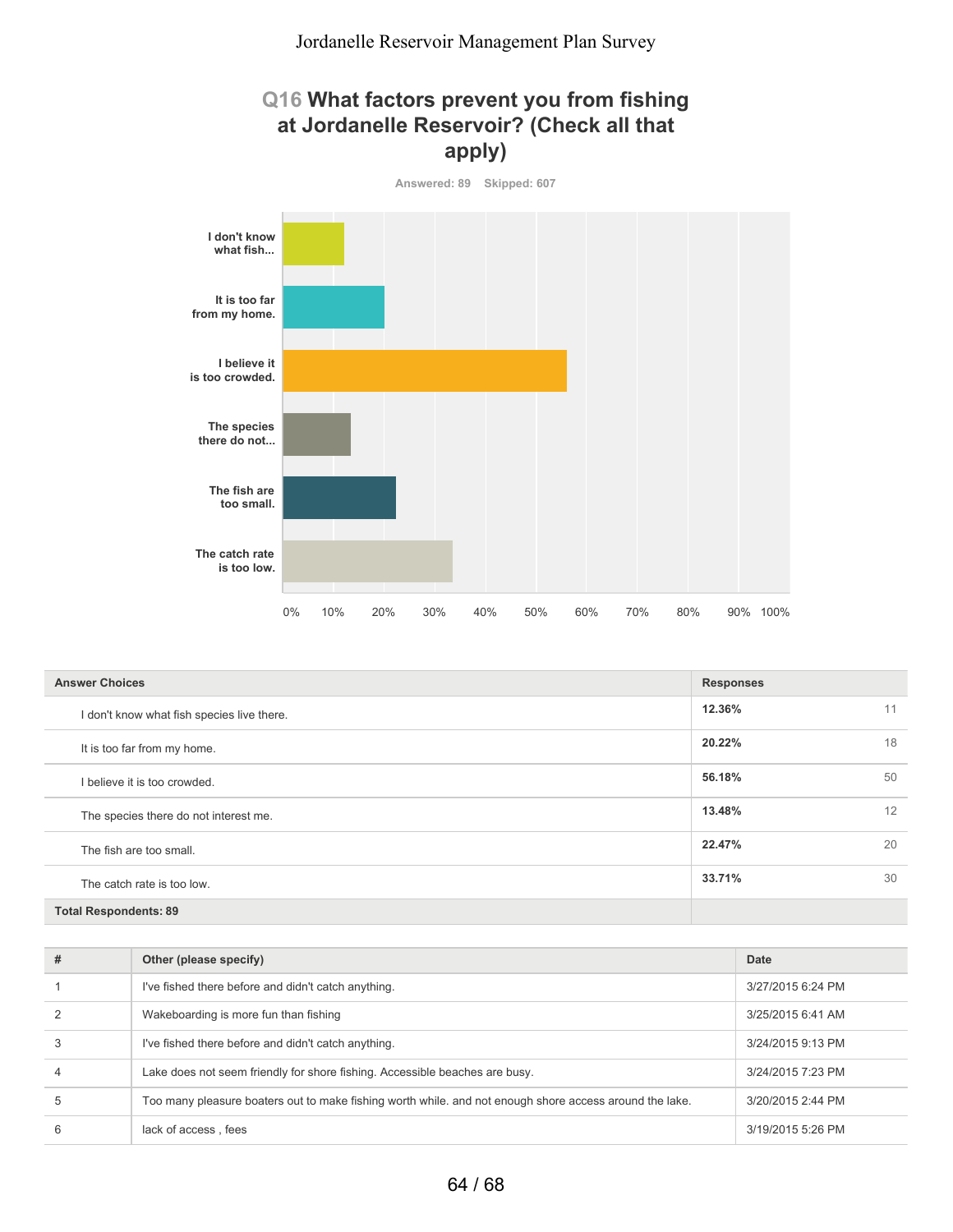| $\overline{7}$ | little or no information on what goes on fishing wise. Always looks way crowded. Why travel to it when there are<br>better places to go closer to were I live.(Ogden). I would love to go there but not sure it would be worth the trip.                                                                                                   | 3/18/2015 10:50 PM |
|----------------|--------------------------------------------------------------------------------------------------------------------------------------------------------------------------------------------------------------------------------------------------------------------------------------------------------------------------------------------|--------------------|
| 8              | Strawberry has easier access and better chance at a bigger fish.                                                                                                                                                                                                                                                                           | 3/17/2015 10:14 AM |
| 9              | The price to enter the park. The last time I went, it was \$10 to park, I'll go somewhere I can either fish for free or<br>pay less than \$10. Charge \$10 for the people with boats and let the people without boats in cheaper or free. The<br>amount of non-fishing boats on the lake create an unenjoyable fishing environment for me. | 3/13/2015 9:29 PM  |
| 10             | I've heard the smallmouth have gone down hill                                                                                                                                                                                                                                                                                              | 3/12/2015 10:36 PM |
| 11             | i dont want to pay to access the water                                                                                                                                                                                                                                                                                                     | 3/12/2015 9:27 PM  |
| 12             | I don't like to fish still water.                                                                                                                                                                                                                                                                                                          | 3/12/2015 3:22 PM  |
| 13             | don't fish lakes.                                                                                                                                                                                                                                                                                                                          | 3/12/2015 2:07 PM  |
| 14             | prefer fly fishing on rivers                                                                                                                                                                                                                                                                                                               | 3/12/2015 8:48 AM  |
| 15             | No boat                                                                                                                                                                                                                                                                                                                                    | 3/11/2015 11:54 PM |
| 16             | Fish the Provo. Ignorant about fishing Jordanelle                                                                                                                                                                                                                                                                                          | 3/11/2015 9:19 PM  |
| 17             | Prefer rivers                                                                                                                                                                                                                                                                                                                              | 3/11/2015 9:08 PM  |
| 18             | not present in summer.                                                                                                                                                                                                                                                                                                                     | 3/11/2015 8:24 PM  |
| 19             | poor access. they locked it up like it's a private resort.                                                                                                                                                                                                                                                                                 | 3/8/2015 11:21 AM  |
| 20             | Access to the smallmouth bass is difficult by foot                                                                                                                                                                                                                                                                                         | 3/6/2015 11:04 PM  |
| 21             | too much boat and PWC use                                                                                                                                                                                                                                                                                                                  | 3/6/2015 11:02 AM  |
| 22             | Lack of shore fihsing access.                                                                                                                                                                                                                                                                                                              | 3/5/2015 11:18 PM  |
| 23             | I don't fish.                                                                                                                                                                                                                                                                                                                              | 3/4/2015 10:23 PM  |
| 24             | I'd rather fish streams                                                                                                                                                                                                                                                                                                                    | 3/4/2015 8:47 PM   |
| 25             | i dont fish                                                                                                                                                                                                                                                                                                                                | 3/4/2015 8:09 PM   |
| 26             | No trees around the lake, it's like strawberry, but I prefer the narrows and soldier creek.                                                                                                                                                                                                                                                | 3/4/2015 8:08 PM   |
| 27             | ways for the handi cap to places to fish                                                                                                                                                                                                                                                                                                   | 3/4/2015 7:59 PM   |
| 28             | seems like a bass fishing spot and you need a boat                                                                                                                                                                                                                                                                                         | 3/4/2015 7:46 PM   |
| 29             | Deer Creek is closer to home and with about the same species.                                                                                                                                                                                                                                                                              | 3/4/2015 3:53 PM   |
| 30             | power boaters                                                                                                                                                                                                                                                                                                                              | 3/4/2015 3:00 PM   |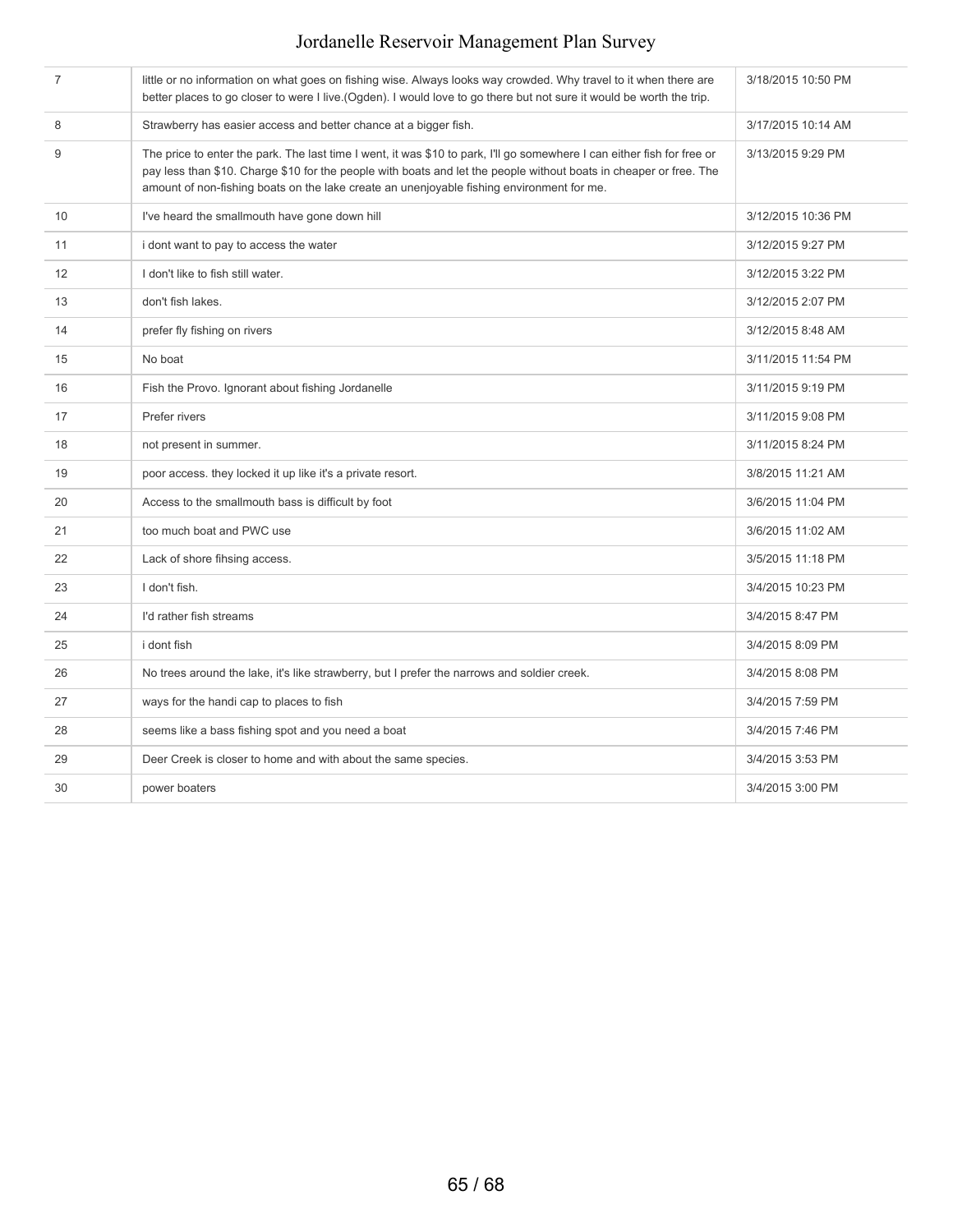### **Q17 What changes would cause you to consider fishing at Jordanelle Reservoir?**

**Answered: 63 Skipped: 633**

| #  | <b>Responses</b>                                                                                                                                                                                                                                                                                                                                                                                                             | <b>Date</b>        |
|----|------------------------------------------------------------------------------------------------------------------------------------------------------------------------------------------------------------------------------------------------------------------------------------------------------------------------------------------------------------------------------------------------------------------------------|--------------------|
| 1  | If it were a trophy trout fishery.                                                                                                                                                                                                                                                                                                                                                                                           | 3/27/2015 6:24 PM  |
| 2  | Good fishing reports from the shore, I have also heard that most of the reservoir shore is inaccessible for non<br>boat owners.                                                                                                                                                                                                                                                                                              | 3/25/2015 5:52 PM  |
| 3  | none, prefer to wakeboard                                                                                                                                                                                                                                                                                                                                                                                                    | 3/25/2015 6:41 AM  |
| 4  | Make it a trophy trout fishery.                                                                                                                                                                                                                                                                                                                                                                                              | 3/24/2015 9:13 PM  |
| 5  | More shore line access                                                                                                                                                                                                                                                                                                                                                                                                       | 3/24/2015 7:12 PM  |
| 6  | more and bigger fish                                                                                                                                                                                                                                                                                                                                                                                                         | 3/24/2015 7:04 PM  |
| 7  | More and improved shore access fishing spots. maybe more angler access parking specifically for anglers not<br>boats or trailers. reduce fees for day use. more than perch, small mouth bass, and brown trout in the lake. would<br>like to see more opportunity to catch maybe Crappies, or Walleyes in there now that Deer creek is positive with<br>vilagers of the mussle I would like a close alternative for walleyes. | 3/20/2015 2:44 PM  |
| 8  | Put some tiger muskies in there.                                                                                                                                                                                                                                                                                                                                                                                             | 3/20/2015 10:50 AM |
| 9  | A chance to catch trophy fish                                                                                                                                                                                                                                                                                                                                                                                                | 3/19/2015 7:59 PM  |
| 10 | better access, less commercialized                                                                                                                                                                                                                                                                                                                                                                                           | 3/19/2015 5:26 PM  |
| 11 | BIGGER BOAT RAMPS, MORE RAMPS, PLANT KOKANEE AND LAKE TROUT                                                                                                                                                                                                                                                                                                                                                                  | 3/19/2015 6:32 AM  |
| 12 | I would love to go, but not just for Trout (not my favorite species). More Information about what is in there.                                                                                                                                                                                                                                                                                                               | 3/18/2015 10:50 PM |
| 13 | Kokanee salmon or lake trout                                                                                                                                                                                                                                                                                                                                                                                                 | 3/18/2015 10:44 PM |
| 14 | kokanee                                                                                                                                                                                                                                                                                                                                                                                                                      | 3/18/2015 1:55 PM  |
| 15 | I would go if the fish reports were better, and not all complaining about power boats                                                                                                                                                                                                                                                                                                                                        | 3/18/2015 1:53 PM  |
| 16 | More/larger wakeless areas                                                                                                                                                                                                                                                                                                                                                                                                   | 3/18/2015 1:23 PM  |
| 17 | Slot limit on the small mouth bass. Add another species of warm water fish.                                                                                                                                                                                                                                                                                                                                                  | 3/18/2015 1:12 PM  |
| 18 | My understanding of Jordanelle was that it was a water skier's lake.                                                                                                                                                                                                                                                                                                                                                         | 3/17/2015 10:09 PM |
| 19 | A large wake free zone would help. To me, this lake is a playground for power boats Makes life tough for<br>anglers.                                                                                                                                                                                                                                                                                                         | 3/17/2015 6:59 PM  |
| 20 | Improved catch rate with good sized fish.                                                                                                                                                                                                                                                                                                                                                                                    | 3/17/2015 4:33 PM  |
| 21 | Easy access and bigger fish.                                                                                                                                                                                                                                                                                                                                                                                                 | 3/17/2015 10:14 AM |
| 22 | In the late 90's and early 2000's, I fished Jordanelle often, sometimes weekly. Over the years the quality of fish<br>died down. The trout fishing used to be amazing, now it is so-so at best. Make shore fishing easier and more fish<br>catchable from shore. I would love to take my kids there and avoid the longer drive to Strawberry or Mirror Lake<br>highway.                                                      | 3/13/2015 9:29 PM  |
| 23 | Better smallmouth and more big browns                                                                                                                                                                                                                                                                                                                                                                                        | 3/12/2015 10:36 PM |
| 24 | Free access                                                                                                                                                                                                                                                                                                                                                                                                                  | 3/12/2015 9:27 PM  |
| 25 | Bigger and more fish                                                                                                                                                                                                                                                                                                                                                                                                         | 3/12/2015 9:00 PM  |
| 26 | Won't happen.                                                                                                                                                                                                                                                                                                                                                                                                                | 3/12/2015 3:22 PM  |
| 27 | fly fishing friendly/oriented areas. Combine fly fishing areas with access via mountain bike and hiking trails.                                                                                                                                                                                                                                                                                                              | 3/12/2015 8:48 AM  |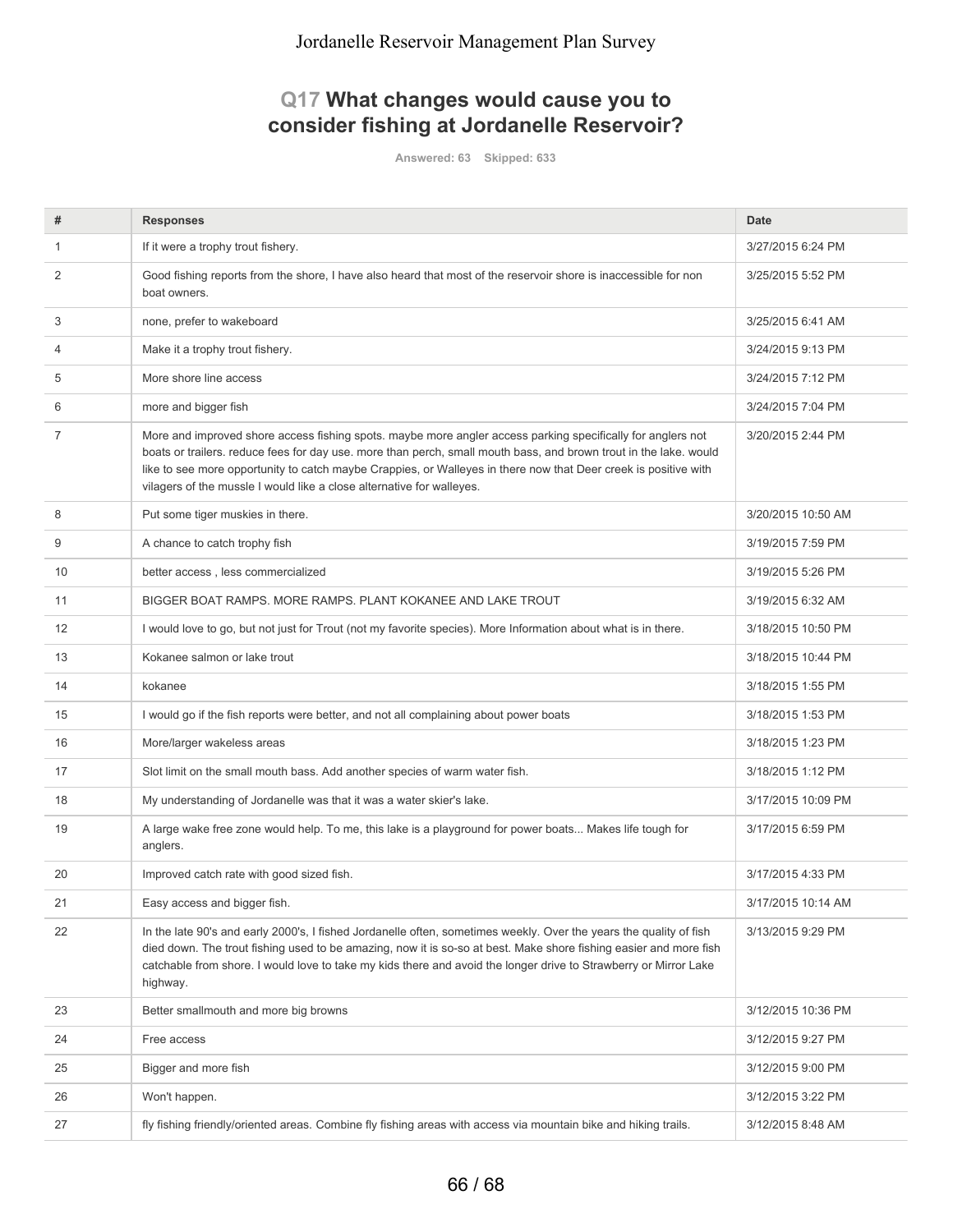| 28 | Kick boat Access and trout                                                                                                                                                                                                                                                                                                                                                                                                        | 3/11/2015 10:56 PM |
|----|-----------------------------------------------------------------------------------------------------------------------------------------------------------------------------------------------------------------------------------------------------------------------------------------------------------------------------------------------------------------------------------------------------------------------------------|--------------------|
| 29 | Tiger musky                                                                                                                                                                                                                                                                                                                                                                                                                       | 3/11/2015 10:14 PM |
| 30 | Limit boats                                                                                                                                                                                                                                                                                                                                                                                                                       | 3/11/2015 9:51 PM  |
| 31 | Education on what species are there and how to fish for them.                                                                                                                                                                                                                                                                                                                                                                     | 3/11/2015 9:19 PM  |
| 32 | Better information about access.                                                                                                                                                                                                                                                                                                                                                                                                  | 3/11/2015 9:09 PM  |
| 33 | More persona time to fish                                                                                                                                                                                                                                                                                                                                                                                                         | 3/11/2015 8:24 PM  |
| 34 | In the summer months, access for pontoon boats at the ramps is poor due to other power boaters. More and<br>different access points are needed.                                                                                                                                                                                                                                                                                   | 3/11/2015 8:05 PM  |
| 35 | A "no-boats" area or bigger wakeless areas.                                                                                                                                                                                                                                                                                                                                                                                       | 3/11/2015 9:35 AM  |
| 36 | provide more access without having to go thru the state parks                                                                                                                                                                                                                                                                                                                                                                     | 3/8/2015 11:21 AM  |
| 37 | IF it were managed like Strawberry Reservoir with slot limits                                                                                                                                                                                                                                                                                                                                                                     | 3/6/2015 11:04 PM  |
| 38 | more wakeless areas, or closed to water sports until 3 hours after sunrise, and 2 hours before sunset                                                                                                                                                                                                                                                                                                                             | 3/6/2015 4:19 PM   |
| 39 | More shoreline access.                                                                                                                                                                                                                                                                                                                                                                                                            | 3/5/2015 11:18 PM  |
| 40 | Less people.                                                                                                                                                                                                                                                                                                                                                                                                                      | 3/5/2015 10:17 PM  |
| 41 | Bring in Tiger trout, Lake Trout, and Sterilize the Brown trout so the grow faster, Only allow 2 fish over 22 inches<br>to be kept. once Word gets out that People are Catching 15lb tiger trout, 20-40 lb Lake Trout and 10-20 pound<br>Sterilized Brown trout People will come from all over the state even Colorado and Wyoming, Making Jordanelle<br>the most sought after Pace to fish next to Flaming Gorge and Lake Powell | 3/5/2015 4:18 PM   |
| 42 | More fish to catch and less boating pressure                                                                                                                                                                                                                                                                                                                                                                                      | 3/5/2015 12:29 PM  |
| 43 | Just make it a better fishery. Manage it more Like Strawberry                                                                                                                                                                                                                                                                                                                                                                     | 3/5/2015 11:06 AM  |
| 44 | kokanee. Utah needs lakes with more kokanee . It is fast becoming to be very popular and to much pressure on<br>strawberry and the gorge is to far to go for 3 fish. Electric lake is to small just like porcupine.                                                                                                                                                                                                               | 3/5/2015 9:44 AM   |
| 45 | Increased forage for the bass and trout in order to allow them the opportunity to grow. Plant more perch so that<br>the bass have something to feed on, plus it provides another species that are fun for kids and those looking to get<br>into the sport of fishing.                                                                                                                                                             | 3/5/2015 8:22 AM   |
| 46 | More, larger trout, preferably brook trout or tiger trout.                                                                                                                                                                                                                                                                                                                                                                        | 3/5/2015 8:09 AM   |
| 47 | Add Kokanee and lake trout to the lake                                                                                                                                                                                                                                                                                                                                                                                            | 3/5/2015 7:37 AM   |
| 48 | It's a boating lake, not a fishing lake. Fished there, 4 times. Skunked all 4 times.                                                                                                                                                                                                                                                                                                                                              | 3/5/2015 6:18 AM   |
| 49 | 1 smallmouth over 20 inches                                                                                                                                                                                                                                                                                                                                                                                                       | 3/5/2015 2:27 AM   |
| 50 | More fish                                                                                                                                                                                                                                                                                                                                                                                                                         | 3/4/2015 10:38 PM  |
| 51 | have a wakeless area for small boats and float tubes. Have an area for water skiers separately. Enforce boating<br>laws harder.                                                                                                                                                                                                                                                                                                   | 3/4/2015 10:30 PM  |
| 52 | Can I hunt there?                                                                                                                                                                                                                                                                                                                                                                                                                 | 3/4/2015 10:23 PM  |
| 53 | different speicies                                                                                                                                                                                                                                                                                                                                                                                                                | 3/4/2015 9:41 PM   |
| 54 | None                                                                                                                                                                                                                                                                                                                                                                                                                              | 3/4/2015 8:47 PM   |
| 55 | Planting of brown trout not rainbows like in all outher lakes                                                                                                                                                                                                                                                                                                                                                                     | 3/4/2015 8:39 PM   |
| 56 | More brown trout                                                                                                                                                                                                                                                                                                                                                                                                                  | 3/4/2015 8:12 PM   |
| 57 | It is all about tags. What about people that just bird and enjoy nature. The more fish DWR makes, the more tags<br>you sell and it becomes a self fulfilling prophecy.                                                                                                                                                                                                                                                            | 3/4/2015 8:09 PM   |
| 58 | if it was full all the time I would be more inclined to go the way it is. Considering what I said before. But if I'm<br>going that far I might as well go to strawberry. I live in pg. Largemouth bass should be added.                                                                                                                                                                                                           | 3/4/2015 8:08 PM   |
| 59 | More trout, good shore access                                                                                                                                                                                                                                                                                                                                                                                                     | 3/4/2015 7:46 PM   |